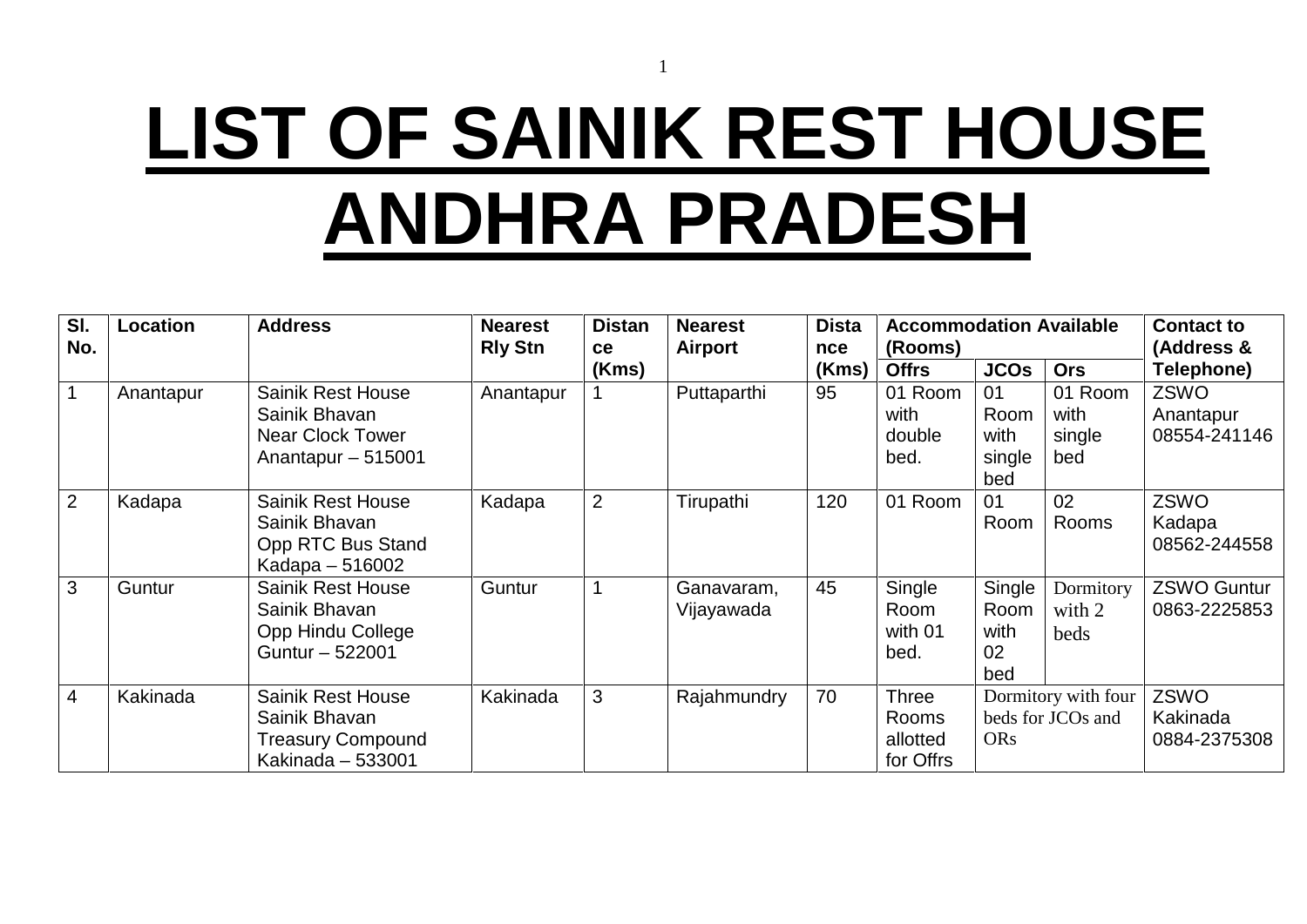| 5              | Karimnagar                      | <b>Sainik Rest House</b><br>Sainik Bhavan<br>H.No. 2-7-360<br>Opp Revenue Club<br><b>Near Collectorate</b><br>Complex, Mukarampura<br>Karimnagar | Karimnagar                   | 5              | Ramagundam     | 65  | $-01-$<br>Single<br>room with<br>a<br>wooden<br>bed   | $-01-$<br>Single<br>room with<br>a iron<br>double<br>bed                    | $-01-$<br>Single<br>room<br>with a<br>iron<br>double<br>bed | ZSWO<br>Karimnagar<br>0878-2240622         |
|----------------|---------------------------------|--------------------------------------------------------------------------------------------------------------------------------------------------|------------------------------|----------------|----------------|-----|-------------------------------------------------------|-----------------------------------------------------------------------------|-------------------------------------------------------------|--------------------------------------------|
| 6              | Kurnool                         | <b>Sainik Rest House</b><br>Sainik Bhavan, B Camp<br>Near Water Tank<br>Kurnool - 518002                                                         | Kurnool                      | $\overline{2}$ | Hyderabad      | 210 | 1 Single<br>room with<br>double<br>cot.               | Dormitory with four<br>beds for JCOs and<br><b>ORs</b>                      |                                                             | ZSWO<br>Kurnool<br>08518-229445            |
| $\overline{7}$ | <b>SPS Nellore</b>              | <b>Sainik Rest House</b><br>Sainik Bhavan<br>Kondayapalem Gate<br>Cente Dargamitta<br>Nellore - 524001                                           | <b>SPS</b><br><b>Nellore</b> | $\overline{4}$ | Thirupathi     | 120 | 1 Single<br>room with<br>a double<br>cot.             | Dormitory with<br>four beds for<br><b>JCOs and ORs</b>                      |                                                             | <b>ZSWO Nellore</b><br>0861-2328419        |
| 8              | Visakhapatnam                   | <b>Sainik Rest House</b><br>Sainik Bhavan<br>Maharanipeta<br>Visakhapatnam-530002                                                                | Visakhapat<br>nam            | 5              | Visakhapatnam  | 15  | $\overline{1}$ Single<br>room with<br>a double<br>cot | 2 rooms<br>with<br>double<br>bed                                            | Dormi<br>tory<br>with 7<br>beds                             | ZSWO<br>Visakha-<br>patnam<br>0891-2706511 |
| 9              | Vizianagaram                    | <b>Sainik Rest House</b><br>Sainik Bhavan<br><b>Cantonment Post</b><br>Vizianagaram - 535002                                                     | Vizianagar<br>am             | $\overline{2}$ | Vishakhapatnam | 60  | 1 room<br>with<br>double<br>bed                       | 01 Room with two<br>single beds for<br>JCO <sub>s</sub> and OR <sub>s</sub> |                                                             | ZSWO<br>Vizianagaram<br>08922-274743       |
| 10             | Warangal                        | <b>Sainik Rest House</b><br>Sainik Bhavan<br>Kanaka Durga Colony<br>Waddepally<br>Warangal $-506370$                                             | Warangal<br>Kazipet          | 10<br>5        | Hyderabad      | 150 | 1 room<br>with two<br>beds                            | 1 Room with two<br>single beds for<br>JCO <sub>s</sub> and OR <sub>s</sub>  |                                                             | <b>ZSWO</b><br>Warangal<br>0870-2456018    |
| 11.            | Somajiguda<br>Hyderabad<br>(AP) | <b>Sainik Rest House</b><br>Somajiguda (AP)                                                                                                      |                              |                |                |     |                                                       |                                                                             |                                                             | Under<br>construction                      |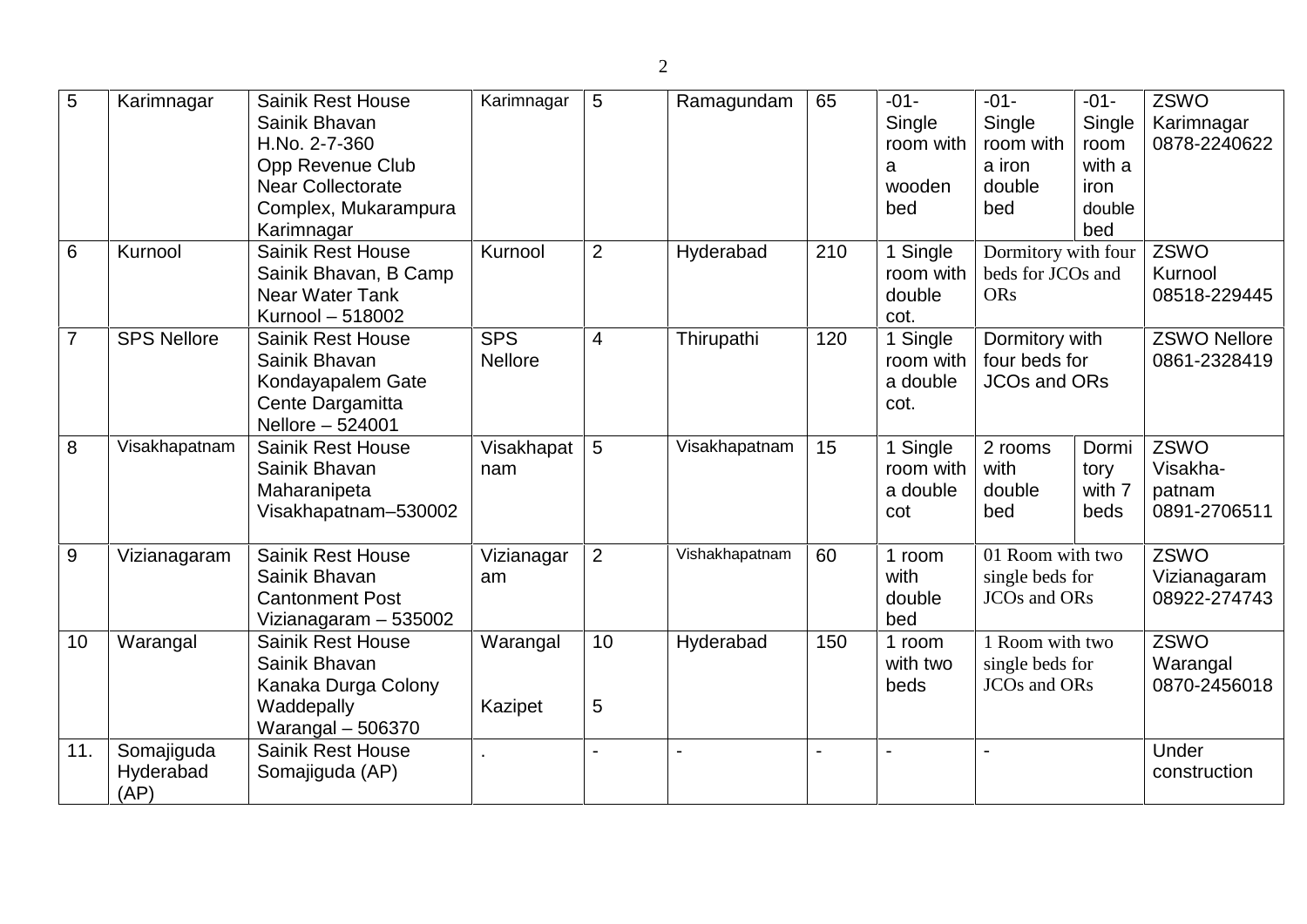# **ARUNACHAL PRADESH NIL**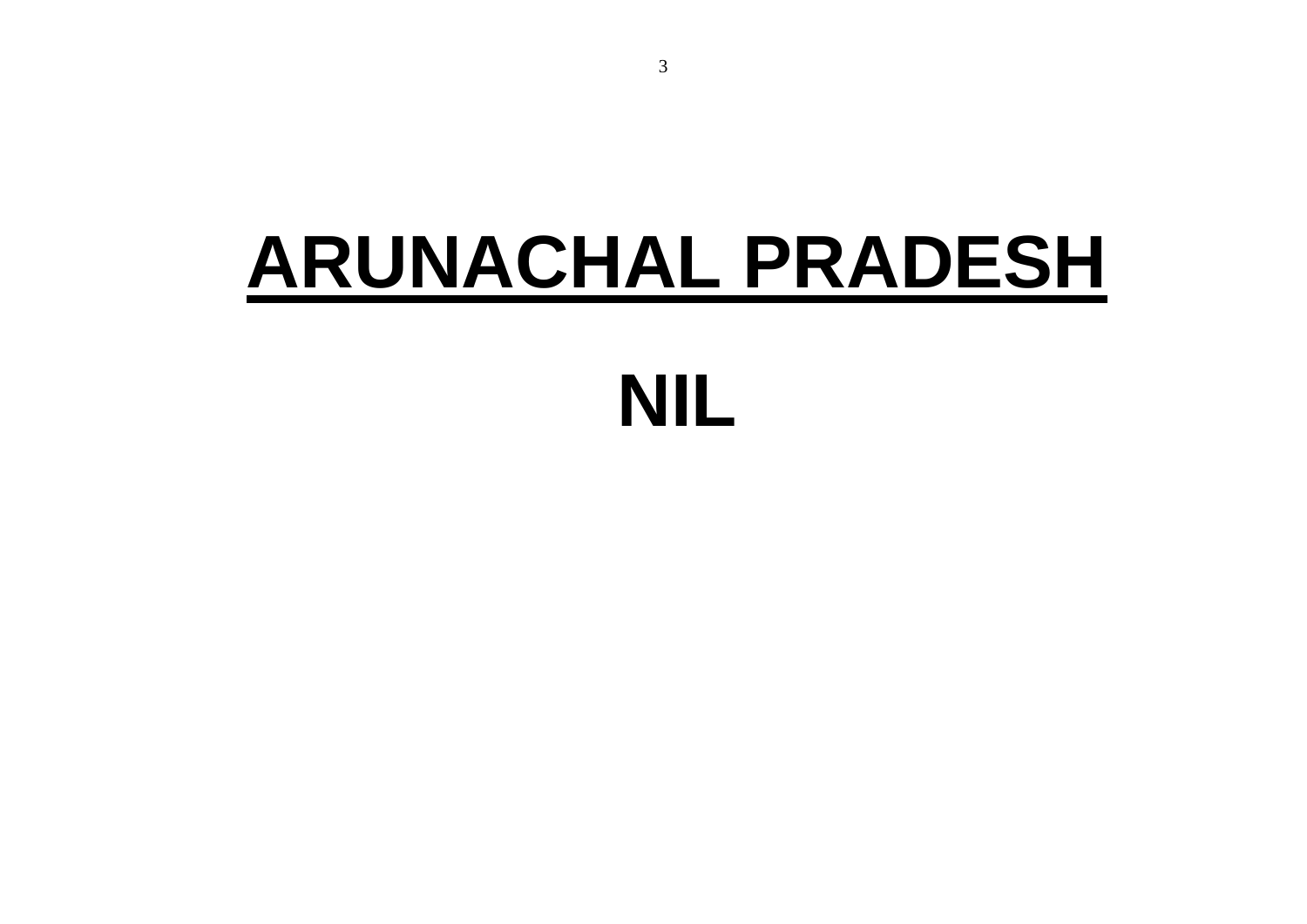# **ASSAM**

| SI.            | Location      | <b>Address</b>                                                                                       | <b>Nearest Rly Stn</b> | <b>Distanc</b> | <b>Nearest Airport</b> | <b>Distan</b>            |                                         | <b>Accommodation</b>                                 |                                      | <b>Contact to</b> |
|----------------|---------------|------------------------------------------------------------------------------------------------------|------------------------|----------------|------------------------|--------------------------|-----------------------------------------|------------------------------------------------------|--------------------------------------|-------------------|
| No.            |               |                                                                                                      |                        | e (Kms)        |                        | ce                       |                                         | <b>Available (Rooms)</b>                             |                                      | (Address &        |
|                |               |                                                                                                      |                        |                |                        | (Kms)                    | <b>Offrs</b>                            | <b>JCOs</b>                                          | <b>ORs</b>                           | <b>Telephone)</b> |
| $\mathbf 1$    | Guwahati      | Directorate of Sainik<br>Welfare, Sainik Bhawan<br>House No. 74<br>Lachit Nagar<br>Guwahati - 781007 | Guwahati               | 5              | Guwahati               | 25                       | $2$ (Two<br>beds<br>ın<br>each<br>room) | $3$ (Thr<br>ee<br>beds<br><i>in</i><br>each<br>room) | 1(Five<br>bedde<br>d)                | 0361-2544229      |
| 2              | Silchar       | Zila Sainik Welfare Office,<br>Cachar<br>PO-Silchar<br>Dist - Cachar (Assam)                         | Silchar                | $\overline{2}$ | Kumbhigram             | 25                       | $1$ (Two<br>bedde<br>d)                 | 1(3)<br>bedde<br>$\mathsf{d}$                        | 2(04)<br>beds<br>ın<br>each<br>room) | 03842-231115      |
| $\mathbf{3}$   | Diphu         | Zila Sainik Welfar Office<br>Karbi-Anglong<br>PO-Diphu<br>Dist-Karbi-Anglong<br>(Assam)              | Diphu                  | $\frac{1}{2}$  | Dimapur                | 65                       | $1$ (Two<br>bedde<br>d)                 |                                                      | $\overline{2}$                       | 03671-274981      |
| $\overline{4}$ | <b>Dhubri</b> | Zila Sainik Welfar Office<br>Dhubri (Assam)                                                          | Bongaigaon             | 60             | $- -$                  | $\overline{\phantom{m}}$ | bedde<br>d)                             | $1$ (Two   1 (Four<br>bedde<br>d)                    |                                      | 03662-232662      |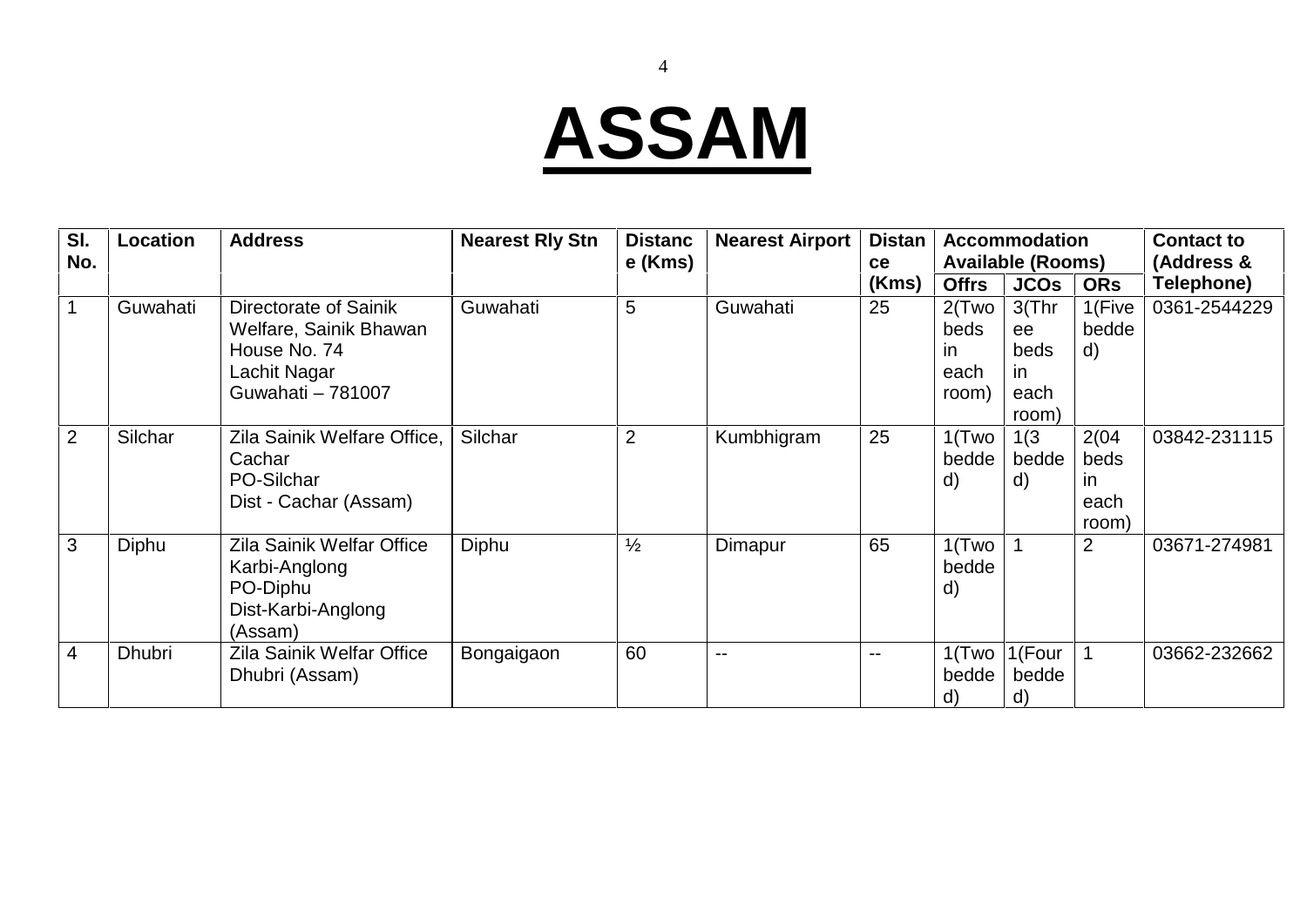# **BIHAR**

| SI.            | <b>Location</b>          | <b>Address</b>                                       | <b>Nearest Rly</b> | <b>Distan</b> | <b>Nearest Airport</b> | <b>Distan</b>  |              | <b>Accommodation</b>     |               | <b>Contact to</b> |
|----------------|--------------------------|------------------------------------------------------|--------------------|---------------|------------------------|----------------|--------------|--------------------------|---------------|-------------------|
| No.            |                          |                                                      | <b>Stn</b>         | ce            |                        | <b>ce</b>      |              | <b>Available (Rooms)</b> |               | (Address &        |
|                |                          |                                                      |                    | (Kms)         |                        | (Kms)          | <b>Offrs</b> | <b>JCOs</b>              | <b>ORs</b>    | Telephone)        |
| $\mathbf{1}$ . | Bhagalpur                | <b>Sainik Rest House</b><br><b>Bhagalpur</b>         | Bhagalpur          | 3             | Nil                    | <b>NA</b>      |              |                          | Dormi<br>tory | 0641-2400821      |
| 2.             | <b>Bhojpur</b>           | <b>Sainik Rest House</b><br><b>Bhojpur</b>           | Ara                | 4             | Nil                    | <b>NA</b>      |              |                          | Dormi<br>tory | 06182-222866      |
| 3.             | Chapra                   | <b>Sainik Rest House</b><br>Chapra                   | Chapra             |               | Nil                    | <b>NA</b>      |              |                          | Dormi<br>tory | 06152-236714      |
| 4.             | Munger                   | <b>Sainik Rest House</b><br>Munger                   | Jamalpur           | 8             | Nil                    | <b>NA</b>      |              |                          | Dormi<br>tory | 06344-227345      |
| 5.             | Gaya                     | <b>Sainik Rest House</b><br>Gaya                     | Gaya               | 5             | Nil                    | <b>NA</b>      |              |                          | Dormi<br>tory | 0631-2421708      |
| 6.             | Katihar                  | <b>Sainik Rest House</b><br>Katihar                  | Katihar            | 5             | Nil                    | <b>NA</b>      |              |                          | Dormi<br>tory | 0641-2400821      |
| 7.             | Motihari                 | <b>Sainik Rest House</b><br>Motihari                 | Motihari           | 6             | Nil                    | <b>NA</b>      |              |                          | Dormi<br>tory | 06252-238278      |
| 8.             | Patna (Danapur<br>Cantt) | <b>Sainik Rest House</b><br>Patna<br>(Danapur Cantt) | Dana pur           |               | Patna                  | 8 Km<br>Apprx. |              |                          | Dormi<br>tory | 06115-227978      |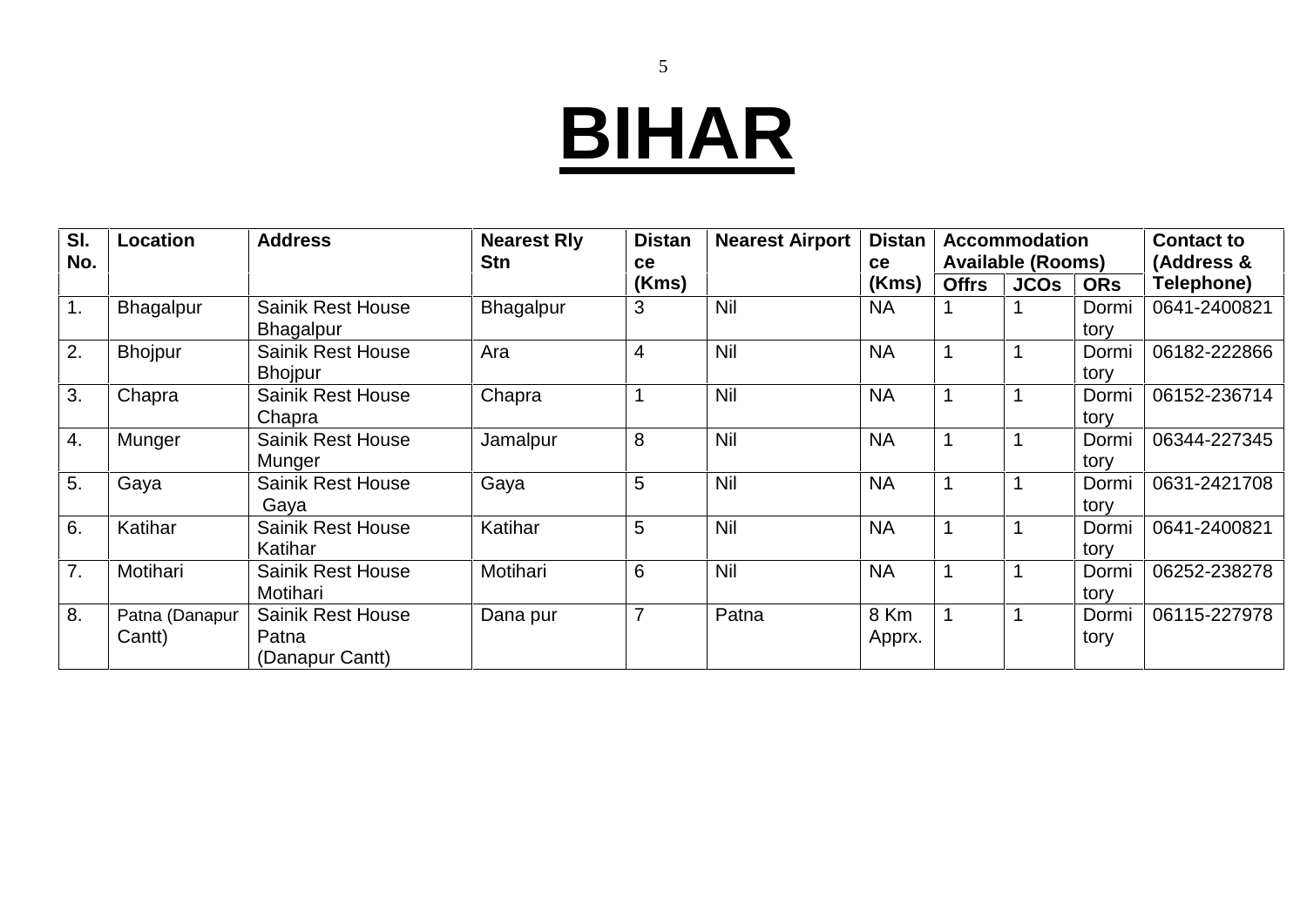### **CHHATTISGARH**

| SI.<br>No.     | Location    | <b>Address</b>                                                                                                         | <b>Nearest Rly</b><br>Stn | <b>Distan</b><br><b>ce</b> | <b>Nearest Airport</b> | <b>Distan</b><br>ce |              | <b>Accommodation</b><br><b>Available (Rooms)</b> |            | <b>Contact to</b><br>(Address & |
|----------------|-------------|------------------------------------------------------------------------------------------------------------------------|---------------------------|----------------------------|------------------------|---------------------|--------------|--------------------------------------------------|------------|---------------------------------|
|                |             |                                                                                                                        |                           | (Kms)                      |                        | (Kms)               | <b>Offrs</b> | <b>JCOs</b>                                      | <b>ORs</b> | Telephone)                      |
|                | Raipur      | <b>Sainik Rest House</b><br><b>Collectorate Parisar</b><br><b>Behind Home Guard</b><br>Office.<br>Raipur (CG) – 492001 | Raipur                    | 2                          | Mana Airport<br>Raipur | 15                  |              |                                                  |            | 0771-2427449                    |
| 2              | Bilaspur    | <b>Sainik Rest House</b><br><b>Collectorate Parisar</b><br>Bilaspur, (Chhatisgarh)                                     | <b>Bilaspur</b>           | 3                          | Mana Airport<br>Raipur | 144                 |              |                                                  | 1&2<br>Dor | 0775-2238099                    |
| 3              | Durg        | <b>Sainik Rest House</b><br>Opp PWD Circuit House<br>Near Raipur Naka, Durg                                            | Durg                      |                            | Mana Airport<br>Raipur | 40                  |              |                                                  |            | 0788-2329939                    |
| $\overline{4}$ | Rajnandgaon | <b>Sainik Rest House</b><br><b>Near Rly Station</b><br>P.W.D Rest House Road<br>Rajanadgaon                            | Rajnandgaon               | 200 mtr                    | Mana Airport<br>Raipur | 85                  |              |                                                  | 2          | 07744-226862                    |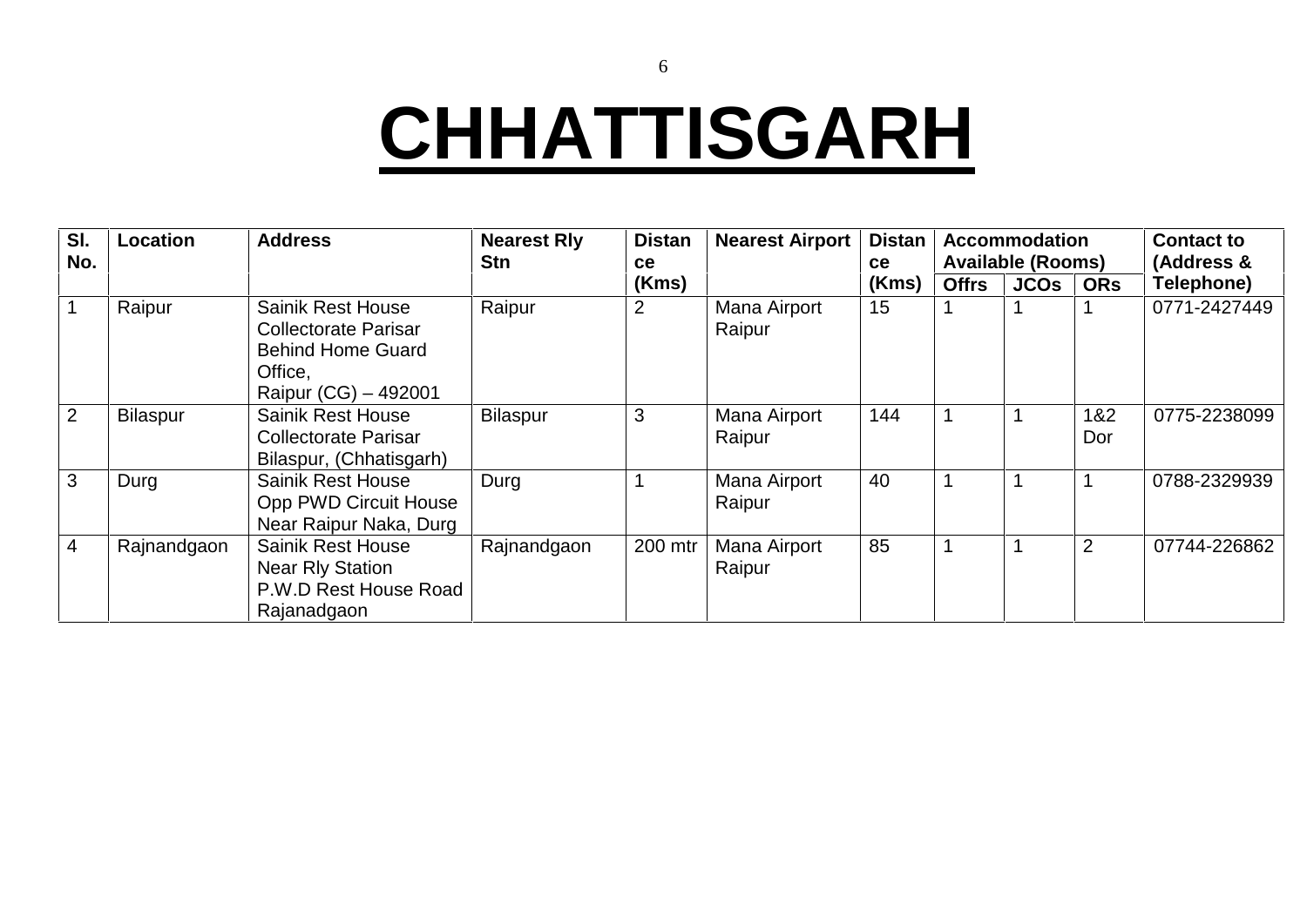# **GOA NIL GUJARAT**)

7

| SI.<br>No. | <b>Location</b> | <b>Address</b>                                                                          | <b>Nearest Rly</b><br><b>Stn</b> | <b>Distan</b><br><b>ce</b><br>(Kms) | <b>Nearest</b><br><b>Airport</b> | <b>Distance</b><br>(Kms) |                          | <b>Accommodation</b><br><b>Available (Rooms)</b> |                                           | <b>Contact to</b><br>(Address &<br><b>Telephone</b> |
|------------|-----------------|-----------------------------------------------------------------------------------------|----------------------------------|-------------------------------------|----------------------------------|--------------------------|--------------------------|--------------------------------------------------|-------------------------------------------|-----------------------------------------------------|
|            |                 |                                                                                         |                                  |                                     |                                  |                          | <b>Offrs</b>             | <b>JCOS</b>                                      | <b>ORs</b>                                |                                                     |
| 1.         | Ahmedabad       | Gauray Senani Bhavan<br>Shahibaug-Airport Road<br>Shahibaug<br>Ahmedabad-04             | Ahmedabad                        | $6\phantom{1}$                      | Ahmeda<br>bad                    | 2                        | 6                        | 2                                                | 4(Room<br>)+1<br>dormitor<br>y (5<br>bed) | 079-<br>2286834951                                  |
| 2.         | Vadodara        | <b>Military Boys Hostel</b><br>Building, Chhani Road<br>Jakatnaka Vadodara-24           | Vadodara                         | $\overline{4}$                      | Vadodar<br>a                     | 6                        |                          |                                                  | 7 Bed<br>dormitor                         | 0265-<br>2772666                                    |
| 3.         | Rajkot          | <b>Sainik Rest House</b><br><b>Near RUDA Office</b><br>Opp. Police HQ<br>Rakot - 360001 | Rajkot                           | 3                                   | Rajkot                           | 3                        | $\overline{\phantom{0}}$ | $\blacksquare$                                   | 2 Room                                    | $0281 -$<br>2476825                                 |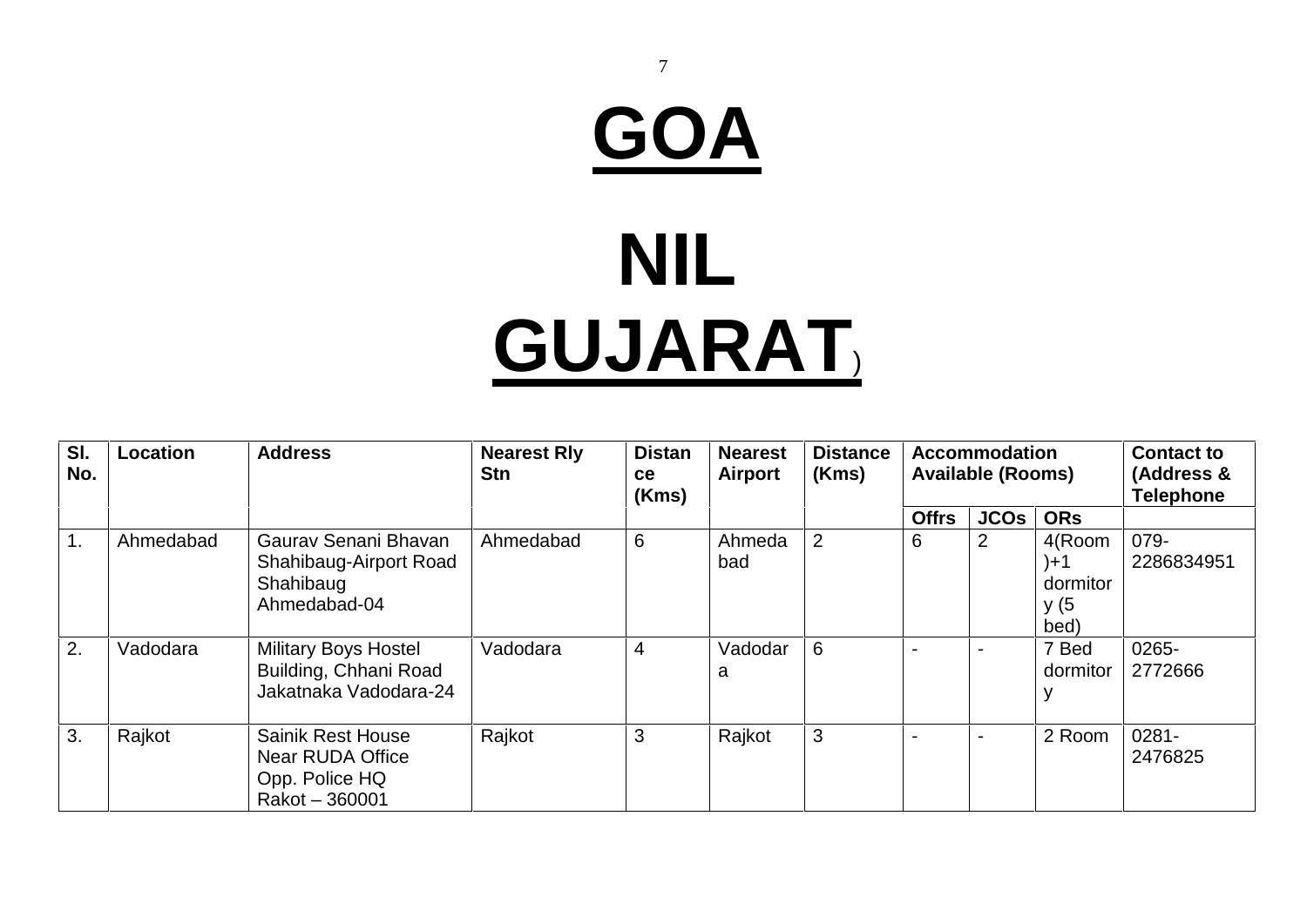#### **HARYANA**

| SI.<br>No. | <b>Location</b> | <b>Address</b>                                                                  | <b>Nearest Rly</b><br><b>Stn</b> | <b>Distan</b> | <b>Nearest Airport</b> | <b>Distan</b><br>ce |                | <b>Accommodation</b>                    |            | <b>Contact to</b><br>(Address & |
|------------|-----------------|---------------------------------------------------------------------------------|----------------------------------|---------------|------------------------|---------------------|----------------|-----------------------------------------|------------|---------------------------------|
|            |                 |                                                                                 |                                  | ce<br>(Kms)   |                        | (Kms)               | <b>Offrs</b>   | <b>Available (Rooms)</b><br><b>JCOs</b> | <b>ORs</b> | Telephone)                      |
| 1.         | Ambala Cantt    | <b>Sainik Rest House</b><br><b>Mall Road</b><br>Ambala Cantt                    | Ambala Cantt                     | 0.5           | Chandigarh             |                     | 4              | 4                                       |            | 0171-2634951<br>0171-2530557    |
| 2.         | Ambala City     | <b>Sainik Rest House</b><br>Near Badsahi Bagh<br>Gurdwara, Ambala City          | Ambala City                      |               | Chandigarh             | $\blacksquare$      |                | Used by ZSB Office                      |            | 0171-2530557                    |
| 3.         | Ateli           | <b>Sainik Rest House</b><br>Near BDO Office<br>Ateli (M'Garh)                   | Ateli                            | 0.1           | New Delhi              | $\blacksquare$      |                |                                         |            | 0182-250259                     |
| 4.         | Bahadurgarh     | <b>Sainik Rest House</b><br>Delhi - Rohtak Road<br>Bahadurgarh (Jhajjar)        | Bahadurgarh                      |               | New Delhi              |                     | $\overline{2}$ | $\overline{2}$                          |            | 01251-254236                    |
| 5.         | <b>Bhiwani</b>  | Sainik Rest House<br><b>Railway Road</b><br>Near DAV College<br><b>Bhiwani</b>  | <b>Bhiwani</b>                   | 0.2           | New Delhi              |                     | 3              | $\overline{2}$                          |            | 01664-243538                    |
| 6.         | Charkhi Dadri   | <b>Sainik Rest House</b><br><b>Near Civil Court</b><br>Complex<br>Charkhi Dadri | Charkhi Dadri                    | 1.5           | <b>New Delhi</b>       |                     | 1              |                                         |            | 0166-243538                     |
| 7.         | Faridabad       | <b>Sainik Rest House</b><br>Near Old Sabji Mandi<br>Sector 16, Faridabad        | Faridabad                        | 1.5           | New Delhi              |                     | $\overline{2}$ | $\overline{2}$                          |            | 0129-2287304                    |
| 8.         | Gohana          | <b>Sainik Rest House</b><br>Near ITI,<br>Gohana (Sonepat)                       | Gohana                           | 3             | <b>New Delhi</b>       |                     | $\overline{2}$ |                                         |            | 0130-2242659                    |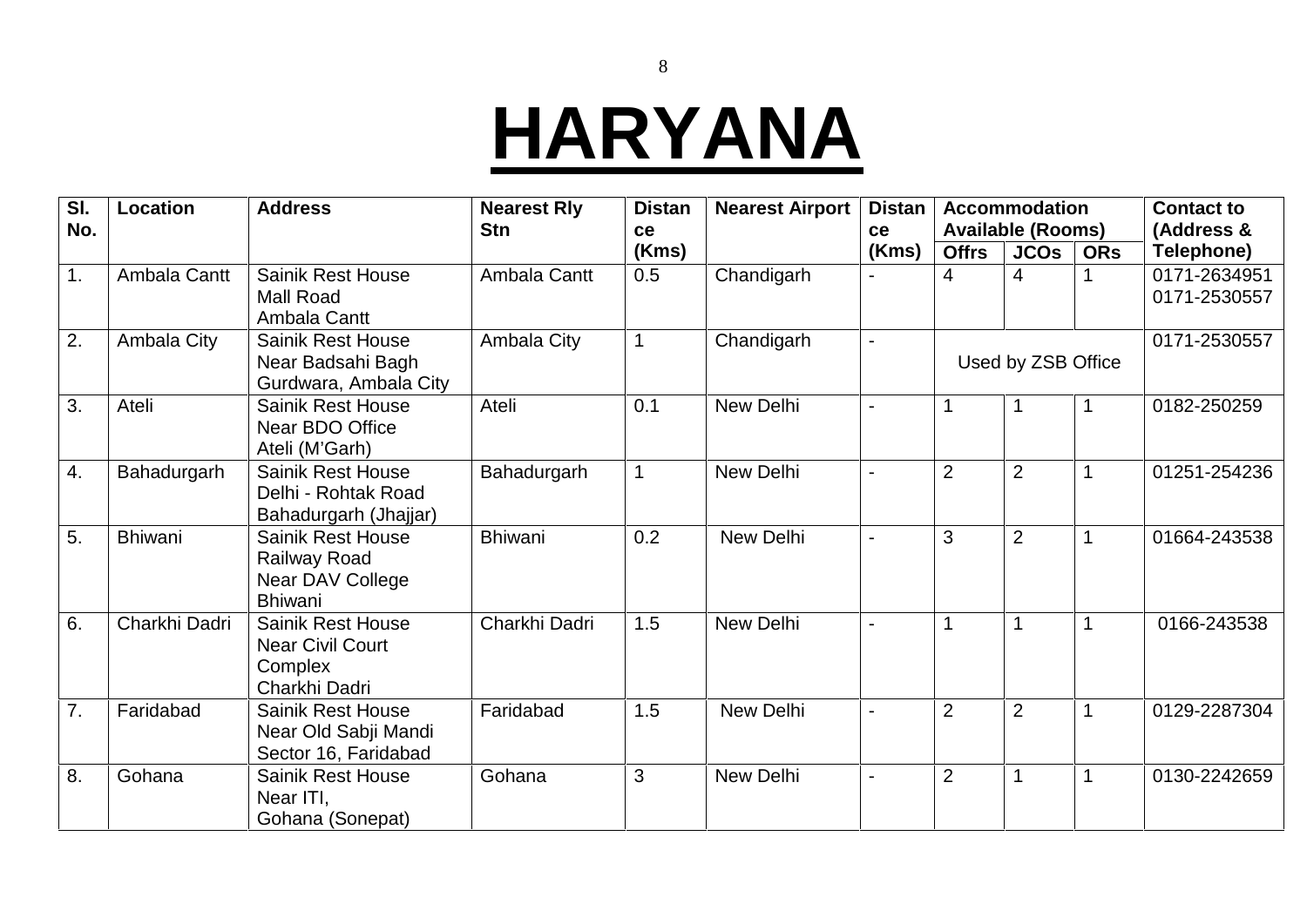| 9.  | Gurgaon      | <b>Sainik Rest House</b><br>Apna Bazar<br>Old Delhi-Alwar Road<br><b>Civil Lines</b><br>Gurgaon | Gurgaon | 5              | New Delhi  | 20             | 3                 | 3            | 1              | 0124-2320730 |
|-----|--------------|-------------------------------------------------------------------------------------------------|---------|----------------|------------|----------------|-------------------|--------------|----------------|--------------|
| 10. | Hisar        | Sainik Rest House<br><b>Near PWD Rest House</b><br>Hisar                                        | Hisar   | 2              | New Delhi  | 10             | $\overline{4}$    | 3            | $\mathbf 1$    | 01662-272901 |
| 11. | Jhajjar      | <b>Sainik Rest House</b><br>Gudiani Road<br>Jhajjar                                             | Jhajjar | 30             | New Delhi  |                | $\overline{2}$    | 1            | $\mathbf 1$    | 01251-254236 |
| 12. | Jind         | <b>Sainik Rest House</b><br><b>Near Bus Stand</b><br>Jind                                       | Jind    | 5              | New Delhi  |                | $\overline{2}$    | 1            | 1              | 01681-245254 |
| 13. | Kaithal      | Sainik Rest House<br>H. No. 761,<br>Amargarh Basti,<br>Opp Gali No. 3<br>Kaithal                | Kaithal | $\overline{2}$ | Chandigarh |                | $- -$             | $\mathbf{1}$ | $\mathbf{1}$   | 01746-223731 |
| 14. | Kanina       | <b>Sainik Rest House</b><br>Near BDO Office<br>M'Garh - Rewari Road<br>Kanina (M'Garh)          | Kanina  | 1              | New Delhi  | $\blacksquare$ | 1                 | $\mathbf 1$  | $\mathbf 1$    | 01282-250259 |
| 15. | Karnal (Old) | <b>Sainik Rest House</b><br>Near Karan Park<br>Karnal                                           | Karnal  | $\overline{2}$ | New Delhi  | $\overline{a}$ | $\overline{2}$    | $\mathbf 1$  | $\overline{1}$ | 0184-2272589 |
| 16. | Karnal (New) | <b>Sainik Rest House</b><br>Near Karan Park<br>Karnal                                           | Karnal  | $\overline{2}$ | New Delhi  |                | USE OF ZSB OFFICE |              |                | 0184-2272589 |
| 17. | Kosli        | <b>Sainik Rest House</b><br>Near SDO (C) Office<br>Kosli (Rewari)                               | Kosli   | 1.5            | New Delhi  |                |                   |              |                | 01250-275138 |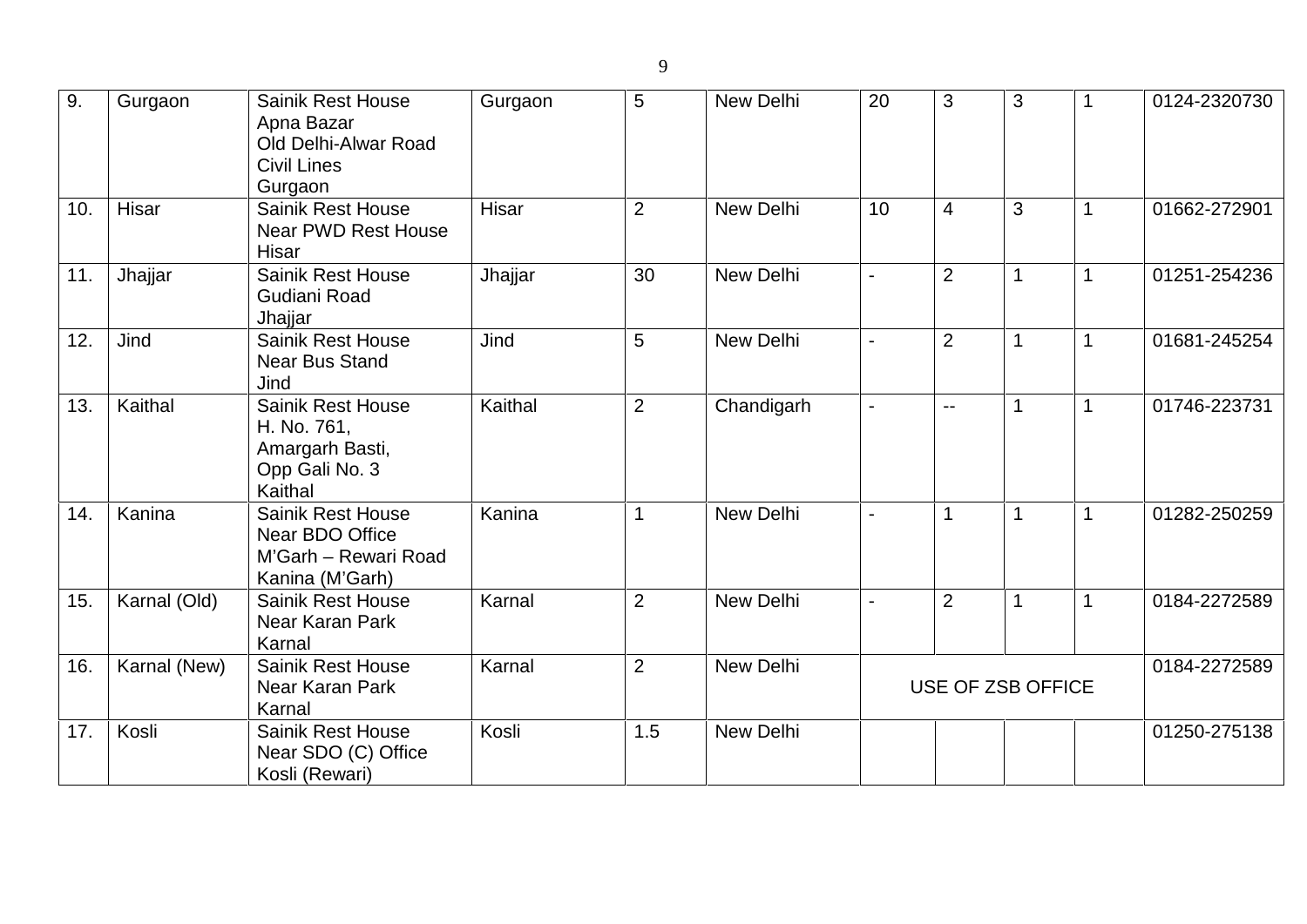| 18. | Kurukshetra  | <b>Sainik Rest House</b><br>Urban Estate,<br>Section 13, Kurukshetra              | Kurukshetra   | 1.5            | Chandigarh       |                |                |                |                   | 01744-220922 |
|-----|--------------|-----------------------------------------------------------------------------------|---------------|----------------|------------------|----------------|----------------|----------------|-------------------|--------------|
| 19. | Loharu       | <b>Sainik Rest House</b><br><b>Near Bus Stand</b><br>Loharu (Bhiwani)             | Loharu        |                | <b>New Delhi</b> |                | $\overline{2}$ | $\overline{2}$ |                   | 01664-243538 |
| 20. | Mohindergarh | <b>Sainik Rest House</b><br><b>Near Civil Court</b><br>Mohindergarh               | Mohindergarh  |                | New Delhi        |                |                |                |                   | 01282-250259 |
| 21. | Narnaul      | <b>Sainik Rest House</b><br><b>Near PWD Rest House</b><br>Narnaul (M'Garh)        | Narnaul       | 1.5            | <b>New Delhi</b> |                | 3              | $\overline{2}$ |                   | 01282-250259 |
| 22. | Panipat      | <b>Sainik Rest House</b><br>Kothi No. 228, Adarsh<br>Nagar, Panipat               | Panipat       | $\mathbf 1$    | New Delhi        |                | 1              |                | 1                 | 0180-2650311 |
| 23. | Punchkula    | <b>Sainik Rest House</b><br>Sector 12<br>Punchkula                                | Chandigarh    | 6              | Chandigarh       | 12             | $\overline{4}$ | 3              | -1                | 0172-2560321 |
| 24. | Rewari       | <b>Sainik Rest House</b><br>Opp Girls Sr. Sec<br>School, Rewari                   | Rewari        | 0.5            | New Delhi        | $\blacksquare$ | $\overline{2}$ |                | -1                | 01274-224341 |
| 25. | Rohtak (Old) | <b>Sainik Rest House</b><br>Near Chottu Ram<br>Chowk, Civil Road<br><b>Rohtak</b> | Rohtak        | 2              | New Delhi        | $\blacksquare$ |                |                | USE OF ZSB OFFICE | 01262-230687 |
|     | Rohtak (NEW) | <b>Sainik Rest House</b><br>Near Chottu Ram<br>Chowk, Civil Road<br>Rohtak        | <b>Rohtak</b> | $\overline{2}$ | New Delhi        |                | 4              | 3              | 1                 | 01262-230687 |
| 26. | <b>Sirsa</b> | <b>Sainik Rest House</b><br>Opp Police Line<br>Barnala Road, Sirsa                | <b>Sirsa</b>  | 4              | New Delhi        | 8              | $\mathbf 1$    | $\mathbf 1$    | $\mathbf 1$       | 01666-247339 |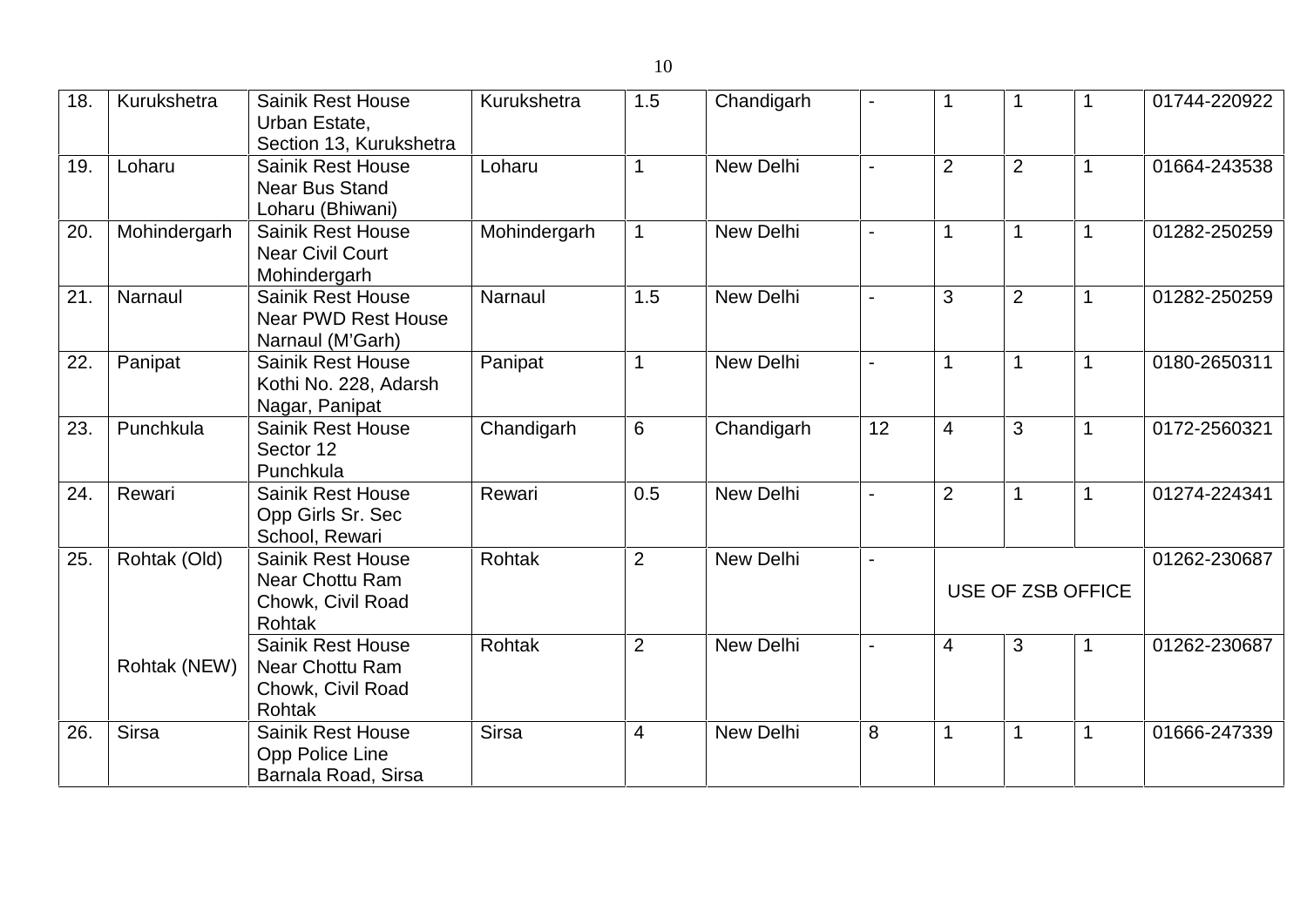| 27 | Sonepat | <b>Sainik Rest House</b>     | Sonepat      | ∼  | New Delhi  |  |  | 0130-2242659 |  |
|----|---------|------------------------------|--------------|----|------------|--|--|--------------|--|
|    |         | Police Line,                 |              |    |            |  |  |              |  |
|    |         | Gohana Road, Sonepat         |              |    |            |  |  |              |  |
| 28 | Yamuna  | <b>Sainik Rest House</b>     | Yamuna Nagar | 10 | Chandigarh |  |  | 01732-211892 |  |
|    | Nagar   | <b>Housing Board Complex</b> |              |    |            |  |  |              |  |
|    |         | Sector-18, HUDA,             |              |    |            |  |  |              |  |
|    |         | Jagadhari,                   |              |    |            |  |  |              |  |
|    |         | Yamunanagar                  |              |    |            |  |  |              |  |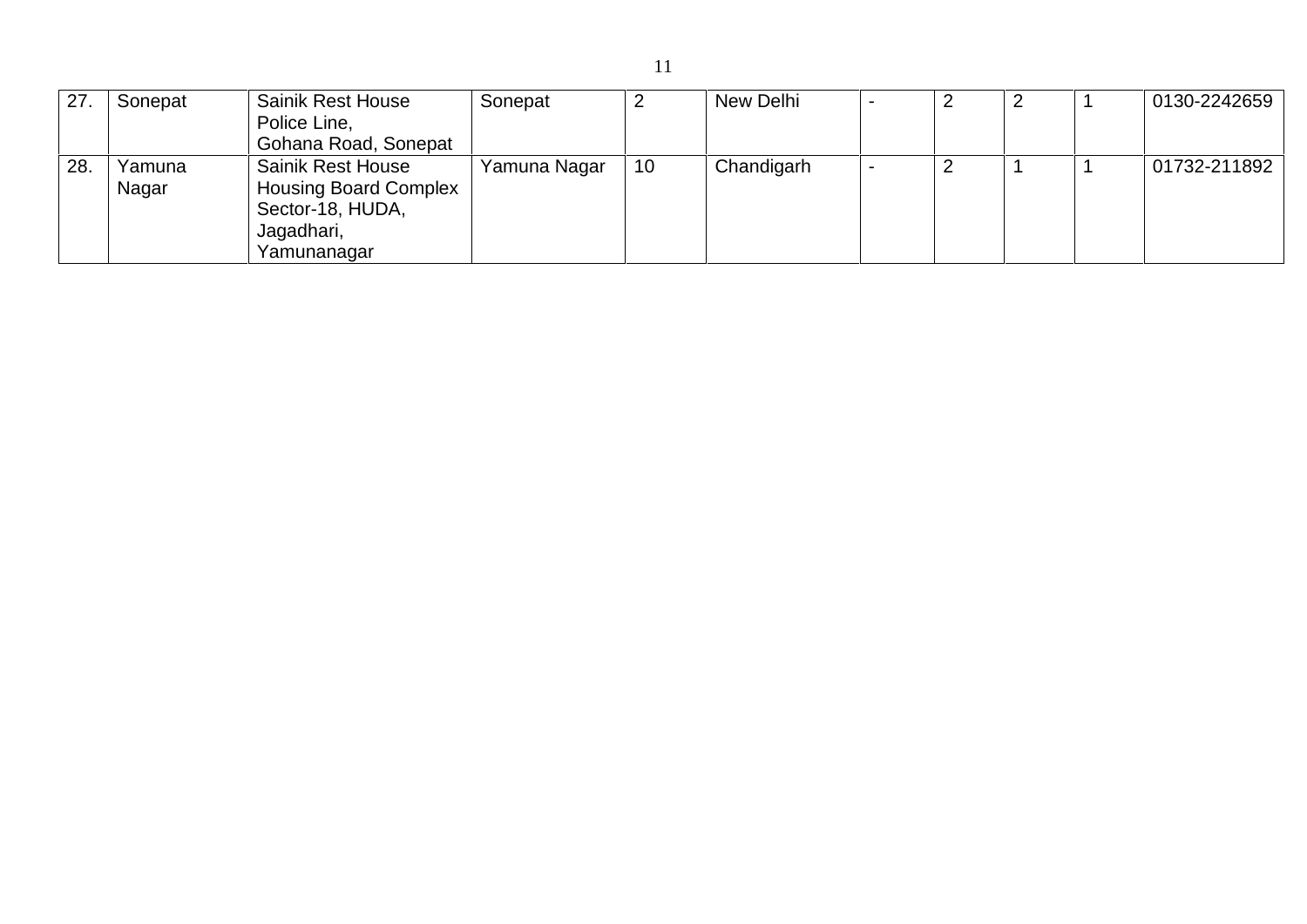#### **HIMACHAL PRADESH**

| SI.<br>No. | <b>Location</b> | <b>Address</b>                                                                  | <b>Nearest</b><br><b>Rly Stn</b> | <b>Dista</b><br>nce | <b>Nearest</b><br>Airport | <b>Dista</b><br>nce | <b>Accommodation Available</b><br>(Rooms)  |                                                  |                        | <b>Contact to</b><br>(Address & |
|------------|-----------------|---------------------------------------------------------------------------------|----------------------------------|---------------------|---------------------------|---------------------|--------------------------------------------|--------------------------------------------------|------------------------|---------------------------------|
|            |                 |                                                                                 |                                  | (Kms)               |                           | (Kms)               | <b>Offrs</b>                               | <b>JCOs</b>                                      | <b>ORs</b>             | Telephone)                      |
| 1.         | Bilaspur        | <b>Sainik Rest House</b><br><b>Bilaspur Near Bus</b><br>Stand, Bilaspur HP      | Kirtarpur                        | 50                  | Shimla/<br>Chandigarh     | 60                  | 2 Rooms ,2 beds per room, 1<br>dormitory 6 |                                                  |                        | 09178-222343                    |
| 2.         | <b>Bilaspur</b> | Sainik Rest House<br>Ghumarwin,<br>Distt. Bilaspur (HP)                         | Kirtarpur                        | 60                  | Shimla/<br>Chandigarh     | 75                  |                                            | 2 Rooms , 2 beds per room, 1<br>dormitory 6 beds | 09178-<br>222343       |                                 |
| 3.         | Chamba          | <b>Sainik Rest House</b><br>Chamba Near Transport<br>Workshop, Chamba           | Pathankot                        | 60                  | Pathankot                 | 60                  | $\overline{2}$                             |                                                  | 10899-222357           |                                 |
| 4.         | Chamba          | <b>Sainik Rest House</b><br>Chowari                                             | Nurpur                           | 40                  | Pathankot                 | 45                  |                                            |                                                  | 6 Bed dormitory        | 10899-222357                    |
| 5.         | Hamirpur        | <b>Sainik Rest House</b><br>Hamirpur Nalti Road<br>Near Petrol Pump<br>Hamirpur | Una                              | 70                  | Gaggal                    | 68                  | $\overline{2}$                             |                                                  | 2 Dormitory<br>12 Beds | 01972-222334                    |
| 6.         | Hamirpur        | <b>Sainik Rest House</b><br>Sujanpur Tihra<br>District-Hamirpur                 | Una                              | 95                  | Gaggal                    | 93                  | $\overline{2}$                             | 3                                                | 1 Dormitory<br>7 Beds  | 01972-222334                    |
| 7.         | Kangra          | <b>Sainik Rest House</b><br>Dharamshala,<br>Near Octroi Post,<br>Dharamshala    | Kangra                           | 16                  | Gaggal                    | 68                  | 3                                          |                                                  | Dormitory<br>10 beds   | 01892-223279                    |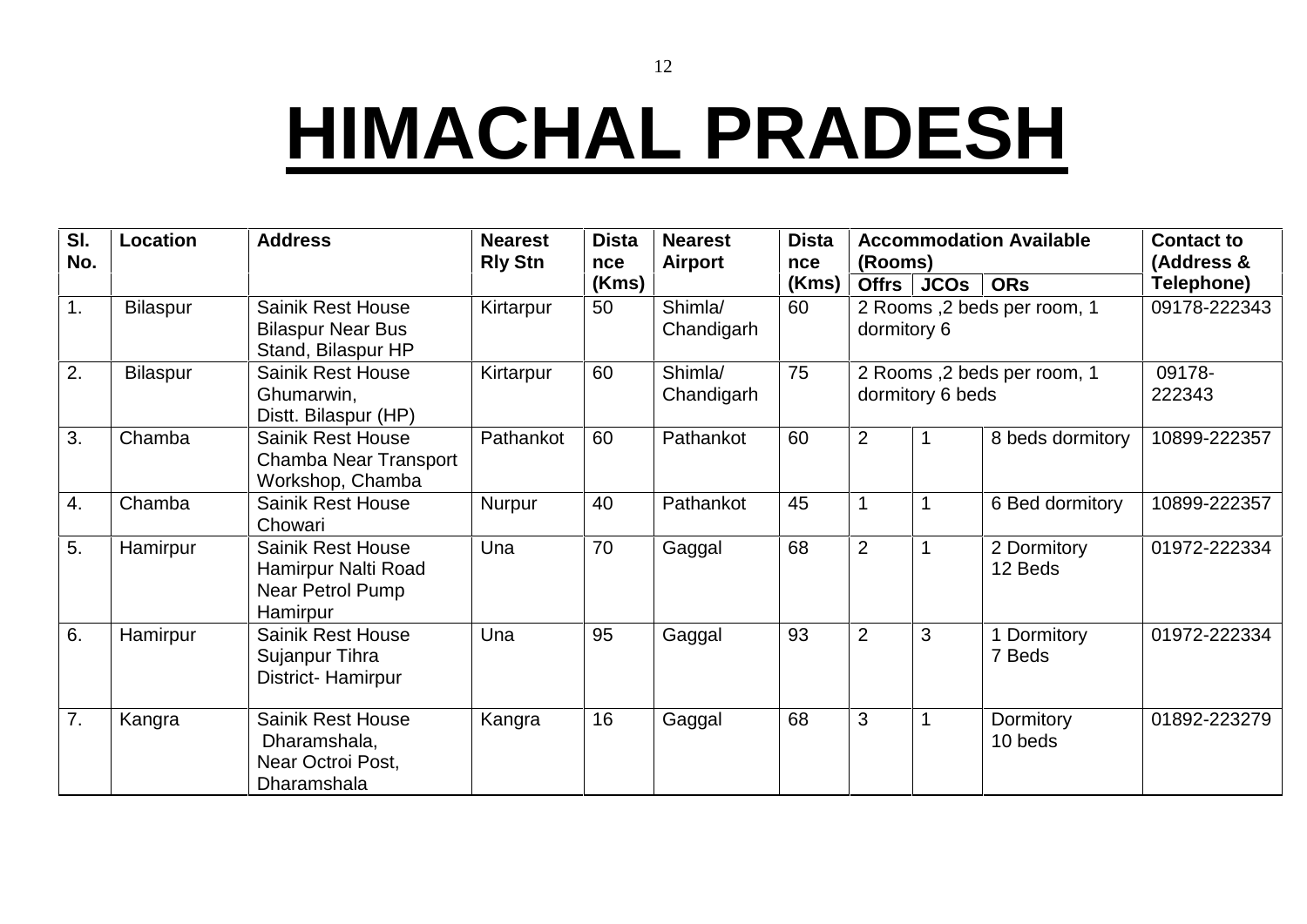| 8.  | Kangra              | <b>Sainik Rest House</b><br>Dehra<br><b>Near Bus Stand</b><br>Dehra            | Jwalahmuk<br>hi Road | 70             | Gaggal         | 70             |                | $\overline{2}$ | 1 Dormitory<br>6 Beds                                       | 01892-223279 |
|-----|---------------------|--------------------------------------------------------------------------------|----------------------|----------------|----------------|----------------|----------------|----------------|-------------------------------------------------------------|--------------|
| 9.  | Kangra              | <b>Sainik Rest House</b><br>Jawalamukhi<br>Nadaun Road                         | Jwalahmuk<br>hi Road | 40             | Gaggal         | 40             |                | $\overline{2}$ | 1 Dormitory<br>6 Beds                                       | 01892-223279 |
| 10. | $-do-$              | <b>Sainik Rest House</b><br>Kangra<br><b>Near Police Station</b>               | Kangra               | 30             | Gaggal         | $\overline{4}$ | $\overline{2}$ | $\mathbf 1$    | Dormitory<br>6 Beds                                         | 01892-223279 |
| 11. | $-do-$              | <b>Sainik Rest House</b><br><b>Nurpur</b><br><b>Near Bus Stand</b>             | Nurpur               | 1              | Pathankot      | 30             |                | 1              | Dormitory<br>6 Single Bed                                   | $-do-$       |
| 12. | -do-                | <b>Sainik Rest House</b><br>Palampur<br><b>Near Old Bus Stand</b>              | Palampur             | $\overline{4}$ | Gaggal         | 42             |                | $\mathbf 1$    | 1 Dormitory<br>6 Beds                                       | $-do-$       |
| 13. | Kullu               | <b>Sainik Rest House</b><br>Kullu Near DC Office<br><b>Dhalpur</b>             | Kiratpur             | 120            | <b>Bhuntar</b> | 10             |                |                | 4 Sets of Double<br><b>Bed &amp; Dormitory</b><br>4 Beds    | 01902-222272 |
| 14. | <b>Lahaul Spiti</b> | <b>Sainik Rest House</b><br>Keylong<br><b>Near Bus Stand</b>                   | Kirathpur            | 155            | <b>Bhuntar</b> | 60             |                |                | 3 sets of Double<br><b>Bed &amp; Dormitory</b><br>4 Beds    | 01902-222272 |
| 15. | Mandi               | <b>Sainik Rest House</b><br>MandiVijay Palace<br><b>Near Hospital</b><br>Mandi | Joginder<br>Nagar    | 30             | <b>Bhuntar</b> | 60             |                |                | Room 3 Double<br>bed & Dormitory<br>6 Single Bed            | 01905-222120 |
| 16. | Mandi               | <b>Sainik Rest House</b><br>Sarkaghat<br><b>Near Bus Stand</b><br>Shimla Road  | Joginder<br>Nagar    | 40             | Gaggal         | 120            |                |                | Room 3 Double<br><b>Bed &amp; Dormitory</b><br>6 Single Bed | -do-         |
| 17. | Sirmour             | <b>Sainik Rest House</b><br>Nahan Near Pacca Tank                              | Chandigar<br>h.      | 40             | Chandigarh     | 40             |                |                | Room 3 Double<br><b>Bed &amp; Dormitory</b><br>8 Single Bed | 01702-222551 |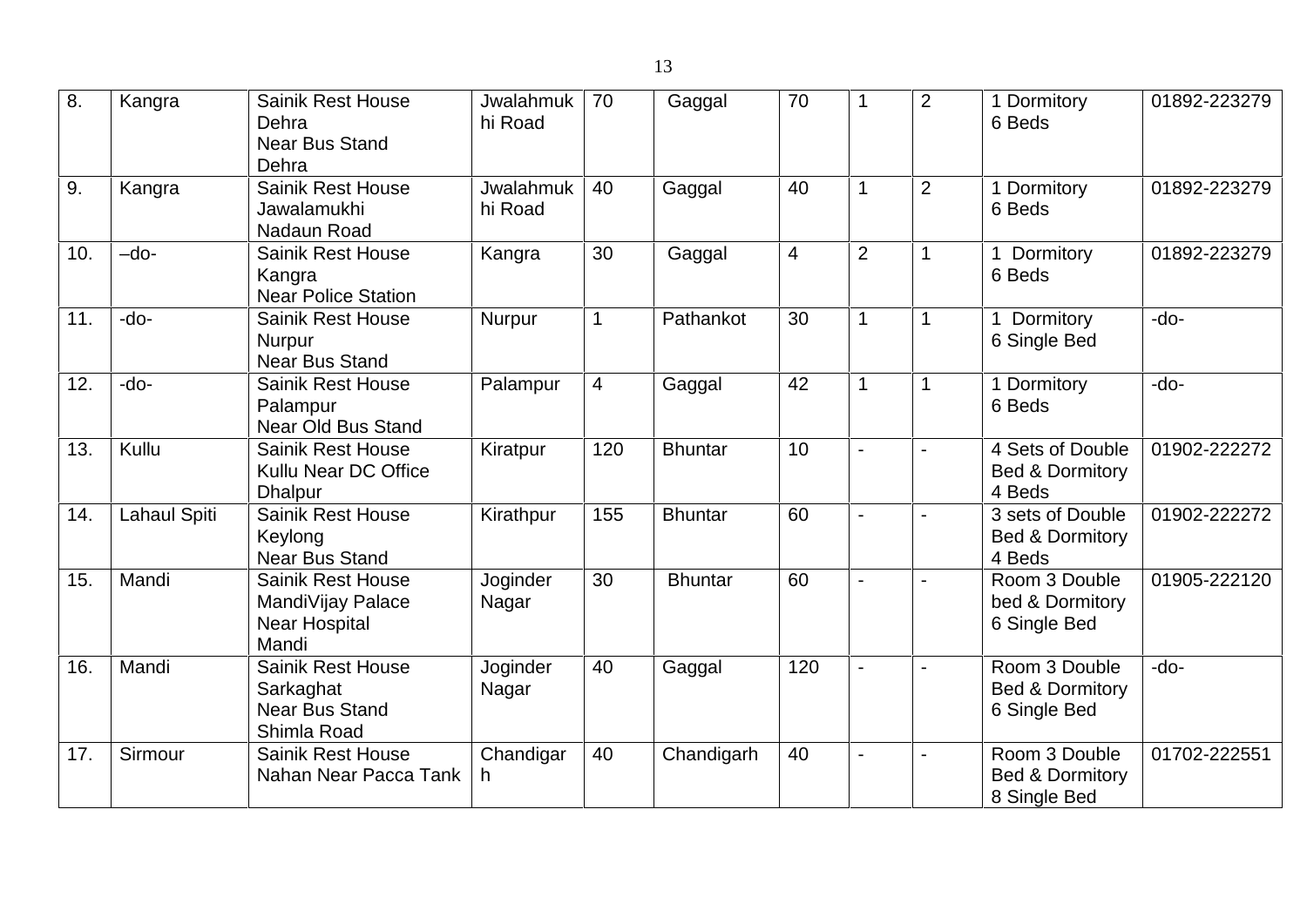| 18. | Sirmour | <b>Sainik Rest House</b><br>Poanta Sahib,<br><b>District-Sirmour</b>   | Chandigar | 80   | Chandigarh | 80 |                | Dormitory 10<br>Single Bed                                                                   | 01702-222551 |
|-----|---------|------------------------------------------------------------------------|-----------|------|------------|----|----------------|----------------------------------------------------------------------------------------------|--------------|
| 19. | Shimla  | <b>Sainik Rest House</b><br>Shimla Longwood,<br>Shimla                 | Shimla    | 5    | Shimla     | 20 | 9              | Dormitory<br>7 single Bed,<br>1 Family Room<br>for OR 3<br>Dormitories of 17<br>Beds 12 Beds | 0177-2653211 |
| 20. | -do-    | <b>Sainik Rest House</b><br>Matiana<br>Kinnour Road<br>Matiana, Shimla | Shimla    | 50.5 | Shimla     | 40 |                | Dormitory 3<br>single beds & 1<br>Dormitory for<br>OR 3 single beds                          | -do-         |
| 21. | Kinnour | <b>Sainik Rest House</b><br>Rekong Peo                                 | Shimla    | 90   | Shimla     | 90 | 3              | 2 Dormitory<br>4 single Beds                                                                 | -do-         |
| 22. | Solan   | <b>Sainik Rest House</b><br>Solan<br>Solan Bazar                       | Solan     | 500  | Chandigarh | 50 | $\overline{2}$ | 1 Dormitory<br>8 Beds                                                                        | 01792-223764 |
| 23. | -do-    | <b>Sainik Rest House</b><br>Prwanoo                                    | Kalka     | 10   | Chandigarh | 15 |                | Dormitory<br>4 Beds                                                                          | -do-         |
| 24. | Una     | <b>Sainik Rest House</b><br>Una<br><b>Near Bus Stand</b>               | Una       | 3    | Chandigarh | 95 | $\overline{2}$ | Dormitory 6<br><b>Beds</b>                                                                   | 01975-226090 |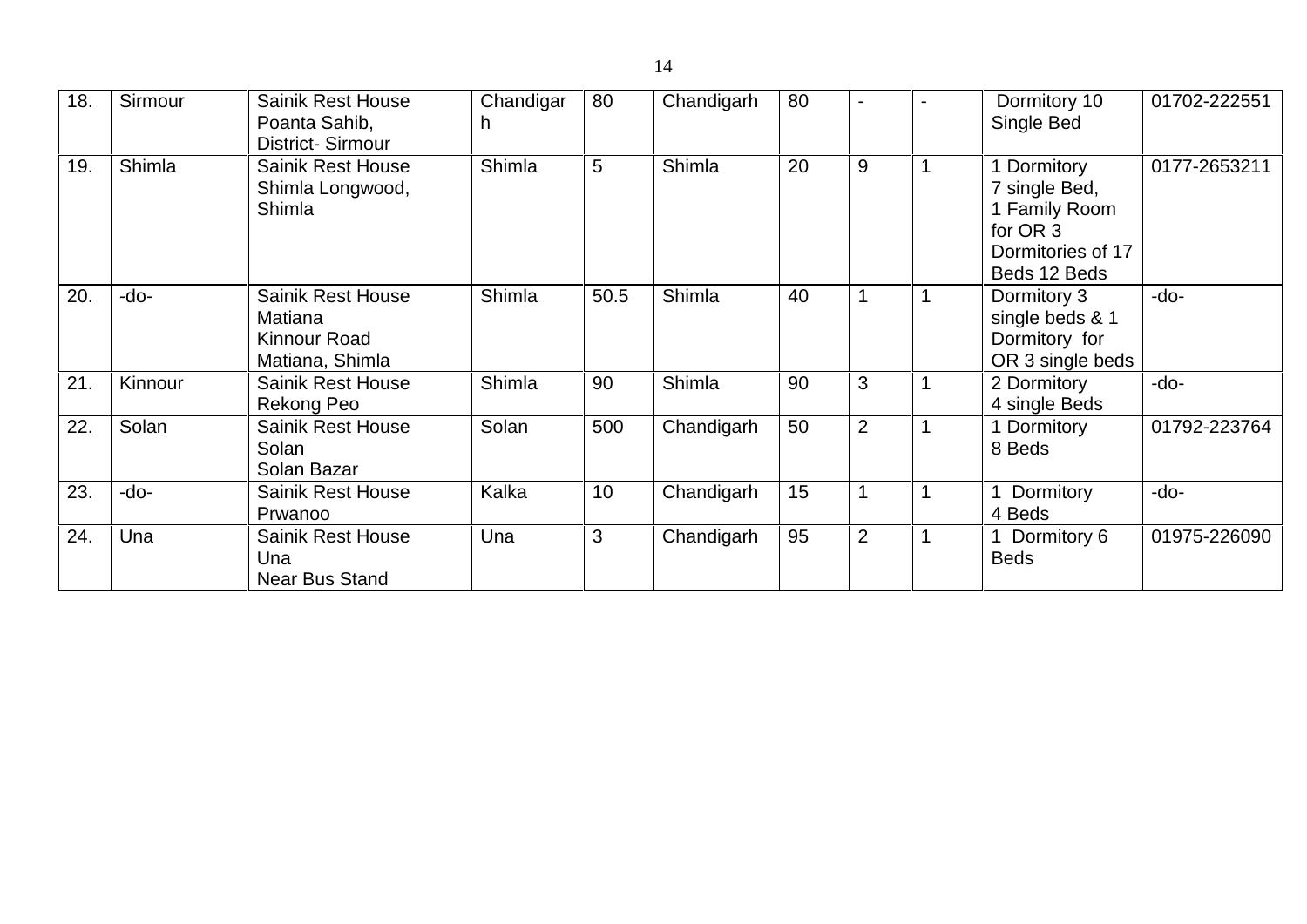## **JAMMU & KASHMIR**

| SI.<br>No.       | <b>Location</b> | <b>Address</b>                                                              | <b>Nearest Rly</b><br><b>Stn</b> | <b>Distan</b><br>ce<br>(Kms) | <b>Nearest Airport</b> | <b>Distan</b><br>ce<br>(Kms) |                | <b>Accommodation</b><br><b>Available (Rooms)</b> |                | <b>Contact to</b><br>(Address &<br>Telephone) |
|------------------|-----------------|-----------------------------------------------------------------------------|----------------------------------|------------------------------|------------------------|------------------------------|----------------|--------------------------------------------------|----------------|-----------------------------------------------|
|                  |                 |                                                                             |                                  |                              |                        |                              | <b>Offrs</b>   | <b>JCOs</b>                                      | <b>ORs</b>     |                                               |
| $\overline{1}$ . | Jammu           | ZSWO Ambphalla,<br>Jammu                                                    | Jammu Tawi                       | 8                            | Jammu                  | 10                           | 02             | 02                                               | 03             | 0191-2546273                                  |
| $\overline{2}$ . | Samba           | ZSWO Ward No 8,<br>Samba                                                    | Samba                            | 10                           | Jammu                  | 32                           |                |                                                  |                | 951923-<br>243212                             |
| 3.               | Kathua          | ZSWO, Near Hr Sec<br>School, Kathua                                         | Kathua                           | 07                           | Jammu                  | 88                           |                |                                                  |                | 951922-<br>234785                             |
| $\overline{4}$   | Basohli         | <b>Near Police Family Qtrs</b><br><b>Basholi</b>                            | Kathua                           | 85                           | Jammu                  | 170                          |                |                                                  |                |                                               |
| $\overline{5}$   | Udhampur        | <b>ZSWO Aadarsh Colony</b><br>Udhampur                                      | Udhampur                         | 04                           | Jammu                  | 75                           | $\overline{2}$ | $\overline{2}$                                   |                | 951992-<br>271338                             |
| 6                | Ram Nagar       | <b>Near Bus Stand</b><br>Ram Nagar                                          | Udhampur                         | 40                           | Jammu                  | 115                          |                |                                                  |                |                                               |
| $\overline{7}$   | Reasi           | <b>Near Bus Stand Reasi</b>                                                 | Jammu                            | 85                           | Jammu                  | 85                           |                |                                                  |                | $\blacksquare$                                |
| 8                | Doda            | <b>Near PWD Guest House</b><br>Doda                                         | Udhampur                         | 115                          | Jammu                  | 190                          |                |                                                  |                | 951996-<br>233553                             |
| 9                | Kishtwar        | Near Stadium Ground,<br>Kishtwar<br>(Presently under<br>occupation of CRPF) | Udhampur                         | 160                          | Jammu                  | 230                          | 1              | 1                                                | 1              |                                               |
| 10               | Poonch          | <b>ZSWO Near Fort</b><br>Poonch                                             | Jammu Tawi                       | 250                          | Jammu                  | 250                          |                | $\overline{2}$                                   | $\overline{2}$ | 01965-220161                                  |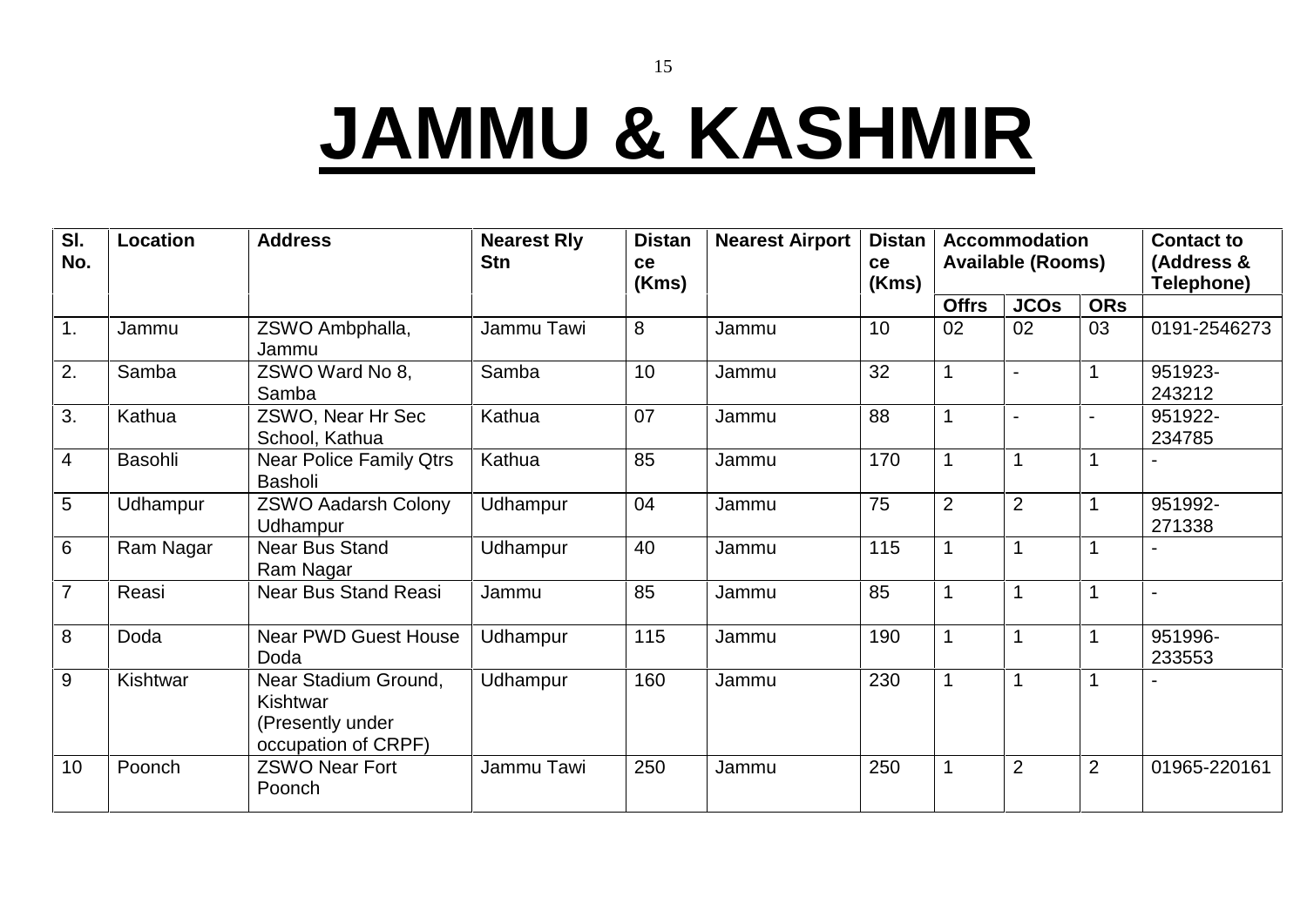| 11. | Srinagar | <b>ZSWO Near PCR</b><br><b>Batmaloo Srinagar</b> | Udhampur | 230 | Srinagar | 10 |  | 0194-2474728 |  |
|-----|----------|--------------------------------------------------|----------|-----|----------|----|--|--------------|--|
| 12. | Kupwara  | Kupwara<br>$(C/O 28$ INF Div)                    | Udhampur | 300 | Srinagar | 90 |  |              |  |
| 13. | Leh      | ZSWO<br>Opp SP Office, Leh                       | Udhampur | 690 | ∟eh      |    |  | 01982-252270 |  |

#### **JHARKHAND**

| SI.<br>No. | Location | <b>Address</b>                                                                                 | <b>Nearest Rly</b><br><b>Stn</b> | <b>Distan</b><br><b>ce</b> | <b>Nearest Airport</b> | <b>Distan</b><br><b>ce</b> |              | <b>Accommodation</b><br><b>Available (Rooms)</b> |            | <b>Contact to</b><br>(Address & |
|------------|----------|------------------------------------------------------------------------------------------------|----------------------------------|----------------------------|------------------------|----------------------------|--------------|--------------------------------------------------|------------|---------------------------------|
|            |          |                                                                                                |                                  | (Kms)                      |                        | (Kms)                      | <b>Offrs</b> | <b>JCOs</b>                                      | <b>ORs</b> | Telephone)                      |
|            | Chaibasa | <b>Sainik Rest House</b><br>C/O Zila Sainik Kalyan<br>Karyalaya,<br>West Singhbhum<br>Chaibasa | Chaibasa                         | 2                          | Ranchi                 | 145                        |              |                                                  |            | 0658-2259545                    |
| 2          | Dumka    | <b>Sainik Rest House</b><br><b>Court Compound</b><br>Dumka - 814101                            | Jasidih                          | 72                         | Patna                  | 315                        |              | $\overline{2}$                                   | 3          | 06434-223878                    |
| 3          | Ranchi   | <b>Sainik Rest House</b><br>Jawan Bhawan-Cum-<br>Sainik Bazar, Main Road<br>Ranchi - 834001    | Ranchi Jn                        |                            | Ranchi                 | 5                          |              | 3                                                | 3          | 0651-2330148                    |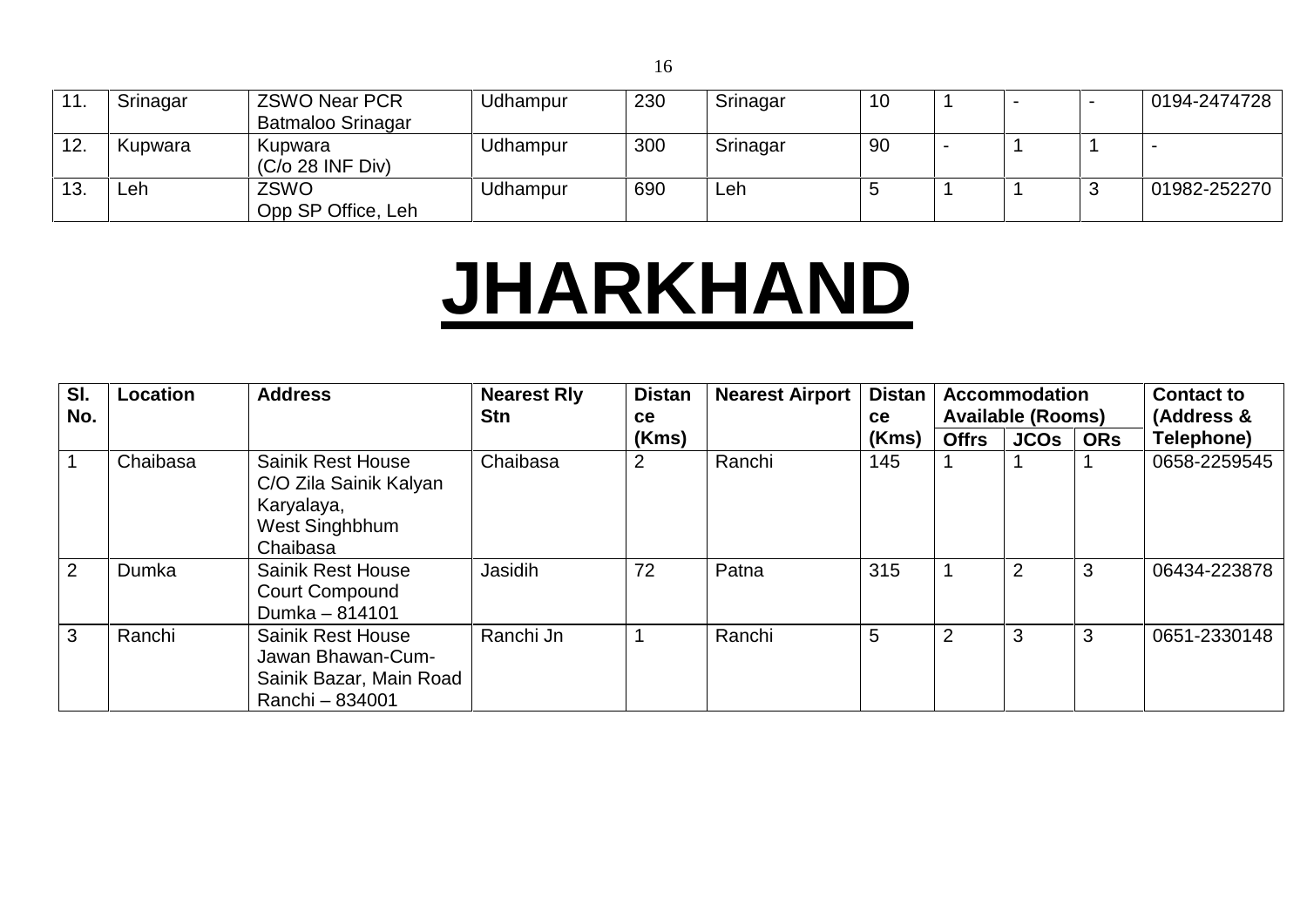### **\*KARNATAKA**

| SI.<br>No. | <b>Location</b>     | <b>Address</b>                                                                                                   | <b>Nearest Rly</b><br><b>Stn</b> | <b>Distan</b><br><b>ce</b> | <b>Nearest Airport</b> | <b>Distan</b><br>ce |                | <b>Accommodation</b><br><b>Available (Rooms)</b> |                | <b>Contact to</b><br>(Address & |
|------------|---------------------|------------------------------------------------------------------------------------------------------------------|----------------------------------|----------------------------|------------------------|---------------------|----------------|--------------------------------------------------|----------------|---------------------------------|
|            |                     |                                                                                                                  |                                  | (Kms)                      |                        | (Kms)               | <b>Offrs</b>   | <b>JCOs</b>                                      | <b>OR</b><br>S | Telephone)                      |
| 1.         | Bangalore<br>City   | <b>Sainik Rest House</b><br>Fld Mrshl KM Cariappa<br>Bhavan, Fd Mshl K M<br>Cariappa Road<br>Bangalore - 560 025 | <b>Bangalore City</b>            | 8                          | Bangalore              | 35                  | $\overline{4}$ | 12                                               | 44<br>bed<br>s | 080-25598544                    |
| 2.         | Belgaum             | <b>Sainik Rest House</b><br><b>Opp Railway Station</b><br>Belgaum - 590 002                                      | Belgaum                          | 100<br>mtrs                | Belgaum                | 14                  | 3              | 3                                                | 12<br>Be<br>ds | 0831-2469341                    |
| 3.         | Athani<br>(Belgaum) | <b>Sainik Rest House</b><br>Near GA High School<br>Athani                                                        | Athani (Bus<br>Stand)            | 3                          | Belgaum                | 160                 | $\blacksquare$ | $\overline{2}$                                   | --             | 0831-2469341                    |
| 4.         | <b>Dharwad</b>      | <b>Sainik Rest House</b><br>DC's Office Compound<br>Dharwad - 580 001                                            | Dharwad                          |                            | Dharwad                | 12                  | $\overline{4}$ | 5                                                | Be<br>d        | 0836-2440176<br>0836-2748749    |
| 5.         | <b>Bijapur</b>      | <b>Sainik Rest House</b><br><b>Opp Tahsildar Office</b><br>Bijapur - 586 101                                     | <b>Bijapur</b>                   | 3                          | Belgaum                | 225                 |                |                                                  | 3<br>Be<br>ds  | 08352-250913                    |
| 6.         | Karwar              | <b>Sainik Rest House</b><br>C/o Military Boys<br>Hostel Jail Road<br>Karwar - 581301                             | Karwar                           | 8                          | Mangalor               | 100                 | $\overline{2}$ | $\overline{2}$                                   | 4<br>Be<br>ds  | 08382-226538                    |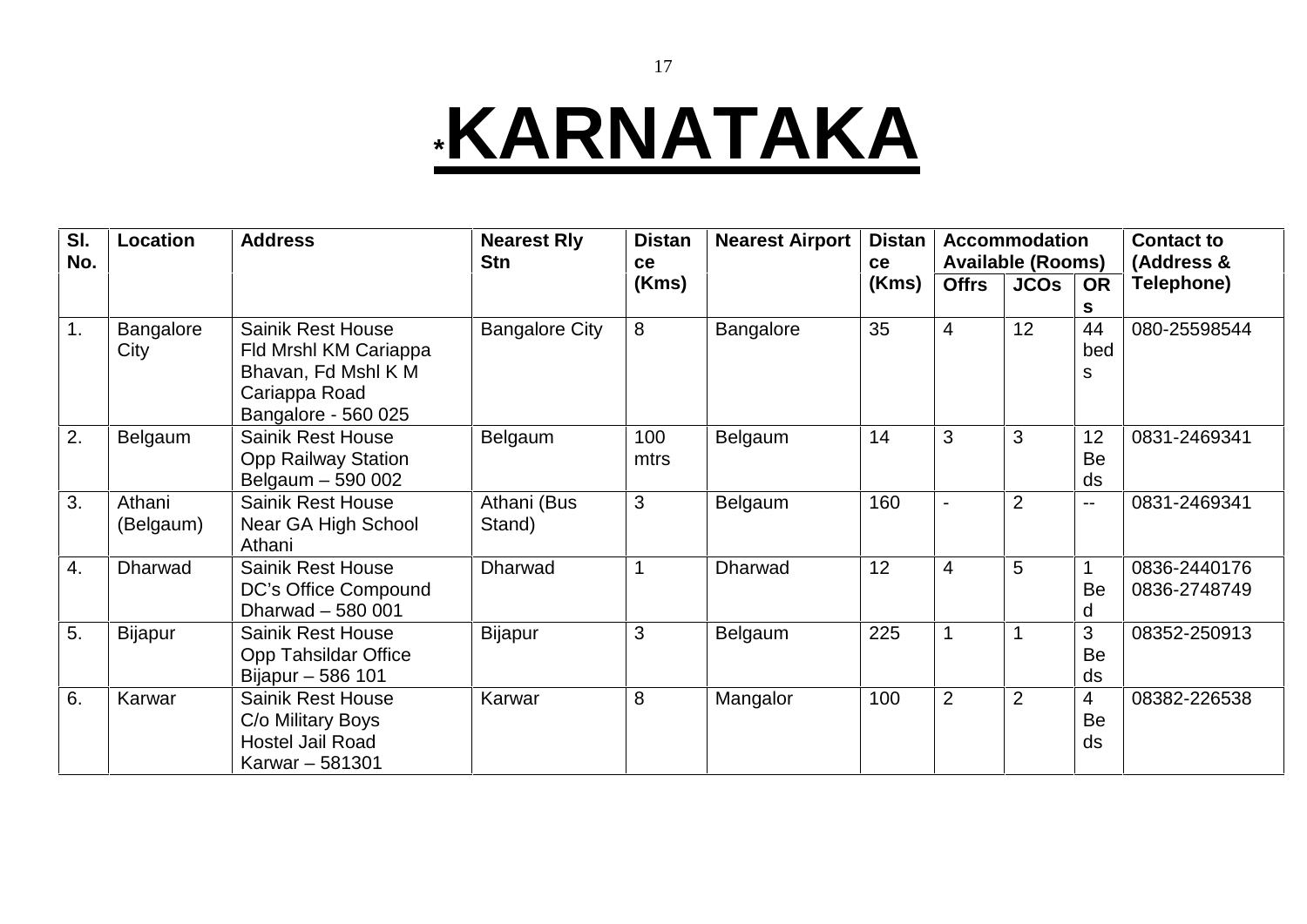| 7.  | Madikeri      | <b>Sainik Rest House</b><br>Canara Bank Building<br>Main Road<br>Madikeri - 571 201                      | Madikeri      | --             | <b>Banglore</b> | 180 | 3 | $\overline{7}$ | 13<br>Be<br>ds             | 08272-229866 |
|-----|---------------|----------------------------------------------------------------------------------------------------------|---------------|----------------|-----------------|-----|---|----------------|----------------------------|--------------|
| 8.  | <b>Mysore</b> | <b>Sainik Rest House</b><br>C/o Office of the Deputy<br>Dir., Dept of Sainik Welfare<br>Mysore - 570 005 | <b>Mysore</b> | 2.5            | <b>Mysore</b>   | 10  |   | 10             | 35<br>Be<br>ds             | 0821-2425240 |
| 9.  | Shimoga       | <b>Sainik Rest House</b><br>K Balaraj Urs Road, Near<br>DC's Residence<br>Shimoga- 577201                | Shimoga       | $\overline{2}$ |                 |     |   | $\overline{2}$ | $\overline{4}$<br>Be<br>ds | 08182-220925 |
| 10. | Mangalore     | <b>Sainik Rest House</b><br>Building, Urva stores<br>Ashok Nagar (PO)<br>Mangalore-575006                | Mangalore     | 6              | Mangalore       | 20  | 1 | 3              | 6<br>Be<br>ds              | 0824-2450933 |

# **KERALA**

| SI.<br>No. | <b>Location</b> | <b>Address</b>                                                     | <b>Nearest Rly</b><br><b>Stn</b> | <b>Distan</b><br><b>ce</b> | <b>Nearest Airport</b> | <b>Distan</b><br><b>ce</b> |              | <b>Accommodation</b><br><b>Available (Rooms)</b> |            | <b>Contact to</b><br>(Address & |  |
|------------|-----------------|--------------------------------------------------------------------|----------------------------------|----------------------------|------------------------|----------------------------|--------------|--------------------------------------------------|------------|---------------------------------|--|
|            |                 |                                                                    |                                  | (Kms)                      |                        | (Kms)                      | <b>Offrs</b> | <b>JCOs</b>                                      | <b>ORs</b> | Telephone)                      |  |
|            | Alapuzha        | <b>Sainik Rest House</b><br>Arattuvazhi Road<br>Alapuzha $-688007$ | Alapuzha                         |                            | Kochi                  | 100                        | $- -$        |                                                  |            | 0477-2245673                    |  |
| 2.         | Ermakulam       | <b>Sainik Rest House</b><br>Ermakulam                              | Ermakulam                        | 16                         | Kochi<br>Nedumpaserry  | 35                         |              |                                                  |            | 0484-2422239                    |  |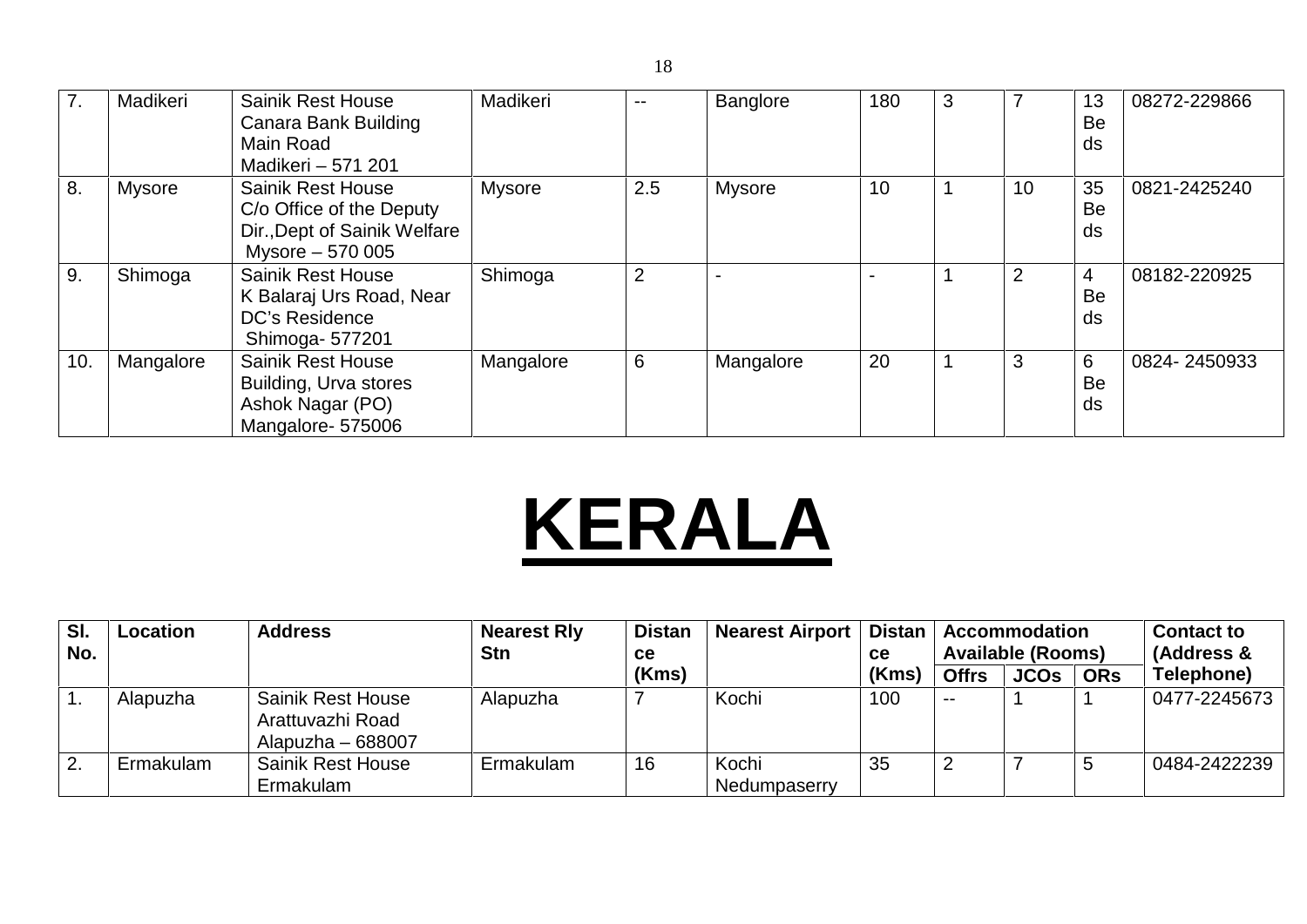| 3. | Kozhikode       | <b>Sainik Rest House</b> | Kozhikode    | 3    | Calicut      | 25 | 06    |   | 06 | 0495-2361881 |  |
|----|-----------------|--------------------------|--------------|------|--------------|----|-------|---|----|--------------|--|
|    |                 | Balan K Nair Road        |              |      |              |    |       |   |    |              |  |
|    |                 | Kozhikode - 673001       |              |      |              |    |       |   |    |              |  |
|    | <b>Thrissur</b> | <b>Sainik Rest House</b> | Thrissur     |      | Kochi        | 45 | $- -$ |   | 03 | 0487-2384037 |  |
|    |                 | Poothole                 |              |      | Nedumpaserry |    |       |   |    |              |  |
|    |                 | <b>Thrissur - 680004</b> |              |      |              |    |       |   |    |              |  |
| 5. | Thiruvanantha   | <b>Sainik Rest House</b> | Th'nthapuram | 1.72 | Th'nthapuram |    |       | 6 | 9  | 0471-2471853 |  |
|    | puram           | Vanchiyoor               |              |      |              |    |       |   |    |              |  |
|    |                 | Th'nthapuram $-695035$   |              |      |              |    |       |   |    |              |  |

## **MADHYA PRADESH**

| SI.<br>No.     | Location      | <b>Address</b>                                                                                      | <b>Nearest Rly</b><br><b>Stn</b> | <b>Distan</b><br><b>ce</b> | <b>Nearest Airport</b> | <b>Distan</b><br><b>ce</b> |              | <b>Accommodation</b><br><b>Available (Rooms)</b> |            | <b>Contact to</b><br>(Address &  |
|----------------|---------------|-----------------------------------------------------------------------------------------------------|----------------------------------|----------------------------|------------------------|----------------------------|--------------|--------------------------------------------------|------------|----------------------------------|
|                |               |                                                                                                     |                                  | (Kms)                      |                        | (Kms)                      | <b>Offrs</b> | <b>JCOs</b>                                      | <b>ORs</b> | Telephone)                       |
| $\mathbf{1}$ . | <b>Bhopal</b> | <b>Sainik Rest House</b><br>Near 45 Bunglows,<br>Ban Ganga Chowk, TT<br>Nagar, Bhopal $-462003$     | Bhopal Jn                        | 5                          | <b>Bhopal</b>          | 10                         | 4            |                                                  | C,         | DSWO.<br>Bhopal,<br>0755-2556198 |
| 2.             | Indore        | <b>Sainik Rest House</b><br>Jairampur Colony<br><b>Near Collectorate Office</b><br>Indore $-452004$ | Indore                           | 5                          | Indore                 | 10                         |              |                                                  |            | DSWO, Indore<br>0731-2367319     |
| 3.             | Gwalior       | <b>Sainik Rest House</b><br>Race Course Road,<br>Near Sainik Petrol Pump<br>Gwalior - 474002        | Gwalior                          |                            | <b>Gwalior</b>         | 10                         | 2            |                                                  |            | DSWO,<br>Gwalior<br>0751-2340267 |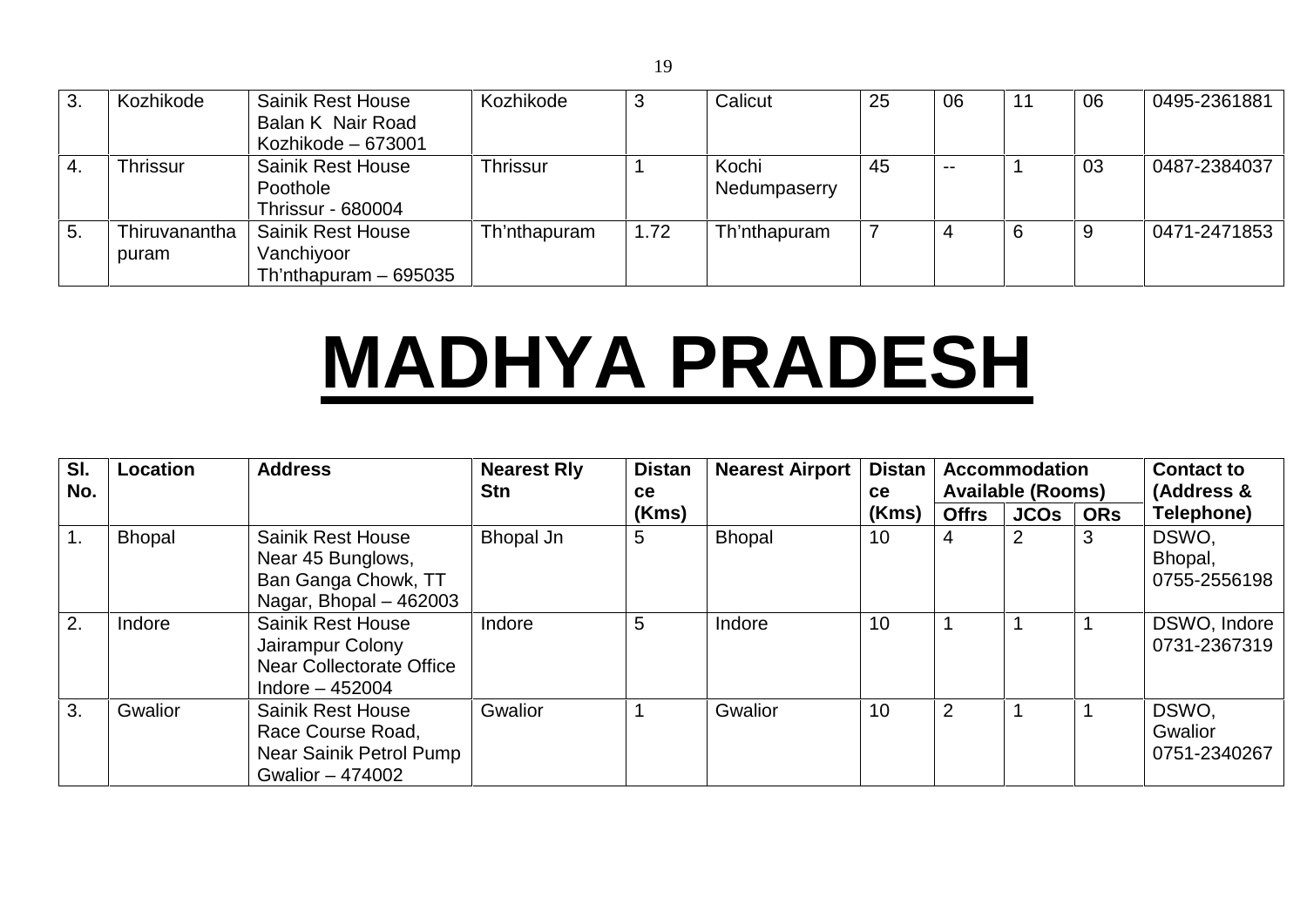| 4.  | Jabalpur     | <b>Sainik Rest House</b><br>Narbada Road, Katanga,<br>Jabalpur $-482001$                                       | Jabalpur     | $\overline{4}$           | Jabalpur       | 15                       |             |                |   | DSWO,<br>Japabpur<br>0761-2667336          |
|-----|--------------|----------------------------------------------------------------------------------------------------------------|--------------|--------------------------|----------------|--------------------------|-------------|----------------|---|--------------------------------------------|
| 5.  | Sagar        | <b>Sainik Rest House</b><br>Near Collectorate,<br>Sagar - 470001                                               | Sagar        | $\mathbf{3}$             | Jabalpur       | $-$                      | 1           | 1              |   | DSWO, Sagar<br>07582-225589                |
| 6.  | <b>Bhind</b> | Sainik Rest House,<br>Near Pasu Mela Maidan,<br>Bhind - 476007                                                 | <b>Bhind</b> | 2                        | $\overline{a}$ | $- -$                    |             |                |   | DSWO, Bhind<br>07534-236379                |
| 7.  | Morena       | <b>Sainik Rest House</b><br><b>Near Collectorate</b><br>Morena - 476001                                        | Morena       | $\overline{\phantom{a}}$ | $\overline{a}$ | $- -$                    |             |                |   | DSWO,<br>Morena<br>07532-226003            |
| 8.  | Chindwara    | <b>Sainik Rest House</b><br><b>Near PWD Rest House</b><br>Compound,<br>Chhindwara - 480001                     | Chhindwara   |                          | $\overline{a}$ | $\overline{\phantom{a}}$ |             |                |   | DSWO,<br>Chhindwara<br>07162-242119        |
| 9.  | Hoshangabad  | <b>Sainik Rest House</b><br>C/o DSWO Office<br>Opp Home Guard Office<br>Hoshangabad - 461001                   | Hoshangabad  | 3                        | <b>Bhopal</b>  | $- -$                    |             |                | 5 | <b>DSWO</b><br>Hoshangabad<br>07574-254465 |
| 10. | Rewa         | <b>Sainik Rest House</b><br>C/o DSWO Rewa<br>apposite Sainik School<br>Gate No-1, Civil Lines<br>Rewa-486001   | Rewa         | 8                        | $\overline{a}$ | $- -$                    |             | $\overline{2}$ | 8 | <b>DSWO</b><br>Rewa<br>07662-254118        |
| 11. | Ratlam       | <b>Sainik Rest House</b><br>C/o DSWO Office<br>Ratlam, Opp-Home<br>Guard Colony, Nagra<br>Nagar Ratlam- 457001 | Ratlam       | 3                        | Indore         | 250                      | $\mathbf 1$ | 1              | 6 | <b>DSWO</b><br>Ratlam<br>07412-201124      |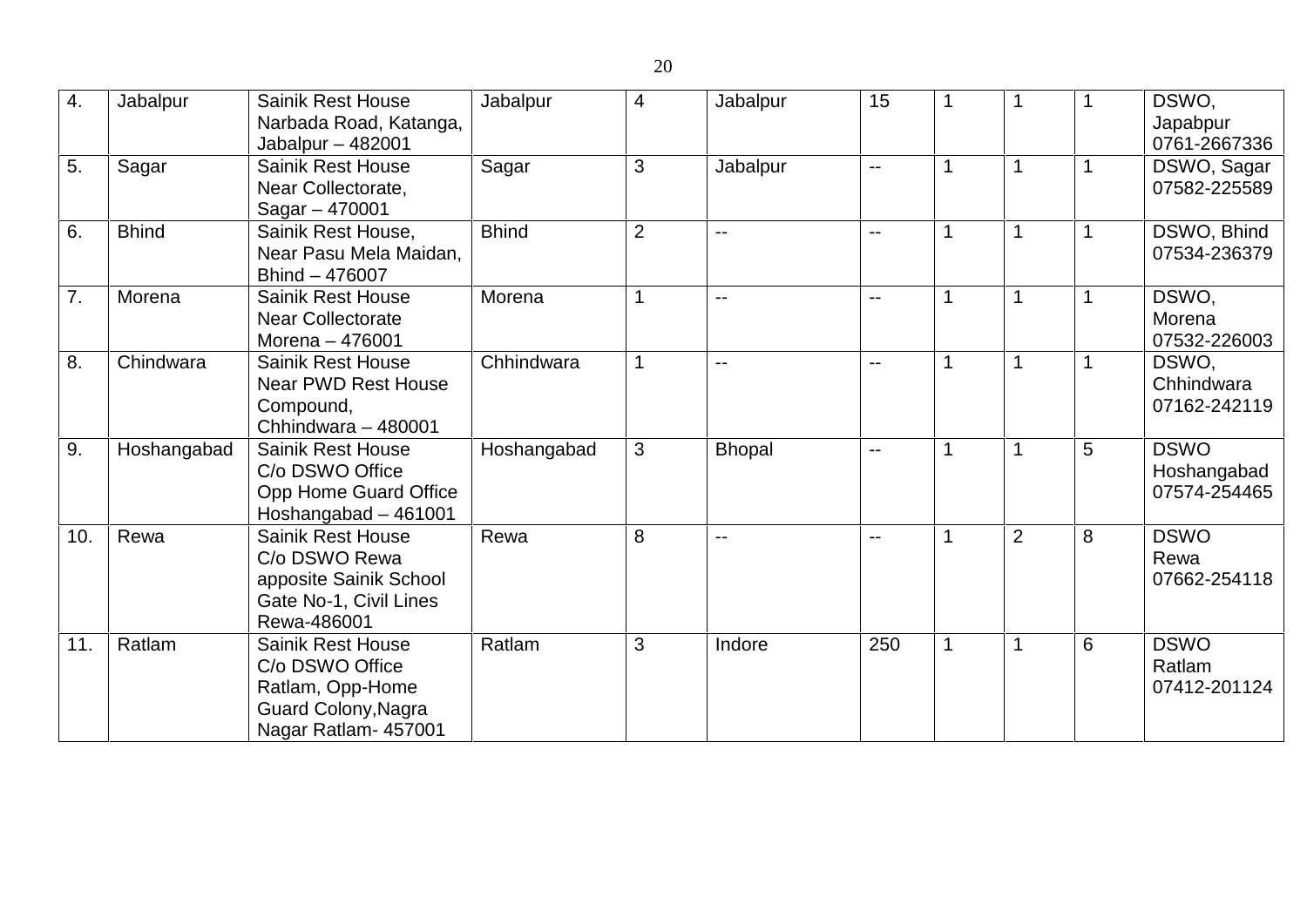| 12. | Satna | <b>Sainik Rest House</b><br>C/o DSWO Satna,<br>MIG-20, In front of<br>Kalyan Petrol Pump<br>Prabhat, Vihar Colony | Satna | Satna |  |  | <b>DSWO</b><br>Satna<br>07672-22235 |
|-----|-------|-------------------------------------------------------------------------------------------------------------------|-------|-------|--|--|-------------------------------------|
|     |       | Satna                                                                                                             |       |       |  |  |                                     |

#### \***MAHARASHTRA**

| S.<br><b>No</b> | Location       | <b>Address</b>                                                                 | <b>Nearest Rly</b><br><b>Stn</b> | <b>Distance</b><br>(Kms) | <b>Nearest</b><br>Airport | <b>Distance</b><br>(Kms) |              | <b>Accn available</b><br>(Rooms/Dormitory) |                | <b>Contact</b><br><b>Phone No</b>  |
|-----------------|----------------|--------------------------------------------------------------------------------|----------------------------------|--------------------------|---------------------------|--------------------------|--------------|--------------------------------------------|----------------|------------------------------------|
|                 |                |                                                                                |                                  |                          |                           |                          | <b>Offrs</b> | <b>JCOs</b>                                | <b>ORs</b>     |                                    |
|                 | Sindhudu<br>rg | Sainik Rest Houses,<br>Opposite Treasury Office,<br>Devgad,<br>Dist-Sindhudurg | Nandgaon                         | 50                       | $\overline{\phantom{0}}$  |                          |              |                                            | $4*$           | 02363/228820                       |
| $\overline{2}$  |                | Sainik Rest House, Opp.<br>Jagannath Udyan,<br>Sawantwadi,<br>Dist-Sindhudurg  | Sawantwadi<br>Road               | 9                        |                           |                          |              |                                            | $1 + 1^*$      | 02363/272312                       |
| 3               | Raigad         | Sainik Rest House,<br>Mahad, Dist-Raigarh                                      | Veer                             | 16                       |                           |                          |              |                                            |                | 02145/225451                       |
| 4               |                | <b>Sainik Rest</b><br>House, Poladpur<br>Dist-Raigharh                         | Veer                             | 33                       | $\overline{\phantom{0}}$  |                          | $\Omega$     | $\Omega$                                   | $\overline{2}$ | 02141/222208<br><b>ZSWO Raigad</b> |
| 5               |                | <b>Sainik Rest</b><br>House, Mangaon Dist-<br>Raigarh                          | Mangaon                          |                          |                           |                          |              |                                            | $2^*$          |                                    |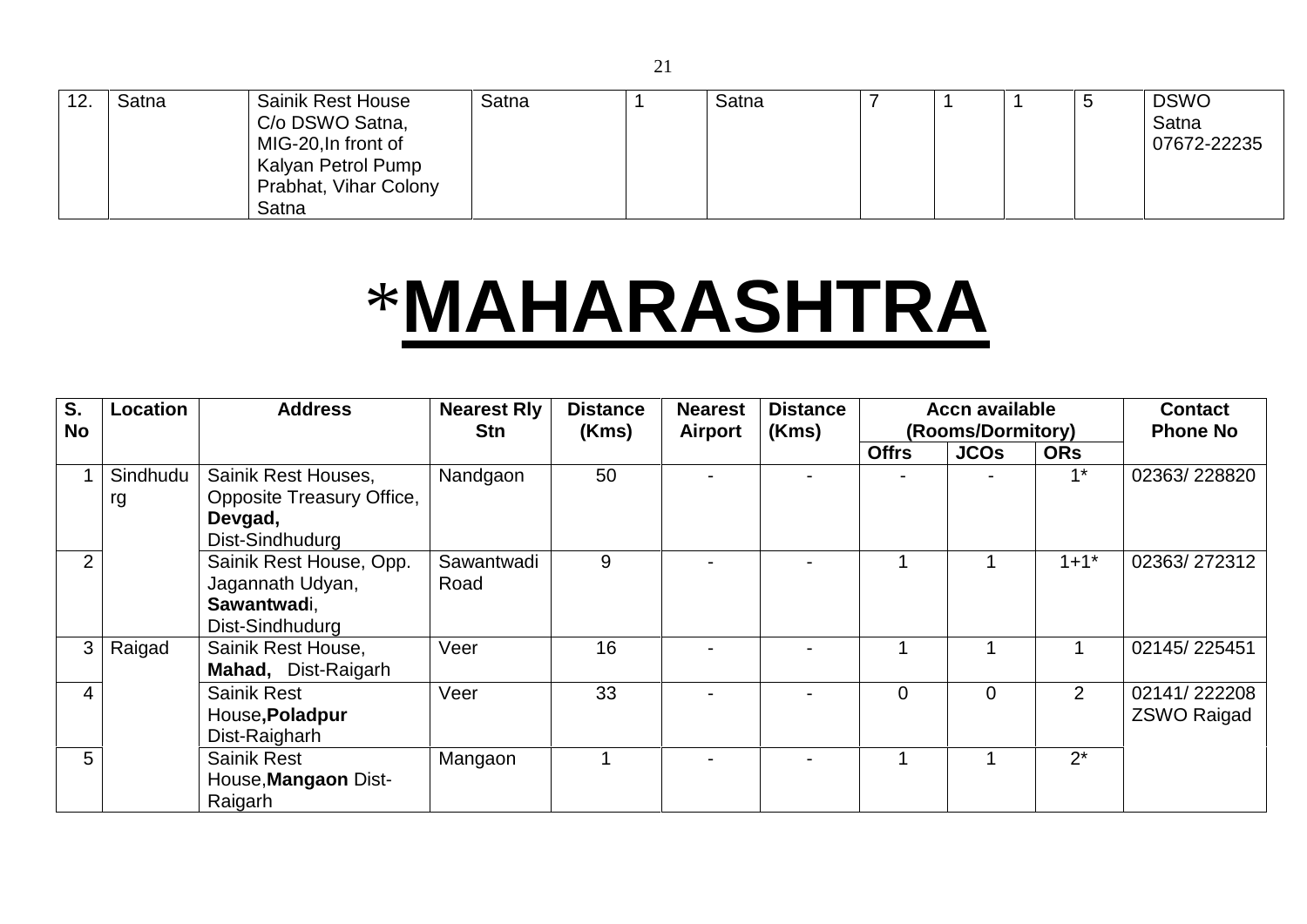| 6              |           | Sainik Rest House,<br>Gondhalpada - Alibag,<br>Dist-Raigarh                                             | Pen       | 35             | Santacru<br>Z<br>Mumbai | 125            | $\overline{2}$ |                | $1^*$        | 02141/222208<br><b>ZSWO Raigad</b> |
|----------------|-----------|---------------------------------------------------------------------------------------------------------|-----------|----------------|-------------------------|----------------|----------------|----------------|--------------|------------------------------------|
| $\overline{7}$ | Ratnagiri | Sainik Rest House,<br>Collectorate Compound,<br>Ratnagiri                                               | Ratnagiri | 6              |                         |                | 1              | $\overline{2}$ | $2^*$        | 02352/222271<br>ZSWO<br>Ratnagiri  |
| 8              |           | Sainik Rest House,<br>Panchayat Samiti Office,<br>Dapoli,<br>Dist-Ratnagiri                             | Khed      | 27             |                         |                | 1              | $\overline{0}$ | $2^*$        | 02352/222271                       |
| 9              |           | <b>Sainik Rest</b><br>House, Shivtar Road,<br>Near Panchayat Samiti<br>Office, Khed,<br>Dist. Ratnagiri | Khed      | 6              |                         |                | $\overline{0}$ | 1              | $1*$         | 02356/260354                       |
| 10             |           | <b>Sainik Rest</b><br>House, Burumtali<br>Chiplun, Dist. Ratnagiri                                      | Chiplun   | $\overline{7}$ |                         |                | 3              | 1              | $1^*$        | 02355/250205                       |
| 11             | Thane     | <b>Sainik Rest House</b><br>Naupada Near Mental<br>Hospital Thane(W)                                    | Thane     | $\overline{2}$ | Santacru<br>Z<br>Mumbai | 20             | $VIP + 6$      |                | 3            | 022/25834830                       |
| 12             | Pune      | Sainik Rest House.<br>Sinhgarh Bldg, Opp.<br>National War Memorial,<br><b>Ghorpadi, Pune -1</b>         | Pune      | $\overline{2}$ | Lohagao<br>n (Pune)     | $\overline{7}$ | 8              | 6              | 10 & 1*      | 020/26335484                       |
| 13             | Satara    | Sainik Rest House,<br>Ajankitara Bldg, Powai<br>Naka, Satara                                            | Satara Rd | $\overline{7}$ | Lohagao<br>n (Pune)     | 110            | $\overline{4}$ | $\overline{0}$ | $1*$         | 02162/<br>239293ZSWO<br>Satara     |
| 14             | Sangli    | Sainik Rest House,<br>Karmeevar Bhaurao Patil<br>Chowk, Sangali -16                                     | Sangali   | 3              | Kolhapur                | 70             | 1              | 1              | $\mathbf{1}$ | 0233/<br>2671711,<br>ZSWO Sangali  |
| 15             | Kolhapur  | <b>Sainik Rest</b><br>House, Bhavani<br>Mandap, Kolhapur                                                | Kolhapur  | 3              | Kolhapur                | $6\phantom{1}$ | 1              | 1              | 1            | 0231/<br>2665812ZSW<br>O Kolhapur  |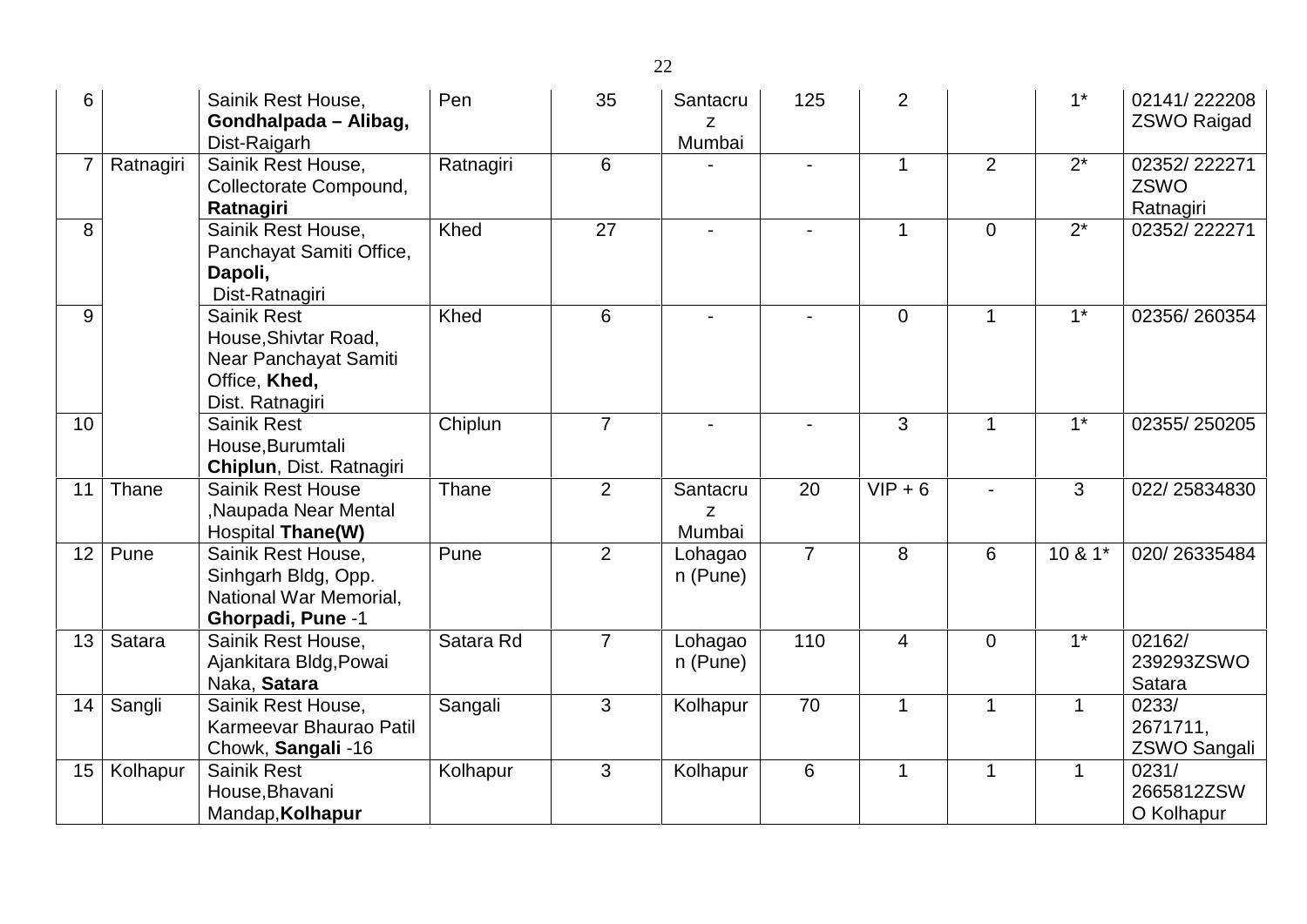| 16 | Solapur        | Sainik Rest House,<br>Collectorate Compound,<br><b>Solapur</b>                                        | Solapur        | 3              | Pune                    | 245            |                |                |              | 0217/<br>2731035,<br><b>ZSWO Solapur</b> |
|----|----------------|-------------------------------------------------------------------------------------------------------|----------------|----------------|-------------------------|----------------|----------------|----------------|--------------|------------------------------------------|
| 17 |                | Bhakti Marg, Near Rly<br>Stn. Pandharpur, Dist<br>Solapur                                             | Pandharpur     | $\mathbf 1$    | Pune                    | 180            | 2              | $\overline{2}$ | 2            | 0217/2731035                             |
| 18 | <b>Nashik</b>  | Sainik Rest House,<br>Collectorate<br>Compound, Nashik                                                | <b>Nashik</b>  | 10             | Ojhar,<br><b>Nashik</b> | 30             | 2              | 2              | $2^*$        | 0253/2577255<br><b>ZSWO Nashik</b>       |
| 19 |                | Camp Road, Near<br>Cantonment Police Stn.<br>Malegaon Camp,<br>Malegaon, Dist. Nashik                 | Manmad         | 40             | $\blacksquare$          | $\overline{a}$ | 2              | 2              | $2^*$        | 02554/254702                             |
| 20 | Ahmedna<br>gar | Sainik Rest House,<br>Infront of Ahmednagar<br>College, Aurangabad<br>Road, Ahmednagar                | Ahmednaga<br>r | $\overline{2}$ | Pune                    | 120            | $\mathbf{1}$   | 2              | $1^*$        | 0241/<br>2323160,<br>ZSWO<br>Ahmednagar  |
| 21 |                | Sainik Rest House,<br>Near Panchyat Samiti<br>Karyalaya Shrigonda                                     | Kasti(Daund    | 15             | Pune                    | 115            |                |                |              | 0241/<br>2323160,<br>ZSWO<br>Ahmednagar  |
| 22 | <b>Dhule</b>   | Near Kalyan Bhavan,<br>Infront of ST Coloney,<br>Golibar Tekadi Road,<br><b>Dhule</b>                 | <b>Dhule</b>   | $\overline{2}$ | <b>Dhule</b>            | 12             | $\overline{2}$ | $\overline{2}$ | $\mathbf{1}$ | 02562/<br>237264,<br><b>ZSWO Dhule</b>   |
| 23 | Nagpur         | Sainik Rest House,<br><b>Opposite Hislap College</b><br>Road, Civil Lines,<br><b>Nagpur - 440 001</b> | Nagpur         | 3              | Nagpur                  | $\overline{7}$ | 2              | 1              | $\mathbf 1$  | 0712/<br>2542228,<br><b>ZSWO Nagpur</b>  |
| 24 | Amaravat       | Sainik Rest House,<br>Morshi Road, Infront of<br>Govt. ITI, Amaravati                                 | <b>Badnera</b> | 10             | Amravati                | 20             | $\mathbf{1}$   | $\overline{0}$ | $\mathbf 1$  | 0721/<br>26626621                        |

23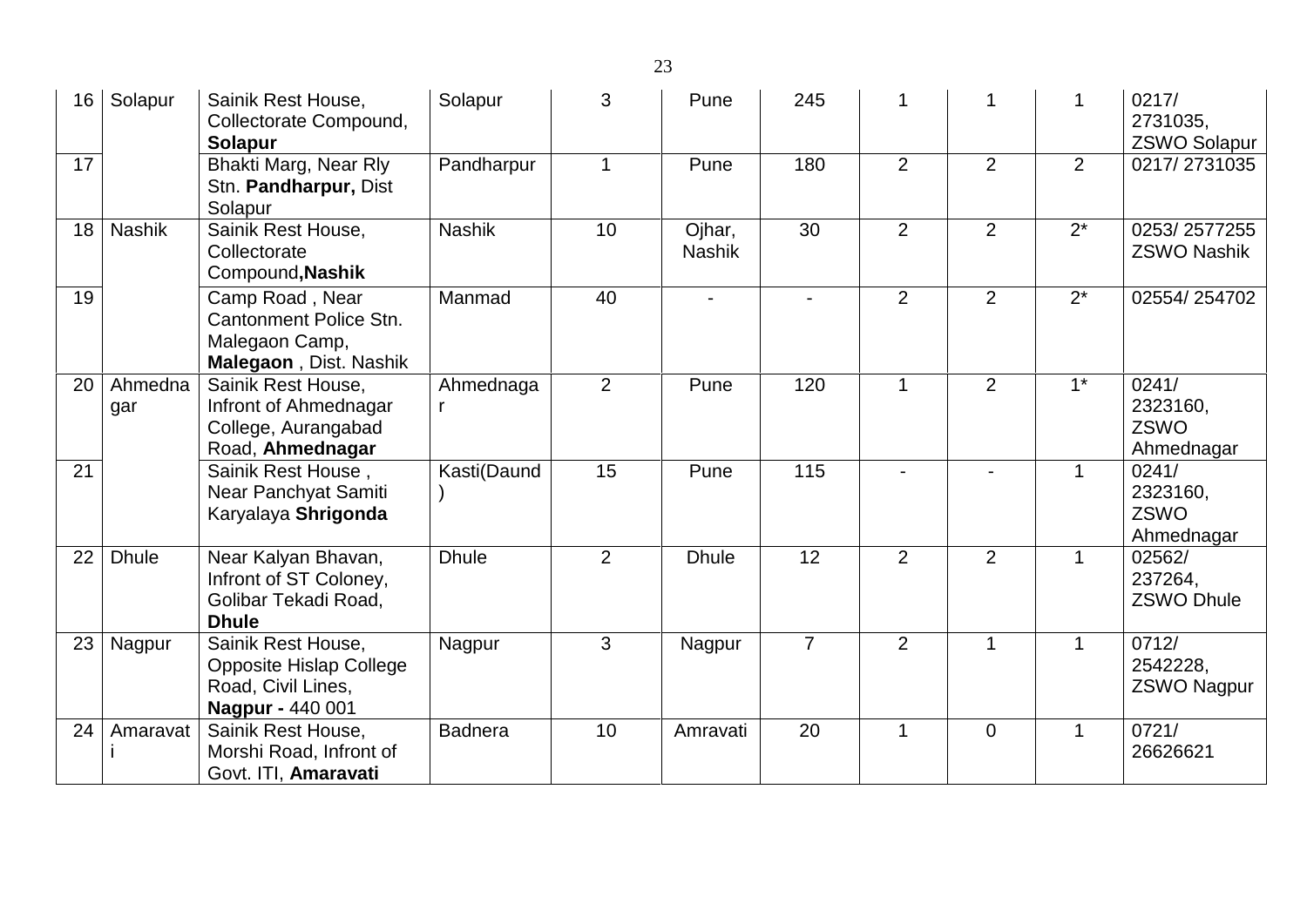| 25 | Akola           | Sainik Rest House, Near<br>Bilal Bhavan, Narang<br>Society, Akola                 | Akola      | 3  | Akola          |     |                |          |       | 0724/<br>2436070,<br><b>ZSWO Akola</b>              |
|----|-----------------|-----------------------------------------------------------------------------------|------------|----|----------------|-----|----------------|----------|-------|-----------------------------------------------------|
| 26 | <b>Buldhana</b> | Sainik Rest House,<br>Sainik Complex, Near ST<br>Bus Stand, Buldhana -<br>443 001 | Malkapur   | 45 | Aurangab<br>ad | 140 |                |          | $1^*$ | 07262/<br>242208,<br><b>ZSWO</b><br><b>Buldhana</b> |
| 27 | Yavatmal        | Sainik Rest House,<br>Tanga Chowk, Yavatmal                                       | Dhamangav  | 46 | Nagpur         | 120 | $\overline{0}$ | $\Omega$ |       | 07232/<br>245273,<br><b>ZSWO</b><br>Yavatmal        |
| 28 | Osmana<br>bad   | Sainik Rest House,<br>Collectorate Osmanabad                                      | Osmanabad  | 5  | Solapur        | 70  |                |          | $1^*$ | 02472/222557<br><b>ZSWO</b><br>Osmanabad            |
| 29 | Auranga<br>bad  | Sainik Rest House,<br>Nandanvan Colony,<br><b>Aurangabad Cantt</b>                | Aurangabad | 10 | Aurangab<br>ad | 20  | $\overline{2}$ | 2        | $1^*$ | 0240/2370313                                        |
| 30 | Jalgaon         | <b>Ex-servicemen Rest</b><br>House, Jalgaon                                       | Jalgaon    | 5  | Jalgaon        | 20  | $\overline{2}$ | 2        | $1^*$ | 0257-2241414                                        |
| 31 | Jalna           | Ex-servicemen Rest<br>House, Jalna                                                | Jalna      | 5  | Aurangab<br>ad | 100 | 2              | 0        | $2^*$ | 02482-225201                                        |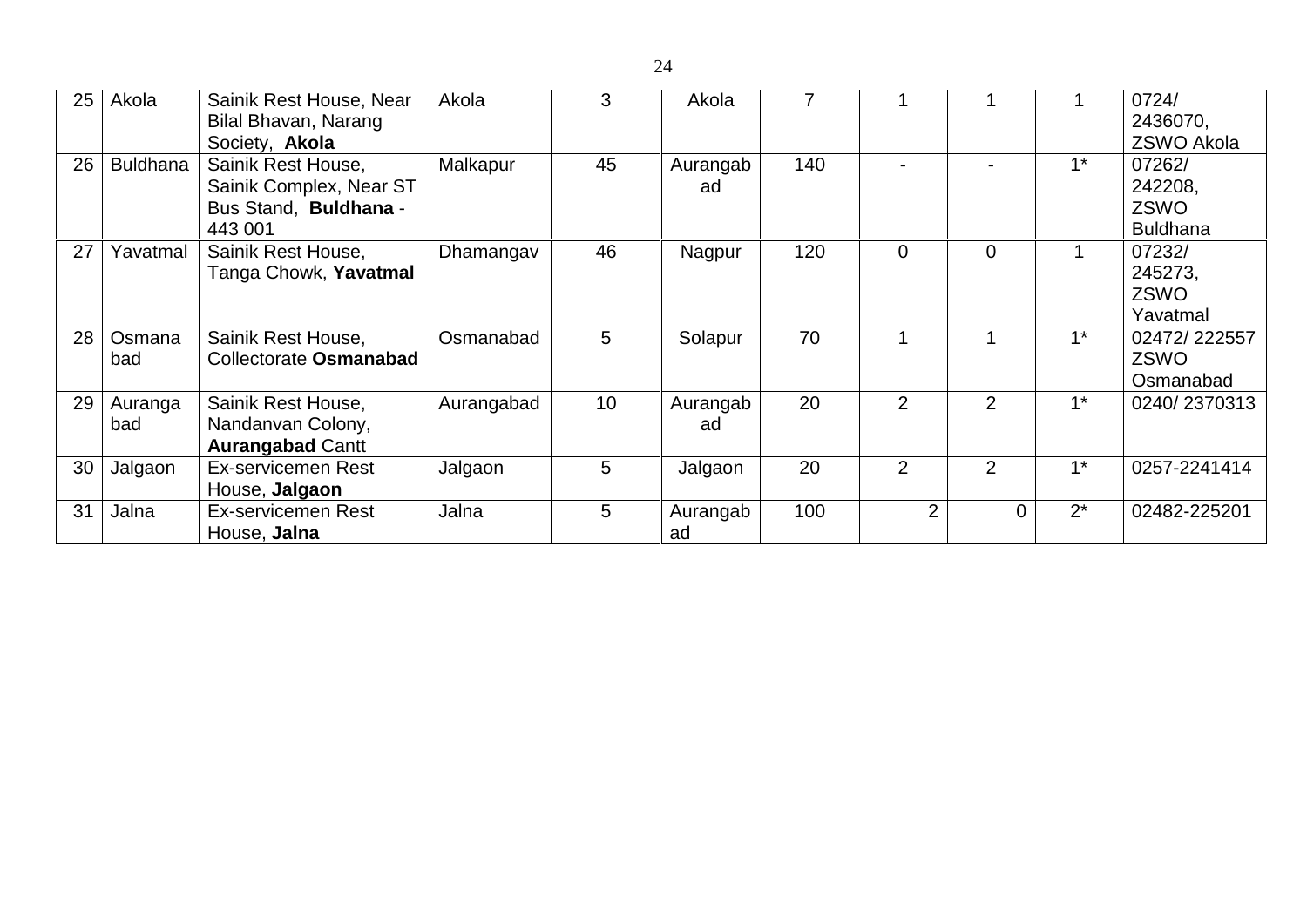## **MANIPUR**

# **NIL**

# **MEGHALAYA**

# **NIL**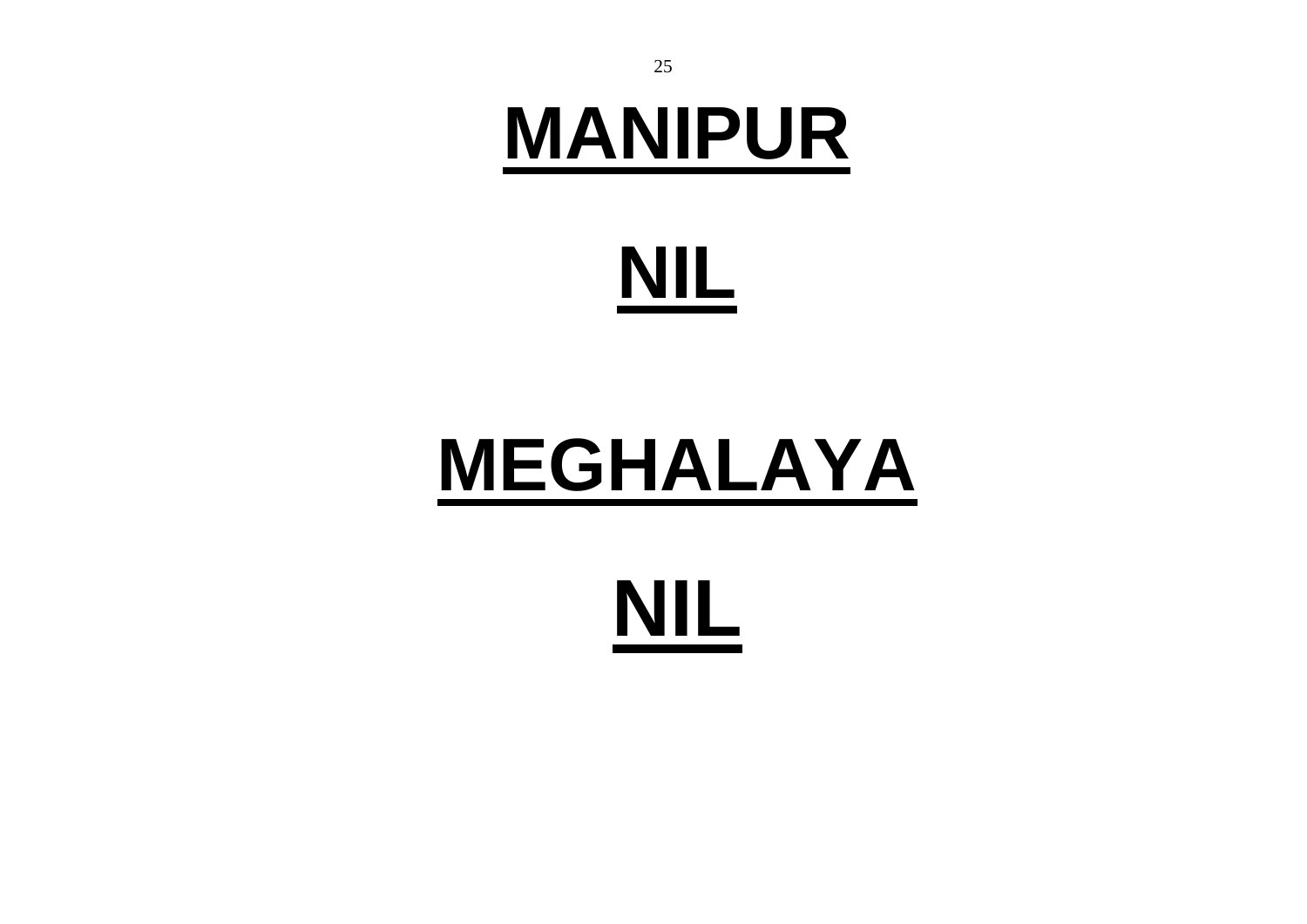#### **MIZORAM**

| SI.<br>No. | Location | <b>Address</b>                                      | <b>Nearest Rly</b><br><b>Stn</b> | <b>Distan</b><br><b>ce</b> | <b>Nearest Airport</b> | <b>Distan</b><br>ce |              | <b>Accommodation</b><br><b>Available (Rooms)</b> |            | <b>Contact to</b><br>(Address & |
|------------|----------|-----------------------------------------------------|----------------------------------|----------------------------|------------------------|---------------------|--------------|--------------------------------------------------|------------|---------------------------------|
|            |          |                                                     |                                  | (Kms)                      |                        | (Kms)               | <b>Offrs</b> | <b>JCOs</b>                                      | <b>ORs</b> | Telephone)                      |
|            | Aizawl   | <b>Sainik Rest House</b><br>Khatla, Aizawl - 796001 | Silchar                          | 180                        | Lengpui                | 44                  |              |                                                  |            | 0389-2333129                    |
| 2.         | Lunglei  | <b>Sainik Rest House</b><br>Lunglei                 | Silchar                          | 415                        | Lengpui                | 459                 |              |                                                  |            | 0372-2324737                    |

# **NAGALAND**

| SI.<br>No. | Location | <b>Address</b>                                                                                               | <b>Nearest Rly</b><br><b>Stn</b> | <b>Distan</b><br><b>ce</b> | <b>Nearest</b><br>Airport | <b>Distance</b><br>(Kms) | <b>Accommodation</b><br><b>Available (Rooms)</b> |             |                                                   | <b>Contact to</b><br>(Address & |
|------------|----------|--------------------------------------------------------------------------------------------------------------|----------------------------------|----------------------------|---------------------------|--------------------------|--------------------------------------------------|-------------|---------------------------------------------------|---------------------------------|
|            |          |                                                                                                              |                                  | (Kms)                      |                           |                          | <b>Offrs</b>                                     | <b>JCOS</b> | <b>ORs</b>                                        | Telephone)                      |
| ι.         | Dimapur  | <b>Sainik Rest House</b><br><b>Near Govt Circuit House</b><br>Wall Fort,<br>Opp Kachari Monument,<br>Dimapur | Dimapur                          | $\frac{1}{2}$              | Dimapur                   | 3                        | 3                                                | 2           | 01(Fo)<br>Famil<br>dormi<br>tory<br>for 06<br>men | 03862-280002                    |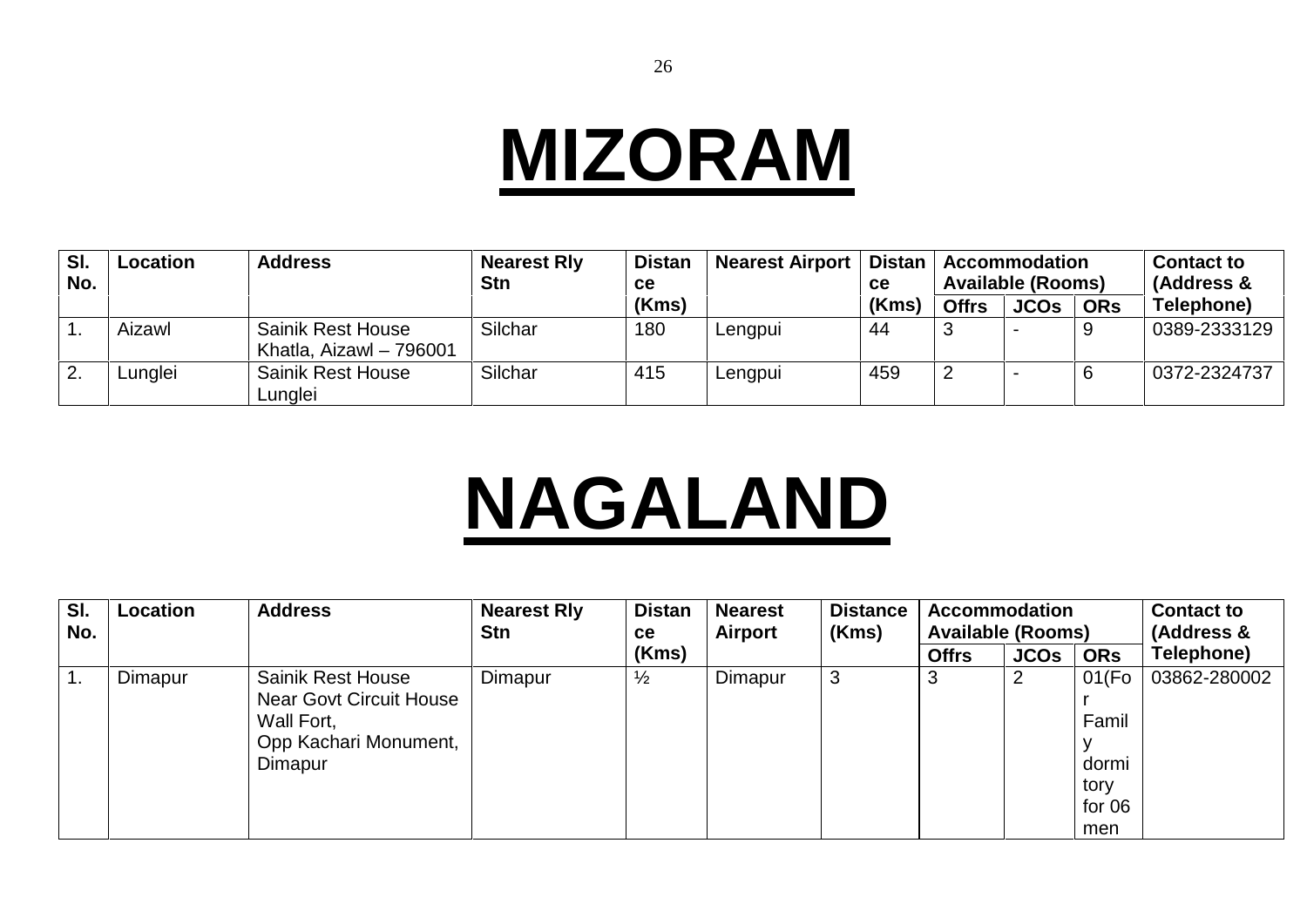| 2. | Mokokchung | <b>Sainik Rest House</b><br>Khasia Line,<br>Mokopkchung | Mariani | 86  | Jorhat  | 121 | 01 | 01                       | 01<br>Dormi<br>tory<br>for 06<br>men   | 0369-2226374      |
|----|------------|---------------------------------------------------------|---------|-----|---------|-----|----|--------------------------|----------------------------------------|-------------------|
| 3. | Wokha      | Sainik Rest House<br>Near DC Office,<br>Wokha           | Dimapur | 152 | Dimapur | 149 |    |                          | 01<br>Dormi<br>tory                    | 03860-222648      |
| 4. | Zunheboto  | <b>Sainik Rest House</b><br>Main Town, Zunheboto        | Mariani | 156 | Jorhat  | 190 | 01 | 05                       | 06                                     | 03867-222545      |
| 5. | Phek       | <b>Sainik Rest House</b><br>Main Town,<br>Phek          | Dimapur | 219 | Dimapur | 219 |    | $\overline{\phantom{a}}$ | 01<br>Dormi<br>tory<br>for $20$<br>men | 03865-<br>2223037 |
| 6. | Tuensang   | <b>Sainik Rest House</b><br>Main Town<br>Tuensang       | Mariani | 166 | Jorhat  | 276 |    | $\overline{\phantom{0}}$ | 01<br>Dormi<br>tory<br>for $20$<br>men | 03861-<br>2220333 |
| 7. | Peren      | <b>Under Construction at</b><br>Jalukie                 |         |     |         |     |    |                          |                                        |                   |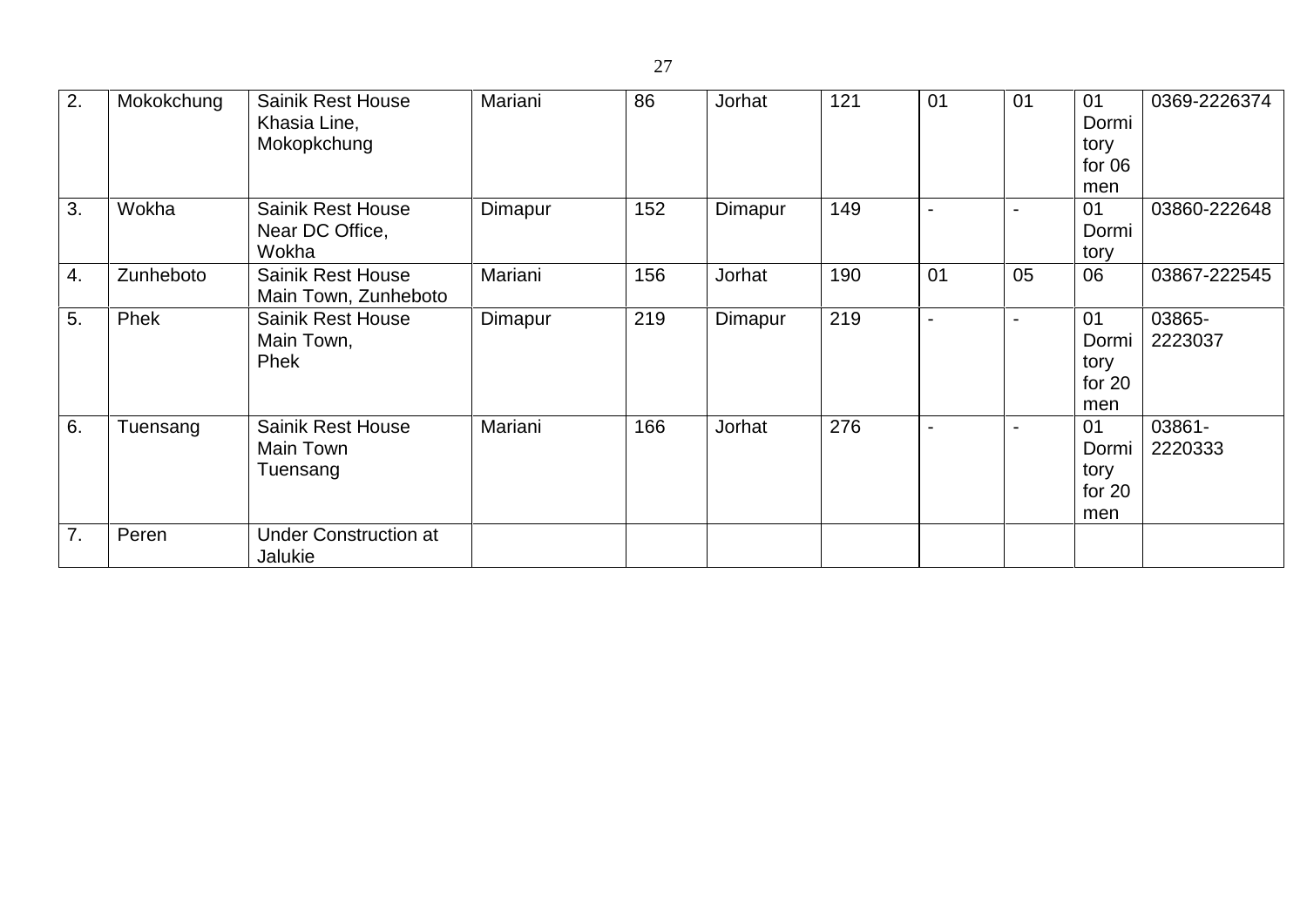# **ORISSA**

| SI.<br>No. | <b>Location</b> | <b>Address</b>                                                                         | <b>Nearest Rly</b><br><b>Stn</b> | <b>Distan</b><br><b>ce</b> | <b>Nearest Airport</b> | <b>Distan</b><br>ce |              | <b>Accommodation</b><br><b>Available (Rooms)</b> |            | <b>Contact to</b><br>(Address & |  |
|------------|-----------------|----------------------------------------------------------------------------------------|----------------------------------|----------------------------|------------------------|---------------------|--------------|--------------------------------------------------|------------|---------------------------------|--|
|            |                 |                                                                                        |                                  | (Kms)                      |                        | (Kms)               | <b>Offrs</b> | <b>JCOs</b>                                      | <b>ORs</b> | Telephone)                      |  |
|            | Cuttack         | <b>Sainik Rest House</b><br>Near Gopabandhu                                            | <b>Cuttack</b>                   | 5                          | <b>Bhubaneshwar</b>    | 35 km               | Nil          | Nil                                              | 12         | 0671-2420159                    |  |
|            | (Repair)        | Bhawan, Mission Road,<br>Buxi Bazar,<br>Cuttack - 753001                               |                                  |                            |                        |                     |              |                                                  |            |                                 |  |
| 2.         | Berhampur       | <b>Sainik Rest House</b><br>Near RDC, s Residence,<br>Kamapalli,<br>Berhampur - 760004 | Berhampur                        | 2                          | <b>Bhubaneshwar</b>    | 180<br><b>kms</b>   |              |                                                  |            | 06802-292485                    |  |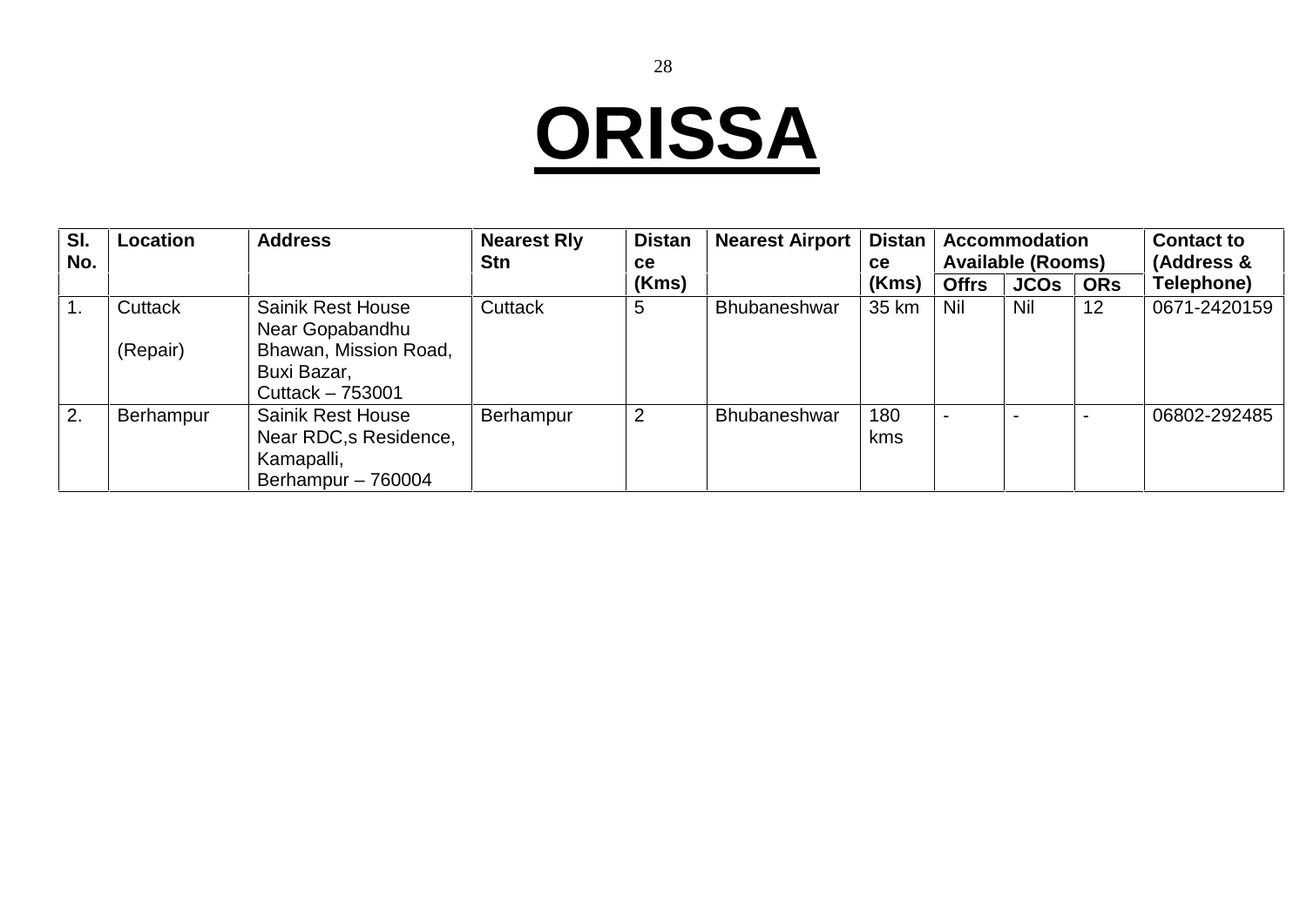## **PUNJAB**

| SI.<br>No.       | Location        | <b>Address</b>                                                                    | <b>Nearest Rly</b><br><b>Stn</b> | <b>Distan</b><br>ce | <b>Nearest Airport</b> | <b>Distan</b><br>ce |                 | <b>Accommodation</b><br><b>Available (Rooms)</b> |            | <b>Contact to</b><br>(Address & |
|------------------|-----------------|-----------------------------------------------------------------------------------|----------------------------------|---------------------|------------------------|---------------------|-----------------|--------------------------------------------------|------------|---------------------------------|
|                  |                 |                                                                                   |                                  | (Kms)               |                        | (Kms)               | <b>Offrs</b>    | <b>JCOs</b>                                      | <b>ORs</b> | Telephone)                      |
| 1.               | Amritsar        | Sainik Rest House<br>52, Court Road,<br>Opp GPO, Amritsar                         | Amritsar                         | 2                   | Amritsar               | 12                  | 6               | 5                                                | 5          | 0183-2563102                    |
| 2.               | <b>Bathinda</b> | <b>Sainik Rest House</b><br><b>Civil Lines</b><br><b>Bathinda</b>                 | <b>Bathinda</b>                  | 0.5                 | <b>Bathinda</b>        | 25                  | $\overline{4}$  | $\overline{4}$                                   | 4          | 0164-2212612                    |
| 3.               | Faridkot        | <b>Sainik Rest House</b><br><b>Talwandi Road</b><br>Faridkot                      | Faridkot                         | 2.5                 | $- -$                  | --                  | 3               | 5                                                | 5          | 01639-250788                    |
| 4.               | Ferozepur       | <b>Sainik Rest House</b><br>Near Saragarhi<br>Gurdwara, Ferozepur                 | Ferozepur                        | 1                   | $\overline{a}$         | $-$                 | 1               | 5                                                |            | 01632-246211                    |
| 5.               | Gurdaspur       | <b>Sainik Rest House</b><br>Near DC Court<br>Gurdaspur                            | Gurdaspur                        |                     | $- -$                  | $-$                 | 3               |                                                  |            | 01874-231127                    |
| 6.               | Hoshiarpur      | <b>Sainik Rest House</b><br><b>Green View Park, Court</b><br>Road, Hoshiarpur     | Hoshiarpur                       | 1.5                 | $\overline{a}$         | $-$                 | 3               |                                                  |            | 01882-222013                    |
| $\overline{7}$ . | Jalandhar       | <b>Sainik Rest House</b><br>Ladowali Road,<br><b>Shashtri Market</b><br>Jalandhar | Jalandhar Cantt                  | 2.5                 | $- -$                  | $-$                 | $6\phantom{1}6$ | 3                                                | 5          | 0181-2455423                    |
| 8.               | Kapurthala      | <b>Sainik Rest House</b><br>Opp BDPO Office<br>Kapurthala                         | Kapurthala                       | $\overline{2}$      | --                     | $-$                 | 3               | 3                                                | 5          | 01822-232872                    |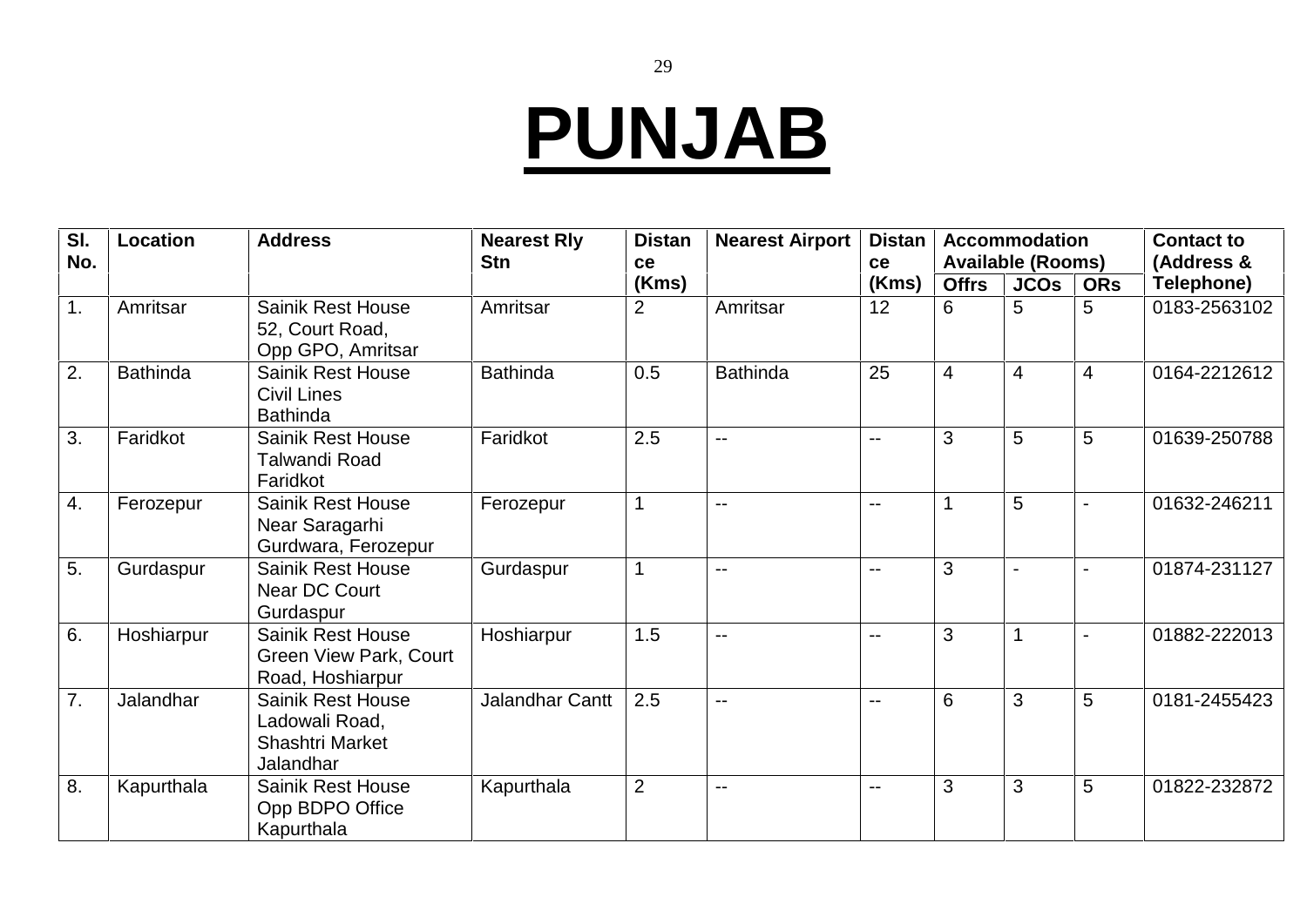| 9.              | Ludhiana           | <b>Sainik Rest House</b><br><b>Near Clock Tower</b><br>Ludhiana    | Ludhiana Jn        | 0.5 | $\overline{\phantom{m}}$ | $-$   | 5              | 6              | 5                        | 0161-2741066 |
|-----------------|--------------------|--------------------------------------------------------------------|--------------------|-----|--------------------------|-------|----------------|----------------|--------------------------|--------------|
| 10 <sub>1</sub> | <b>Muktsar</b>     | <b>Sainik Rest House</b><br><b>Bathinda Road</b><br><b>Muktsar</b> | <b>Muktsar</b>     | 5   | $\overline{\phantom{m}}$ | $- -$ |                | 6              | $\blacksquare$           | 01633-240701 |
| 11.             | Ropar              | <b>Sainik Rest House</b><br>Near Old Bus Stand<br>Ropar            | Ropar              | 0.5 | $\sim$ $\sim$            | $- -$ | $\overline{2}$ | $\overline{2}$ | $\blacksquare$           | 01881-220324 |
| 12.             | Patiala            | Sainik Rest House<br><b>Near Bus Stand</b><br>Patiala              | Patiala            | 0.1 | Patiala                  | 6     | 4              | 2              |                          | 0175-236118  |
| 13.             | Sangrur            | <b>Sainik Rest House</b><br>Opp Ranvir Club<br>Sangrur             | Sangrur            | 0.5 | $\overline{\phantom{m}}$ |       |                | 3              | 5                        | 01672-234021 |
| 14.             | Chandigarh         | <b>Sainik Rest House</b><br>$Sector - 21D$<br>Chandigarh           | Chandigarh         | 10  | Chandigarh               | 10    | 11             | 3              | 8                        | 0172-2707122 |
| 15.             | Fatehgarh<br>Sahib | <b>Sainik Rest House</b><br>Near DC Complex,<br>Fatehgarh Sahib    | Fatehgarh<br>Sahib | 0.5 | $\blacksquare$           |       | $\overline{2}$ |                | $\overline{\phantom{a}}$ | 01763-232287 |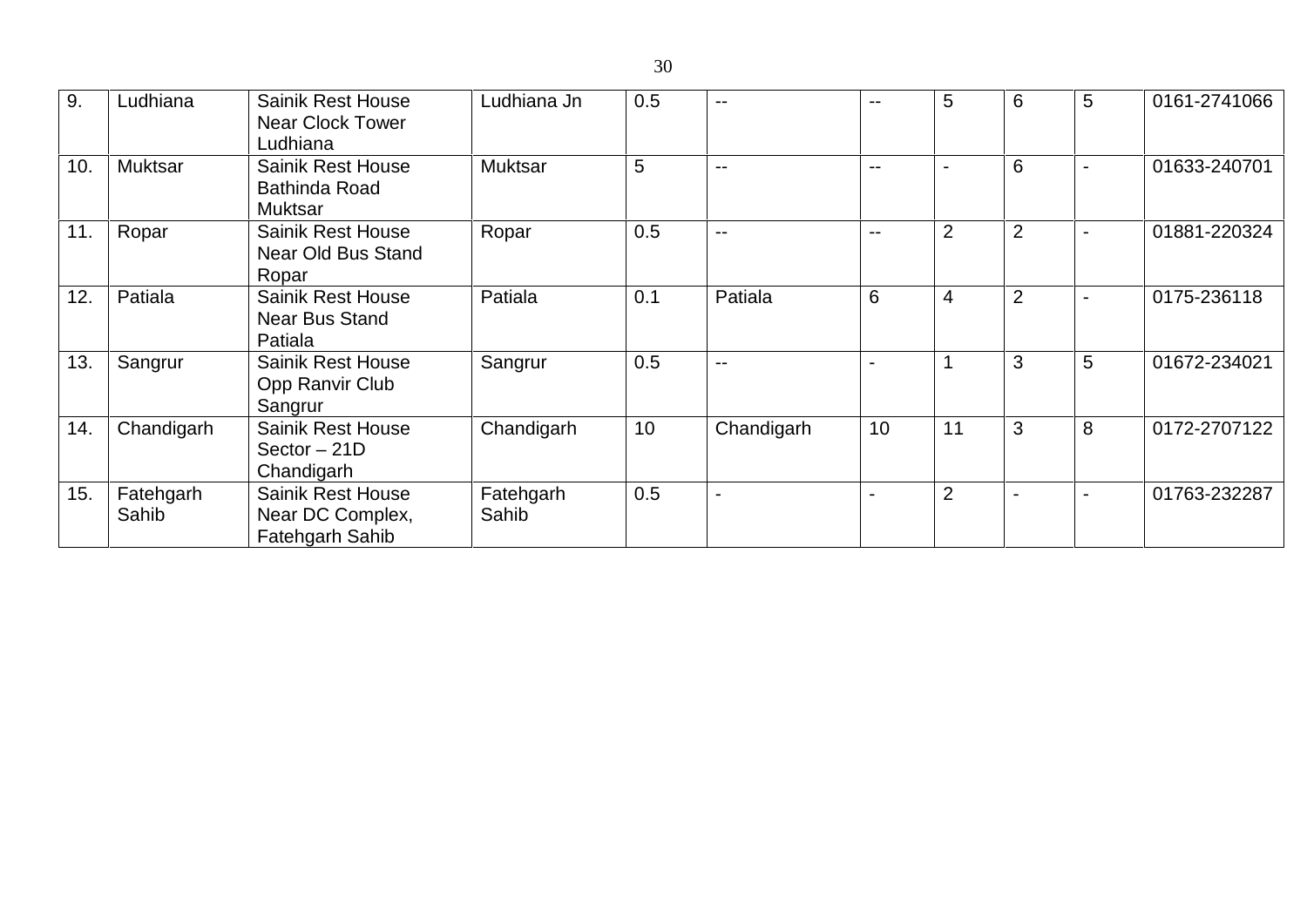#### **\*RAJASTHAN**

| SI.<br>No. | Location         | <b>Address</b>                                                                  | <b>Nearest Rly</b><br><b>Stn</b> | <b>Distan</b>  | <b>Nearest Airport</b> | <b>Distan</b>      |                | <b>Accommodation</b>                    |                           | <b>Contact to</b>        |
|------------|------------------|---------------------------------------------------------------------------------|----------------------------------|----------------|------------------------|--------------------|----------------|-----------------------------------------|---------------------------|--------------------------|
|            |                  |                                                                                 |                                  | ce<br>(Kms)    |                        | <b>ce</b><br>(Kms) | <b>Offrs</b>   | <b>Available (Rooms)</b><br><b>JCOS</b> | <b>ORs</b>                | (Address &<br>Telephone) |
| 1.         | Ajmer            | <b>Sainik Rest House</b><br>Near Revenue Board<br><b>Todermal Road</b><br>Ajmer | Ajmer                            |                | Jaipur                 | 132                | 3              | 3                                       | $3+8$ in<br>Dormi<br>tory | 0145-2627972             |
| 2.         | <b>Beawar</b>    | <b>Sainik Rest House</b><br><b>Near Police Station</b><br><b>Beawar</b>         | <b>Beawar</b>                    | 0.5            | Jaipur                 | 187                |                |                                         | 2                         | $\sim$ $\sim$            |
| 3.         | Alwar            | <b>Sainik Rest House</b><br>Near Company Garden<br>Alwar                        | Alwar                            | 0.5            | Jaipur                 | 148                | $\overline{2}$ |                                         | 15                        | 0144-2338527             |
| 4.         | <b>Bharatpur</b> | <b>Sainik Rest House</b><br>Near Gordhan Gate<br><b>Bharatpur</b>               | Baharatpur                       | $\overline{2}$ | Agra                   | 60                 | 3              |                                         | $2 + 15$                  | 05644-223707             |
| 5.         | <b>Barmer</b>    | <b>Sainik Rest House</b><br><b>Near Railway Station</b><br><b>Barmer</b>        | <b>Barmer</b>                    | 0.5            | Jodhpur                | 222                | $\overline{2}$ |                                         | 6                         | 02982-221185             |
| 6.         | <b>Bikaner</b>   | <b>Sainik Rest House</b><br><b>Opp Circuit House</b><br><b>Bikaner</b>          | <b>Bikaner</b>                   |                | Jodhpur                | 256                | $\overline{2}$ | $\overline{2}$                          | 4                         | 0151-2226671             |
| 7.         | Churu            | <b>Sainik Rest House</b><br><b>Near Bus Stand</b><br>Churu                      | Churu                            | 0.5            | Jaipur                 | 200                | $\overline{2}$ |                                         | $\overline{4}$            | 01562-250948             |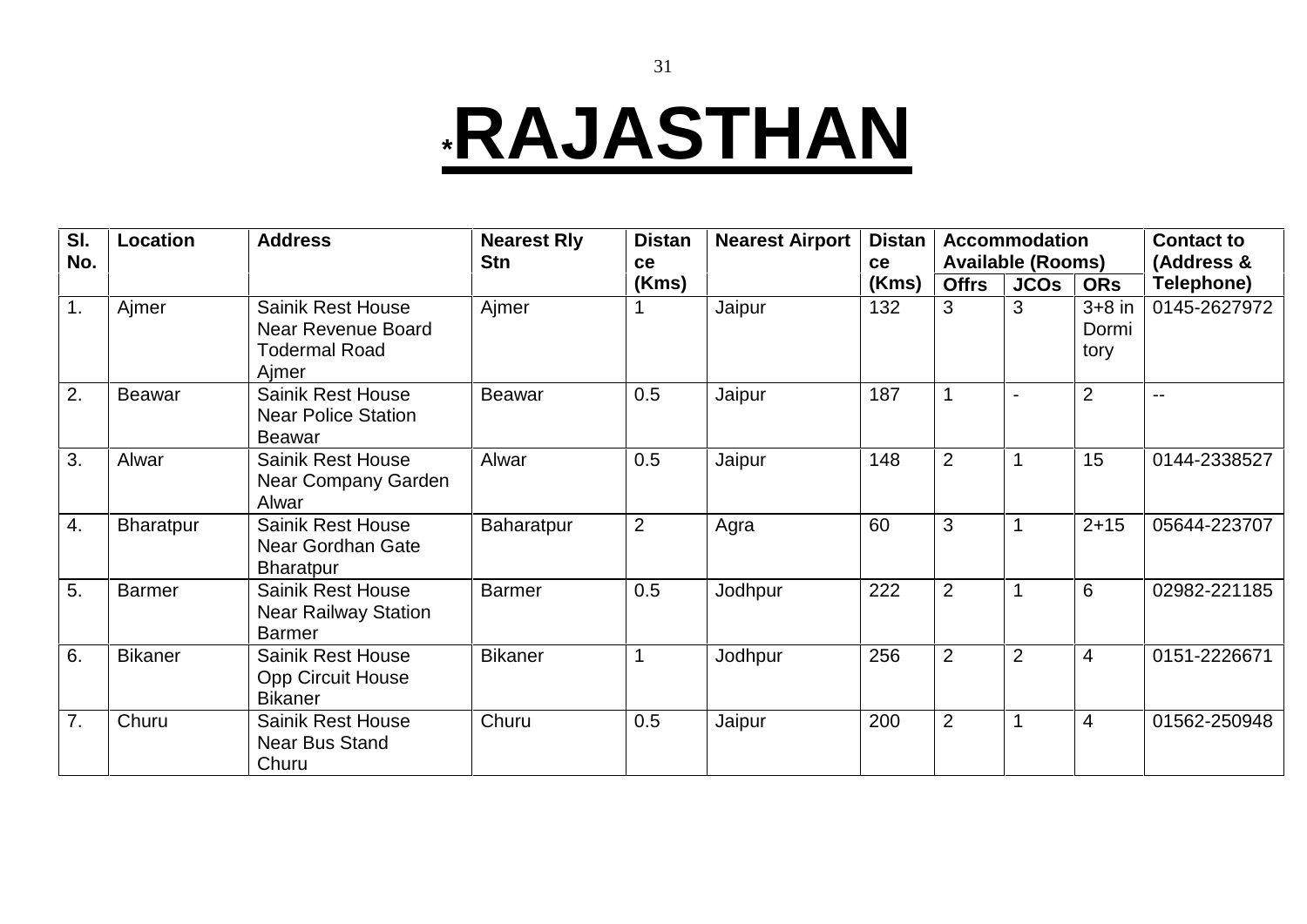| 8.  | Jaipur     | <b>Sainik Rest House</b><br>Sawai Jaisingh Road<br><b>Bani Park</b><br>Jaipur                        | Jaipur                 | 2              | Jaipur               | 15          | 6              | 3                        | $1 + 16$       | 0141-2201487<br>0141-2206971 |
|-----|------------|------------------------------------------------------------------------------------------------------|------------------------|----------------|----------------------|-------------|----------------|--------------------------|----------------|------------------------------|
| 9.  | Jodhpur    | <b>Sainik Rest House</b><br>Raika Bagh, Near Bus<br><b>Stand/ Railway Station</b><br>Jodhpur         | Jodhpur                | $\mathbf 0$    | Jodhpur              | 5           | 3              | 3                        | 30             | 0291-2650372                 |
| 10. | Shergarh   | <b>Sainik Rest House</b><br>Near Tehsil HQ<br>Shergarh                                               | Shergarh               | $\overline{0}$ | Jodhpur              | 130         | $\overline{a}$ | $\sim$                   | $\overline{4}$ | 02929-243694                 |
| 11. | Jhunjhunu  | <b>Sainik Rest House</b><br><b>Near Railway Station</b><br>Jhunjhunu                                 | Jhunjhunu              | $\overline{0}$ | Jaipur               | 177         | $\overline{2}$ | $\overline{\phantom{a}}$ | 6              | 01592-232653                 |
| 12. | Jaisalmer  | <b>Sainik Rest House</b><br><b>Near Railway Station</b><br>Jaisalmer                                 | Jaisalmer              | 0.2            | Jodhpur              | 305         | $\overline{2}$ | 1                        | $1 + 12$       | 02992-250029                 |
| 13. | Kota       | <b>Sainik Rest House</b><br>Opp Bhim Rao Hospital<br>Kota                                            | Kota                   | 3              | Kota                 | 3           | $\overline{2}$ | $\overline{2}$           | $1 + 12$       | 0744-2323712                 |
| 14. | Nagaur     | <b>Sainik Rest House</b><br><b>Near Railway Station</b><br>Nagaur                                    | Nagaur                 | 0.5            | Jodhpur              | 140         | $\overline{2}$ | $\overline{2}$           | $1 + 15$       | 01582-240776                 |
| 15. | Pali       | <b>Sainik Rest House</b><br>Jaipur Highway Road<br>Near Petrol Pump<br>Pali                          | Pali                   | $\overline{4}$ | Jodhpur              | 79          | $\overline{2}$ | $\mathbf 1$              | $1 + 6$        | 02932-225230                 |
| 16. | Pokaran    | <b>Sainik Rest House</b><br>Near Tehsil HQ<br>Pokaran                                                | Pokaran (Bus<br>Stand) | 0.5            | Pokran(Bus<br>Stand) | 200         | 3              | $\mathbf 1$              | 10             | $\mathbf{u}$                 |
| 17. | Ganganagar | <b>Sainik Rest House</b><br><b>Behind Govt Hospital</b><br><b>Near Railway Station</b><br>Ganganagar | Ganganagar             | 0.5            | Jodhpur/Jaipur       | 529/48<br>4 | $\overline{2}$ | $\mathbf 1$              | 6              | 0154-2442547                 |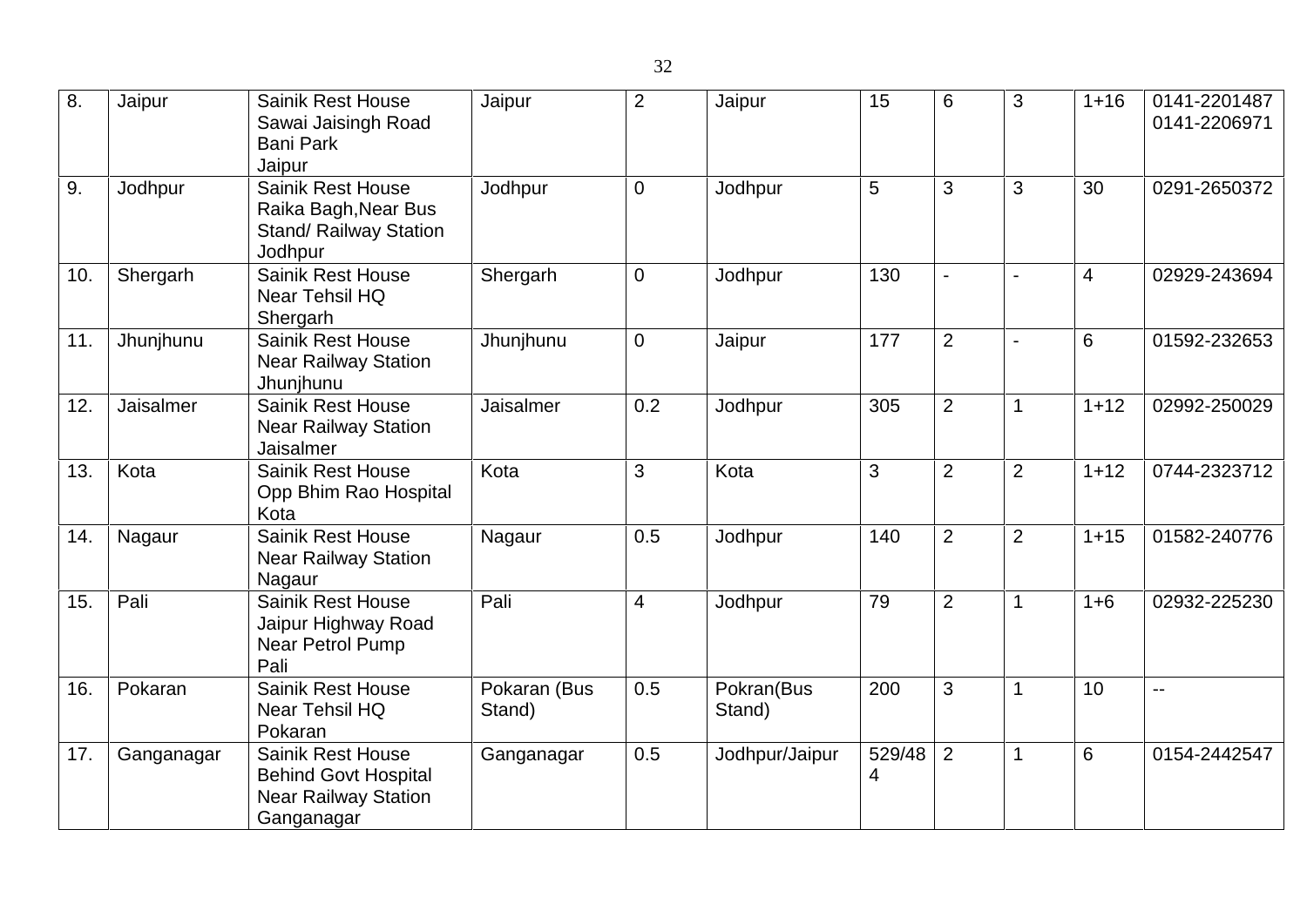| 18. | Sikar         | <b>Sainik Rest House</b><br>Near PWD Dak<br>Bungalow, Sikar                           | Sikar               | 0.5            | Jaipur    | 115            | $\overline{2}$ | 1              | 12             | 01572-254437                     |
|-----|---------------|---------------------------------------------------------------------------------------|---------------------|----------------|-----------|----------------|----------------|----------------|----------------|----------------------------------|
| 19. | Udaipur       | <b>Sainik Rest House</b><br><b>Behind Chetak Cinema</b><br>Madhuban Colony<br>Udaipur | Udaipur             | 1              | Udaipur   | $\overline{7}$ | $\overline{2}$ | $\overline{2}$ | 5              | 0294-2524724<br>0294-<br>2411724 |
| 20. | <b>Bhim</b>   | <b>Sainik Rest House</b><br>Near Tehsil HQ Bhim<br>Rajasthan                          | Bhim (Bus<br>Stand) | 0.5            | Udaipur   | 250            | $\blacksquare$ | $\blacksquare$ | $\overline{2}$ | $\overline{\phantom{a}}$         |
| 21  | Deedwana      | <b>Sainik Rest House</b><br>Opp. LIC Office<br>Deedawana(Nagaur)                      | Deedwana            | 2              | Jodhpur   | 180            | 1              | $\mathbf{1}$   | $\mathbf 1$    | 01580-223729                     |
| 22. | Chirawa       | <b>Court Road</b><br>Chirawa<br>Jhunjhunu                                             | Chirawa             | $\overline{4}$ | Jhunjhunu | 35             | 3              | <b>Nil</b>     | Nil            | 01596-222880                     |
| 23. | <b>Bansur</b> | <b>Sainik Rest House</b><br><b>Bansur</b>                                             | <b>Bansur</b>       |                |           |                |                |                |                | 01494-297084                     |
| 24. | Jhalrapatan   | <b>Sainik Rest House</b><br>Jhalrapatan                                               | Jhalrapatan         |                |           |                |                |                |                | 0744-2323712                     |
| 25. | Karauli       | <b>Sainik Rest House</b><br>Kroli                                                     | Kroli               |                |           |                |                |                |                | 07464-221734                     |
| 26. | Nimkathana    | <b>Sainik Rest House</b><br>Nimkathana                                                | Nimkathana          |                |           |                |                |                |                | 01574-231920                     |
| 27. | Rajsamand     | <b>Sainik Rest House</b><br>Rajsmand                                                  | Rajsmand            |                |           |                |                |                |                | 0294-2411724                     |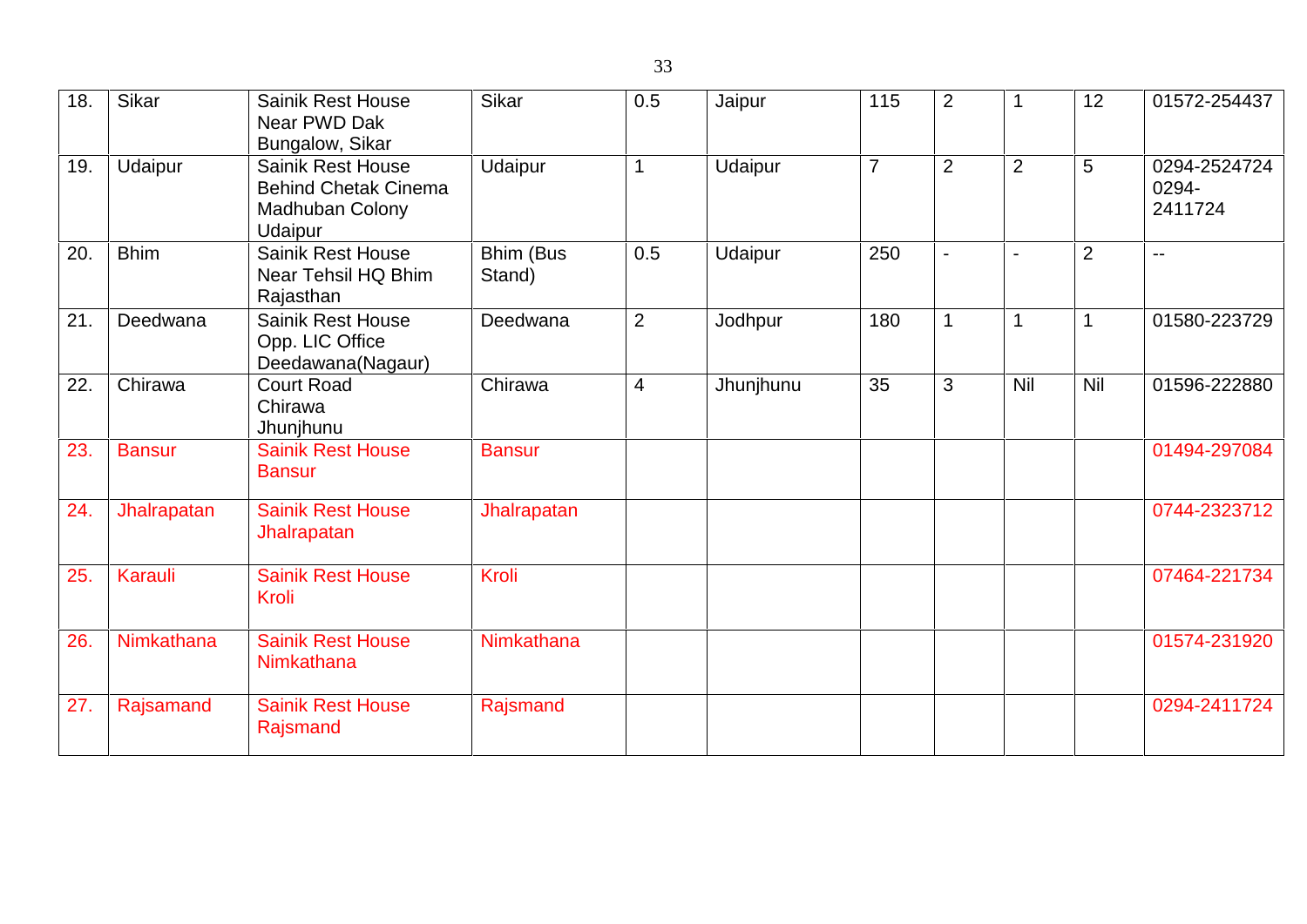# **SIKKIM**

| SI.<br>No.      | <b>Location</b> | <b>Address</b>                                                    | <b>Nearest Rly</b><br><b>Stn</b> | <b>Distan</b><br><b>ce</b> | <b>Nearest</b><br>Airport | <b>Distance</b><br>(Kms) | <b>Accommodation</b><br><b>Available (Rooms)</b> |                |                | <b>Contact to</b><br>(Address & |
|-----------------|-----------------|-------------------------------------------------------------------|----------------------------------|----------------------------|---------------------------|--------------------------|--------------------------------------------------|----------------|----------------|---------------------------------|
|                 |                 |                                                                   |                                  | (Kms)                      |                           |                          | <b>Offrs</b>                                     | <b>JCOS</b>    | <b>Ors</b>     | Telephone)                      |
| $\overline{1}$  | Gangtok         | Sainik Rest House C/o<br>Rajya Sainik Board                       | N JP                             | 122                        | Bagdogra                  | 125                      |                                                  | 5              |                | 0359-2202947                    |
| 2               | Namchi          | Sainik Rest House C/o<br>Zila sainik Board Namchi<br>South Sikkim | N JP                             | 115                        | Bagdogra                  | 108                      | $\overline{2}$                                   | $\overline{2}$ | 5              | 03595-264735                    |
| $\overline{3}$  | Jorethang       | Sainik Rest House C/o<br>Zila Sainik Board<br>Jorethang           | N JP                             | 110                        | Bagdogra                  | 101                      |                                                  | $\overline{2}$ | 5              | 03595-264735                    |
| $\overline{4}$  | Gyalshing       | Sainik Rest House C/o<br>Zila Sainik Board<br>Gyalshing           | N JP                             | 140                        | Bagdogra                  | 135                      | $\overline{2}$                                   | $\overline{2}$ | $\overline{4}$ | 03595-250097                    |
| $5\overline{)}$ | Ravangla        | Sainik Rest House C/o<br>Zila Sainik Board                        | N JP                             | 134                        | Bagdogra                  | 121                      |                                                  | $\overline{2}$ |                | 03595-264735                    |
| 6               | Singtam         | Sainik Rest House C/O<br>Zila Sainik Board<br>Gangtok             | N JP                             | 92                         | Bagdogra                  | 98                       | $\overline{2}$                                   | 3              | 9              | 03592202947                     |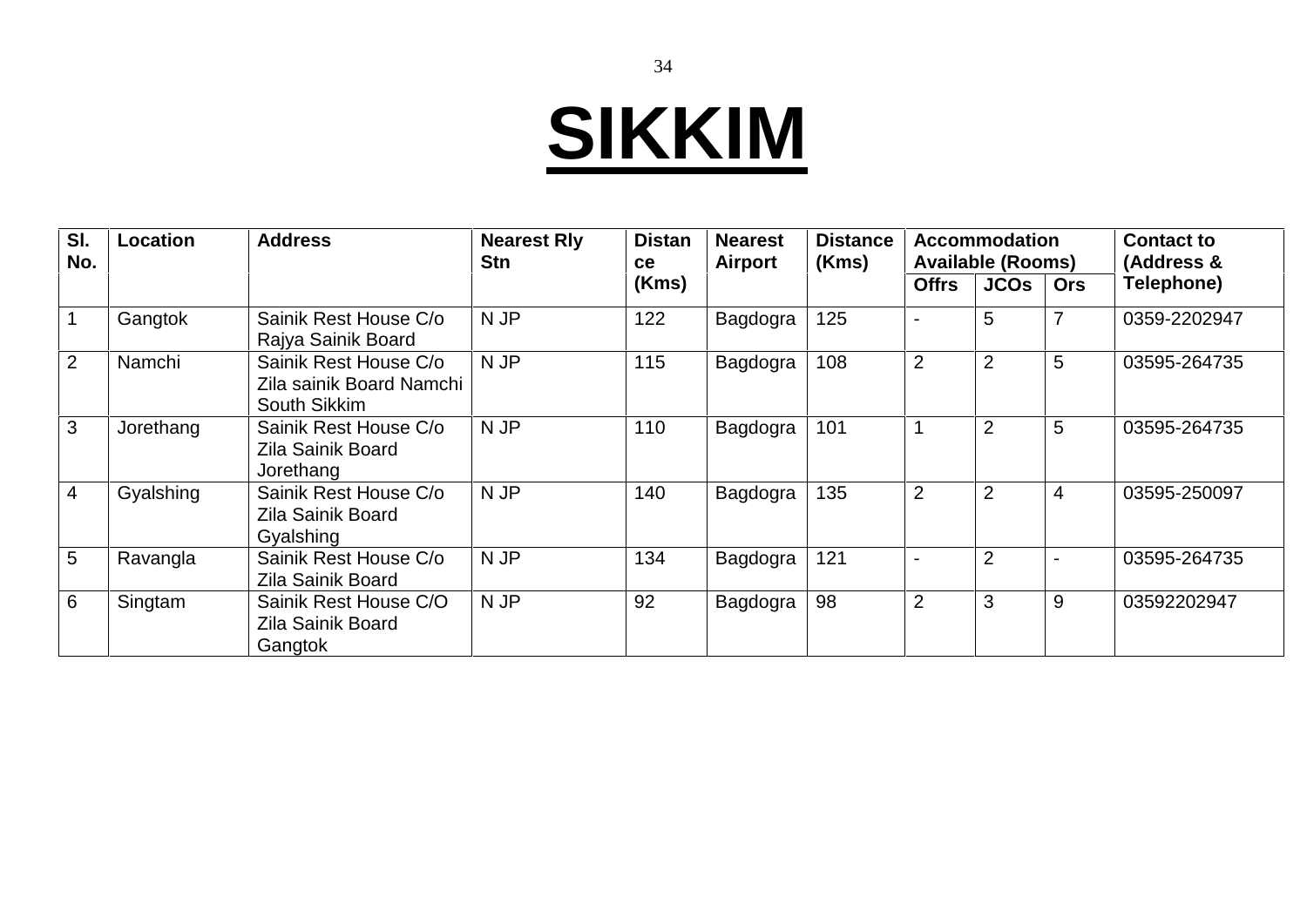## **TAMIL NADU**

| SI.<br>No.     | Location                             | <b>Address</b>                                                                                            | <b>Nearest Rly</b><br><b>Stn</b> | <b>Distan</b><br>ce | <b>Nearest</b><br>Airport            |                   |              | <b>Accommodation</b><br><b>Available (Rooms)</b> |            | <b>Contact to</b><br>(Address & |
|----------------|--------------------------------------|-----------------------------------------------------------------------------------------------------------|----------------------------------|---------------------|--------------------------------------|-------------------|--------------|--------------------------------------------------|------------|---------------------------------|
|                |                                      |                                                                                                           |                                  | (Kms)               |                                      |                   | <b>Offrs</b> | <b>JCOS</b>                                      | <b>ORs</b> | Telephone)                      |
| $\mathbf{1}$   | Chennai                              | Directorate of Ex-<br>Servicemen's Welfare,<br>22, Raja Muthiah Salai,<br>Chennai-600 003                 | <b>Chennai Central</b>           | 2 Kms               | Chennai                              | 18 Kms            | <b>Yes</b>   | Yes                                              | Yes        | 044-26692072                    |
| 2              | Coimbatore                           | Ex-Servicemen's Centre,<br>27, Travellers Bungalow<br>Road, Uppilipalayam,<br>Coimbatore-641 018          | Coimbatore Jn                    | 1 Km                | Coimbatore                           | 5 Kms             | Yes          | Yes                                              | Yes        | 422-2214107                     |
| 3              | Kannyakumari<br>@Nagercoil           | Ex-Servicemen's<br>Center & Shopping<br>Complex,<br>Railway Feeder Road,<br>Kottar, Nagercoil-<br>629 002 | Nagercoil                        | $\frac{1}{2}$       | Thiruvanandap<br>uram                | 75km              | Yes          | Yes                                              | Yes        | 04652-243515                    |
| $\overline{4}$ | The Nilgiris @<br>Udhagamanda<br>lam | Ex-Servicemen's Centre,<br>Goods Shed Road,<br>Udhagamandalam-643<br>001                                  | Ooty Rly Stn                     | 200<br>Yds          | Coimbatore                           | 110<br><b>Kms</b> | Yes          | Yes                                              | Yes        | 0423-2444078                    |
| 5              | Thoothukudi                          | Ex-Servicemen's<br>Center,<br>Thoovipuram 9 <sup>th</sup> St.<br>Thoothukudi - 628 003                    | Thoothukudi                      | 5 Kms               | Madurai<br>Vagaikulam<br>Thoothukudi | 180<br>25 kms     | Yes          | Yes                                              | Yes        | 0461-2321678                    |

35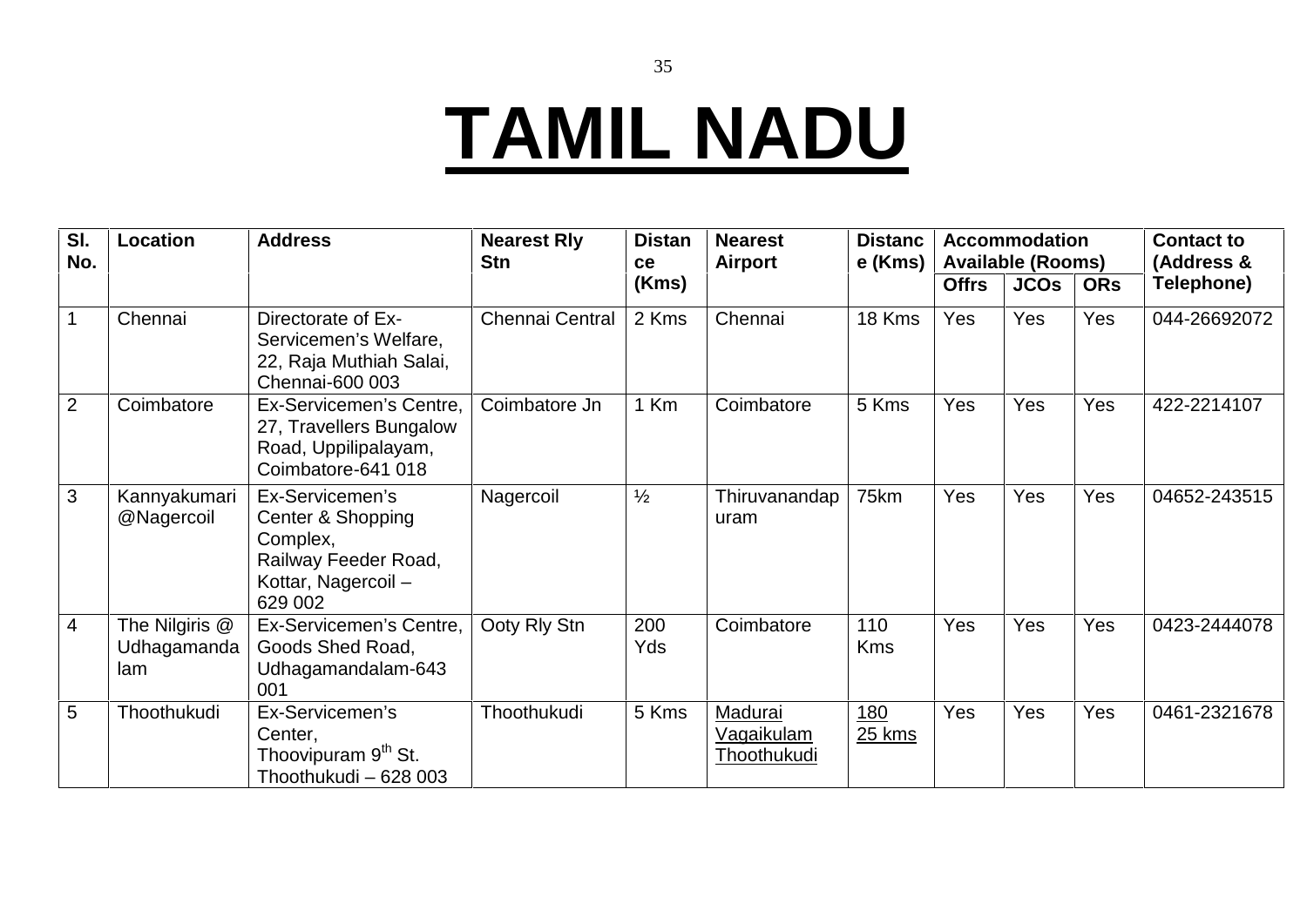| 6              | Tirunelveli @<br>Palayamkottai      | Ex-Servicemen's Centre,<br>Palayamkottai,<br>Tirunelveli-627 002                                                                          | Tirunelveli Jn | 5 Kms  | Madurai | 160<br><b>Kms</b> | Yes | Yes | Yes | 0462-2560440 |
|----------------|-------------------------------------|-------------------------------------------------------------------------------------------------------------------------------------------|----------------|--------|---------|-------------------|-----|-----|-----|--------------|
| $\overline{7}$ | Virudhunagar<br>@<br>Srivilliputhur | Ex-Servicemen's Centre,<br>No. 10, Periyaswamy<br>Koil Street, Srivilliputhur-<br>626 125                                                 | Srivilliputhur | 5 Kms  | Madurai | 40 Kms            | Yes | Yes | Yes | 04563-260382 |
| 8              | Kodaikanal                          | Moonjikal Bus Stop,<br>Kodaikanal,<br><b>ZSB Address-</b><br>Ex-Servicemen's Centre,<br>Master Plan Complex,<br>Collectorate,<br>Dindigul | Kodai Road     | 40 Kms | Madurai | 110<br><b>Kms</b> | Yes | Yes | Yes | 0451-2460086 |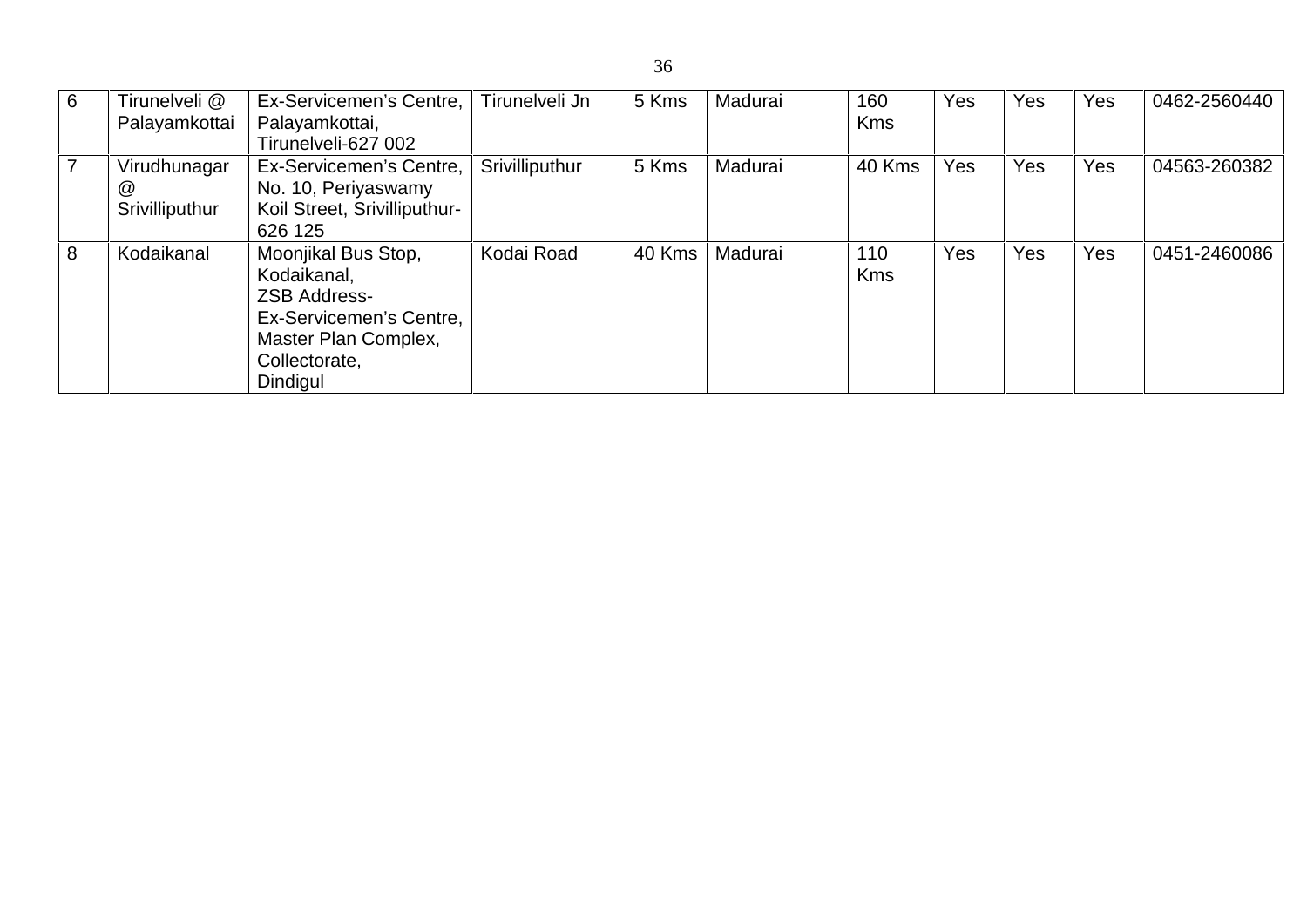|                |                |                                                                                        |                                           | <b>JAWANS BHAVAN</b> |                |                   |            |     |     |              |
|----------------|----------------|----------------------------------------------------------------------------------------|-------------------------------------------|----------------------|----------------|-------------------|------------|-----|-----|--------------|
|                | Coimbatore     | 27, Travellers Bungalow<br>Road, Uppilipalayam,<br>Coimbatore-641 018                  | Coimbatore Jn                             | 1 Km                 | Coimbatore     | 5 Kms             | <b>Yes</b> | Yes | Yes | 0422-2214107 |
| $\overline{2}$ | Cuddalore      | Near Anna Over Bridge,<br>Cuddalore-607 002                                            | Tiruppapali Yur<br><b>Railway Station</b> | 1 Km                 | Chennai        | 200<br><b>Kms</b> | <b>Yes</b> | Yes | Yes | 04142-220732 |
| 3              | Erode          | 106/3, Gandhiji Road<br>Jawans Bhavan<br>Erode-638 001                                 | Erode Jn                                  | Kms                  | Coimbatore     | 100<br><b>Kms</b> | <b>Yes</b> | Yes | Yes | 0424-2263227 |
| 4              | Madurai        | 32/8-1, West Veli Street,<br>Madurai-625 001                                           | Madurai                                   | 200<br>Yds           | Madurai        | 6 Kms             | Yes        | Yes | Yes | 0452-2308216 |
| 5              | Thanjavur      | Muthukumara<br>Moopanar Road,<br>Opposite to Head Post<br>Office, Thanjavur-613<br>001 | Thnjavur                                  | 500<br>mtrs          | Tiruchirapalli | 45<br><b>Kms</b>  | Yes        | Yes | Yes | 0432-230104  |
| 6              | Tiruchirapalli | 19-A, Warmers Road,<br>Cantonment,<br>Tiruchirapalli- 620 001                          | Trichy                                    | 5 Kms                | Trichy         | 05<br><b>Kms</b>  | <b>Yes</b> | Yes | Yes | 0431-2410579 |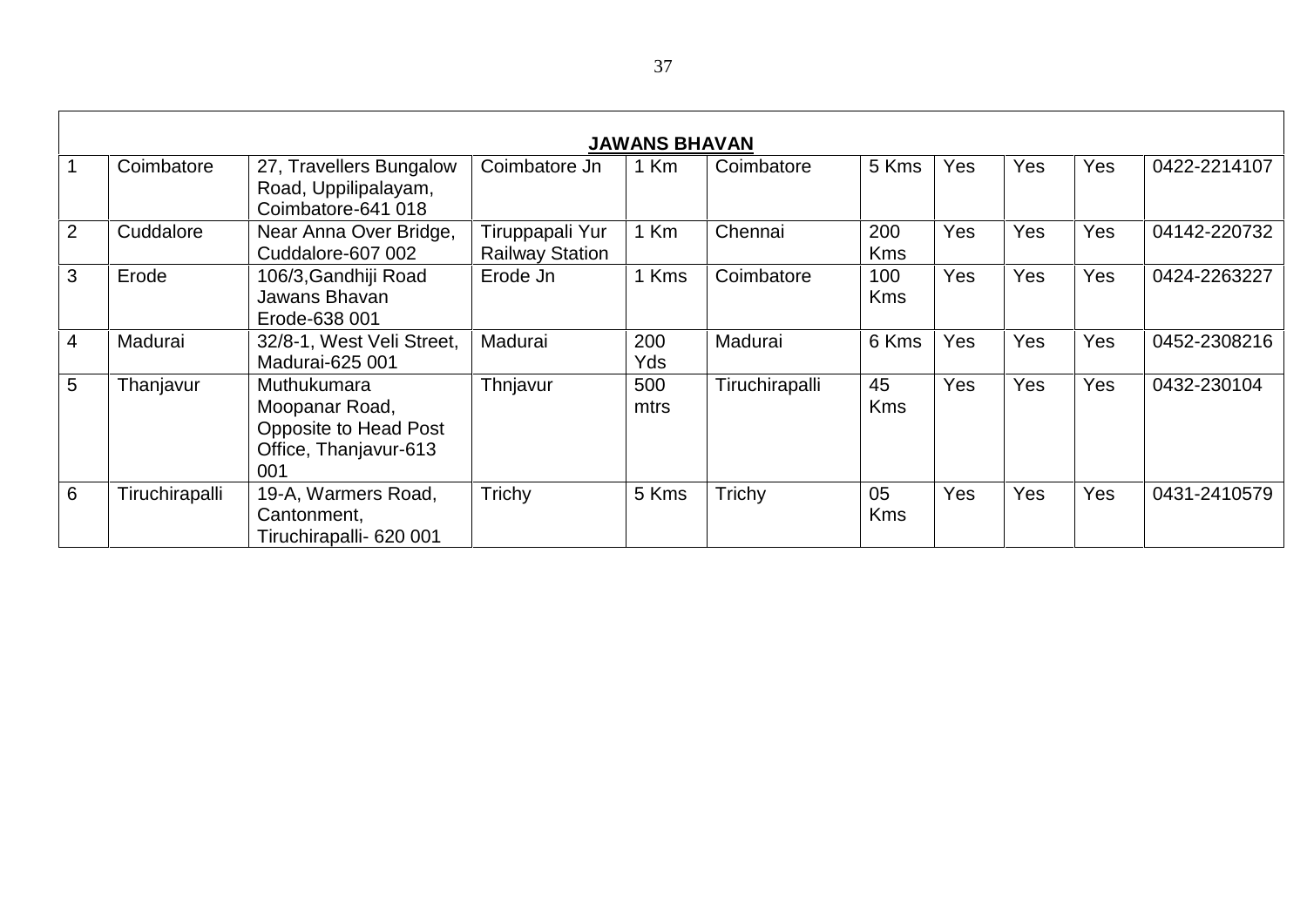## **TRIPURA**

| SI.<br>No. | Location | <b>Address</b>                                                                              | <b>Nearest Rly</b><br><b>Stn</b> | <b>Distan</b><br><b>ce</b> | <b>Nearest Airport</b> | <b>Distan</b><br>ce |              | <b>Accommodation</b><br><b>Available (Rooms)</b> |                  | <b>Contact to</b><br>(Address & |
|------------|----------|---------------------------------------------------------------------------------------------|----------------------------------|----------------------------|------------------------|---------------------|--------------|--------------------------------------------------|------------------|---------------------------------|
|            |          |                                                                                             |                                  | (Kms)                      |                        | (Kms)               | <b>Offrs</b> | <b>JCOs</b>                                      | <b>ORs</b>       | Telephone)                      |
|            | Agartala | <b>Sainik Rest House</b><br>Shyamali Bazar,<br>PO. Kunjaban<br>Agartala<br>Tripura - 799006 | Badharghat,<br>Agartala          | 10 Kms $ $                 | Agartala               | 10<br><b>Kms</b>    | 01           | 02                                               | 24<br><b>Bed</b> | 0381-2356032                    |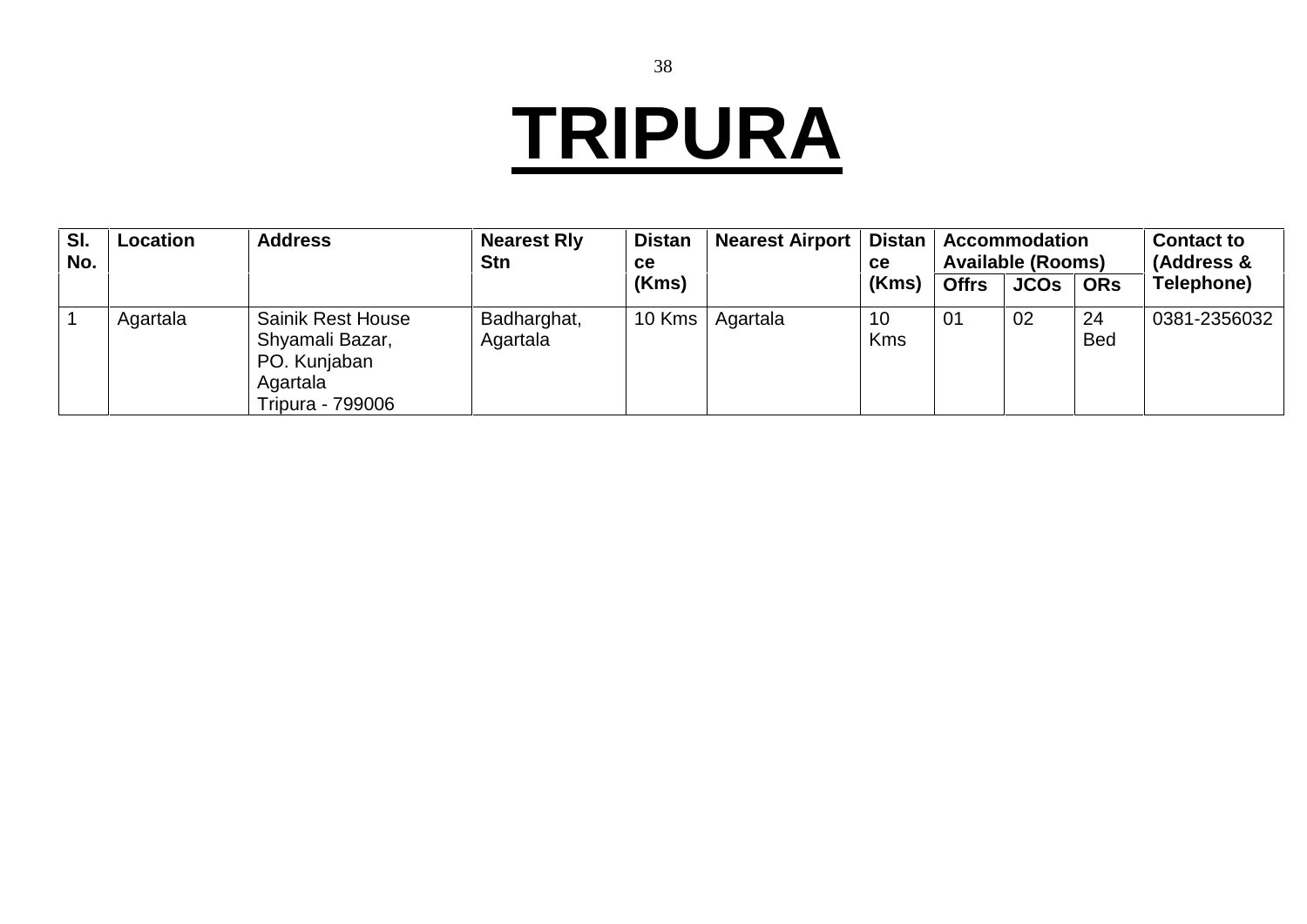#### **UTTARAKHAND**

| SI.<br>No.   | Location      | <b>Address</b>                                                  | <b>Nearest Rly</b><br><b>Stn</b> | <b>Distan</b><br>ce | <b>Nearest</b><br><b>Airport</b> | <b>Distan</b><br>ce |                | <b>Accommodation</b><br><b>Available (Rooms)</b> |                | <b>Contact to</b><br>(Address & |
|--------------|---------------|-----------------------------------------------------------------|----------------------------------|---------------------|----------------------------------|---------------------|----------------|--------------------------------------------------|----------------|---------------------------------|
|              |               |                                                                 |                                  | (Kms)               |                                  | (Kms)               | <b>Offrs</b>   | <b>JCOs</b>                                      | <b>ORs</b>     | Telephone)                      |
| $\mathbf{1}$ | Almora        | Sainik Vishram Ghar Almora                                      | Kathgodah                        | 85                  | $\overline{a}$                   | 200                 | $\overline{2}$ | 08                                               | 10             | 05962-230246                    |
| 2.           | Almora        | Sainik Vishram Ghar,<br>Chakhutiya                              | Kathgodah                        | 70                  |                                  |                     | 01             | 02                                               | 10             |                                 |
| 3.           | Bageshwar     | Sainik Vishram Ghar<br>Bageshwar                                | Kathgodah                        | 165                 |                                  |                     | $\overline{2}$ | 4                                                | 8              | 05963-220961                    |
| 4.           | Chamoli       | Sainik Vishram Grah<br>Chamoli                                  | <b>Rishikesh</b>                 | 220                 | $\blacksquare$                   |                     | $\overline{4}$ | 4                                                | 12             | 01372-252195                    |
| 5.           | Gopeshwar     | Sainik Vishram Grah<br>Gopeshwar                                | Rishikesh                        | 220                 |                                  |                     | $\overline{4}$ | 4                                                | 12             |                                 |
| 6.           | Dehradun      | Sainik Vishram Grah<br>Deheradun court Compound<br>Dehradun     | Dehradun                         | 02                  | <b>Jolly Garant</b>              | 35                  | 9              | 10                                               | $\overline{4}$ | 0135-2                          |
| 7.           | Dehradun      | Sate Level Sainik Vishram<br>Grah 15-C Kalidas Road<br>Dehradun | Dehradun                         | 02                  | <b>Jolly Garant</b>              | 35                  | $\overline{2}$ | $\overline{2}$                                   |                | 0135-2                          |
| 8.           | Gauchar       | Sainik Rest House Gauchar                                       | Risikesh                         | 235                 | $\blacksquare$                   |                     |                | $\overline{0}$                                   | $\Omega$       |                                 |
| 9.           | Lansdowne     | Sainik Vishram Grah<br>Lansdowne                                | Kotdwara                         | 48                  |                                  |                     | $\overline{2}$ | 4                                                |                | 01386-262365                    |
| 10.          | Kotdwara      | Sainik Vishram Grah<br>Kotdwara                                 | Kotdwara                         | $\overline{0}$      |                                  |                     | $\overline{2}$ | $\overline{2}$                                   | $\overline{2}$ |                                 |
| 11.          | Haldwani      | Sainik Vishram Grah<br>Haldwani                                 | Haldwani                         | $\mathbf 0$         | Pantnagar                        | 23                  | 3              |                                                  |                | 05946-221614                    |
| 12.          | Pauri Garhwal | Sainik Vishram Grah Pauri<br>Garhwal                            | Kotdwara                         | 127                 |                                  |                     | $\overline{2}$ | $\overline{2}$                                   |                | 01368-222335                    |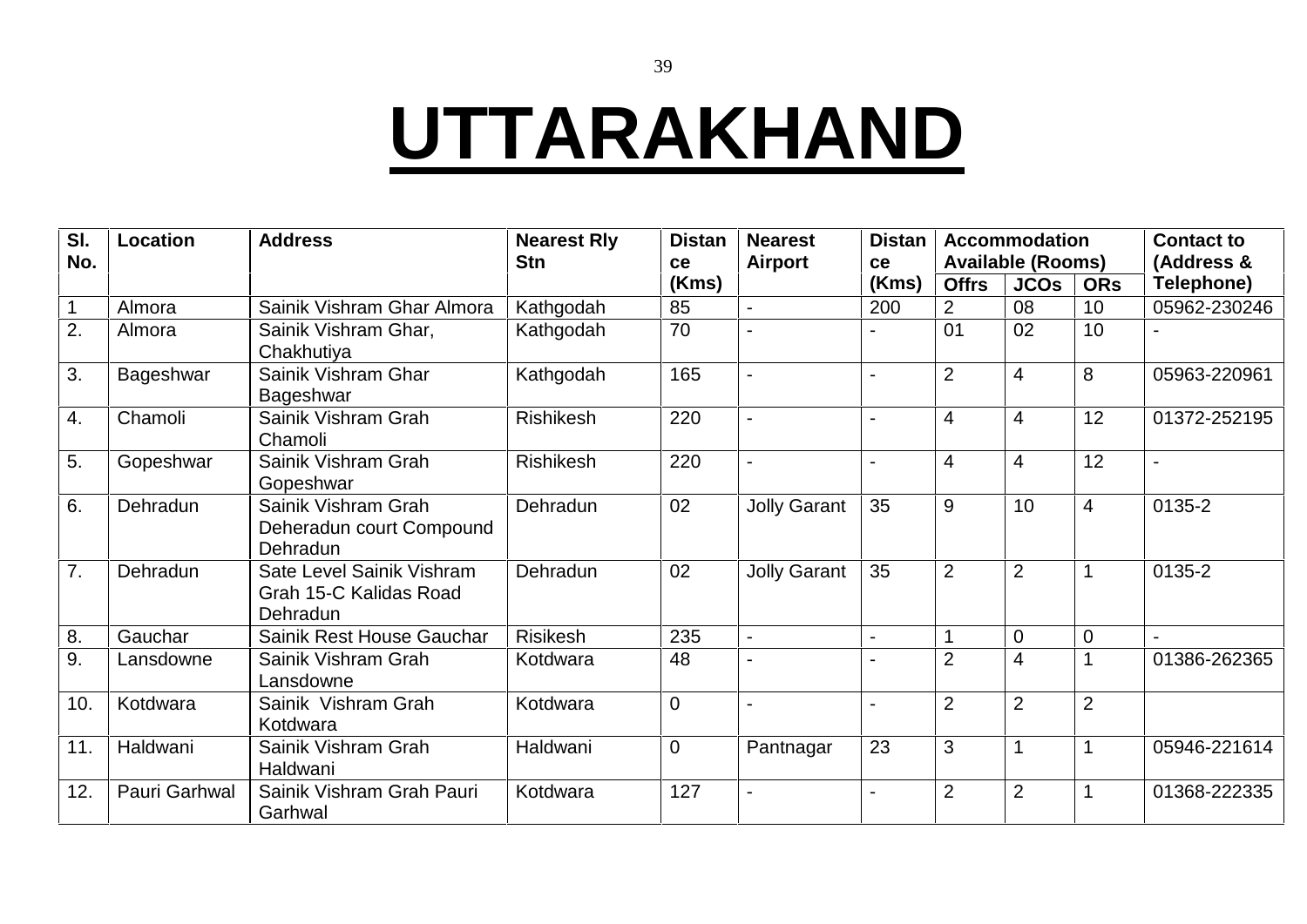| 13. | Tanakpur                             | Sainik Rest House Tanakpur                                             | Tanakpur         | 03  | $\overline{a}$     | $\overline{a}$           |                |                | 1              | $\blacksquare$           |
|-----|--------------------------------------|------------------------------------------------------------------------|------------------|-----|--------------------|--------------------------|----------------|----------------|----------------|--------------------------|
| 14. | Dhumakot                             | <b>Sainik Rest House</b><br><b>Dhumakot</b>                            | Kotdwara         | 110 | Ramnagar           |                          |                |                |                |                          |
| 15. | Srinagar                             | Sainik Vishram Grah<br>Srinagar                                        | <b>Rishikesh</b> | 155 |                    |                          | $\overline{2}$ | $\overline{2}$ | 1              | $\overline{\phantom{a}}$ |
| 16. | Pithoragarh                          | Sainik Vishram Garh<br>Pithoragarh                                     | Tanakpur         | 150 | $\overline{a}$     | $\blacksquare$           | 1              | $\overline{2}$ | 1              | 05964-224185             |
| 17. | <b>Berinag</b>                       | Sainik Rest House SBI<br><b>Berinag</b>                                | Kathgodam        | 155 | $\blacksquare$     | $\overline{\phantom{0}}$ |                |                |                | $\blacksquare$           |
| 18. | <b>Didihat</b>                       | Sainik Vishram Grah Near<br><b>Tehsil Office Didihat</b>               | Kathgodam        | 185 | $\overline{a}$     |                          | 1              |                |                | $\overline{\phantom{a}}$ |
| 19. | Champawat                            | Sainik Rest House Near<br><b>Transit Camp Champawat</b>                | Tanakpur         | 75  |                    |                          | 1              |                | 1              | 05965-230893             |
| 20  | Dewalthal                            | <b>Sainik Rest House</b><br>Dewalthal                                  | Tanakpur         | 130 |                    |                          | 1              | 1              | 1              | $\overline{\phantom{a}}$ |
| 21. | <b>Tehri Garhwal</b>                 | Sainik Vishram Grah<br><b>Tehri Garhwal</b>                            | <b>Rishikesh</b> | 140 | $\blacksquare$     | $\overline{a}$           | 3              | 3              | 1              | 01376-232320             |
| 22. | Uttarkashi                           | <b>Sainik Rest House</b><br>Uttarkashi                                 | <b>Rishikesh</b> | 270 | $\overline{a}$     | $\blacksquare$           | $\overline{2}$ | $\overline{2}$ | $\overline{2}$ | 01374-222417             |
| 23. | Ramnagar                             | <b>Sainik Rest House</b><br>Ramnagar                                   | Ramnagar         | 04  | <b>Jolly Grant</b> | $\overline{a}$           | 1              |                | 1              | $\overline{\phantom{a}}$ |
| 24. | <b>Rishkesh</b><br>(Under<br>Repair) | Sainik Vishram Grah Near<br><b>Bus Stand Rishikesh</b>                 | <b>Rishikesh</b> | 01  | Jolly              | $\overline{15}$          | 1              | $\overline{2}$ | 1              | 0135-2626091             |
| 25. | Narendra<br>Nagar                    | <b>Sainik Rest House</b><br>Narendra Nagar                             | Rishikesh        | 20  | <b>Jolly Grant</b> | 35                       |                |                | 1              | $\overline{\phantom{a}}$ |
| 26. | <b>US Nagar</b>                      | <b>Sainik Rest House</b><br>Near DM Office Rudrapur                    | Rudrapur         | 05  | Pant nagar         |                          | $\overline{2}$ | $\overline{2}$ | $\overline{2}$ | 05944-243435             |
| 27. | Haridwar                             | <b>Sainik Rest House</b><br><b>Jwalapur Tehsil Complex</b><br>Haridwar | Jwalapur         | 03  | <b>Jolly Grant</b> | 30                       | $\overline{4}$ | $\overline{4}$ | $\overline{2}$ | 01334-250916             |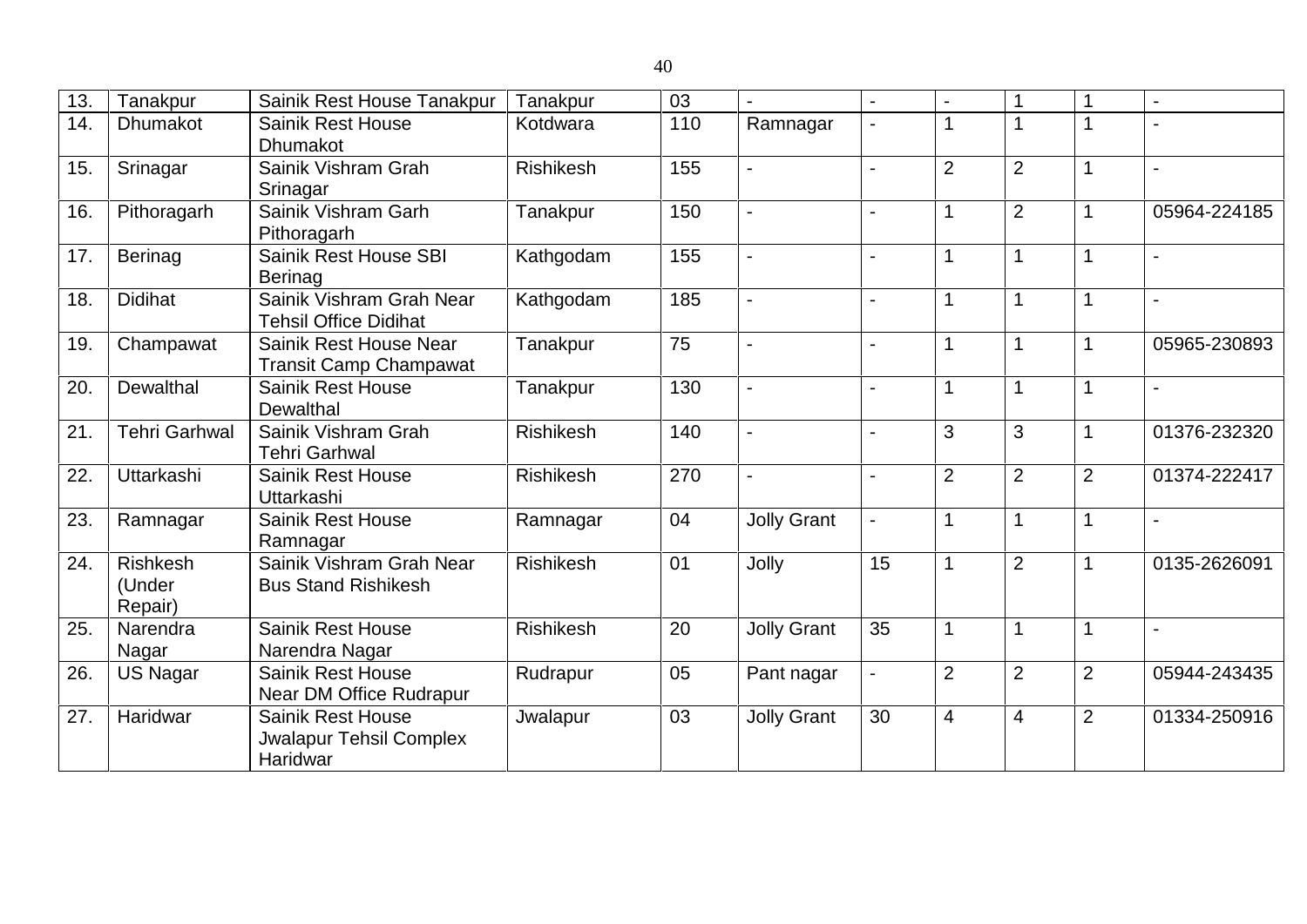# **UTTAR PRADESH**

| SI.<br>No.     | <b>Location</b> | <b>Address</b>                                                                                            | <b>Nearest Rly</b><br><b>Stn</b> | <b>Distan</b><br>ce | <b>Nearest Airport</b> | <b>Distan</b><br><b>ce</b> |               | <b>Accommodation</b><br><b>Available (Rooms)</b> |            | <b>Contact to</b><br>(Address & |
|----------------|-----------------|-----------------------------------------------------------------------------------------------------------|----------------------------------|---------------------|------------------------|----------------------------|---------------|--------------------------------------------------|------------|---------------------------------|
|                |                 |                                                                                                           |                                  | (Kms)               |                        | (Kms)                      | <b>Offirs</b> | JCOs                                             | <b>ORs</b> | Telephone)                      |
|                | Agra            | Zila Sainik Kalyan Evam<br>Purnavas, Collectorate<br>Court Compound, Agra                                 | Agra Cantt                       | 4                   |                        | 2.5                        |               |                                                  |            | 0562-2260549                    |
| 2              | Aligarh         | Zila Sainik Kalyan Evam<br>Purnavas, Collectorate<br>Court Compound,<br>Aligarh                           | Aligarh                          | $\overline{2}$      |                        |                            | 1             |                                                  |            | 0571-2401783                    |
| 3              | Allahabad       | Zila Sainik Kalyan Evam<br>Purnavas, UP Opp<br>Public service<br>Commision, Tharn Hill<br>Road, Allahabad | Allahabad                        | $\overline{4}$      |                        | 10                         |               |                                                  | $\star$    | 0532-2608454                    |
| $\overline{4}$ | Ajamgarh        | Zila Sainik Kalyan Evam<br>Purnavas, Collectorate<br>Court Compound,<br>Ajamgarh                          | Ajamgarh                         | $\overline{2}$      |                        |                            |               |                                                  |            | 05462-220820                    |
| 5              | <b>Bahraich</b> | Zila Sainik Kalyan Evam<br>Purnavas, Near Police<br><b>Station Bahraich</b>                               | <b>Bahraich</b>                  | 3                   |                        |                            |               |                                                  | $\star$    | 05252-234775                    |
| 6              | <b>Balia</b>    | Zila Sainik Kalyan Evam<br>Purnavas, Near NCC<br>Churaha Jail Road,<br>Balia                              | <b>Balia</b>                     | $\overline{2}$      |                        |                            | 1             |                                                  |            | 05498-220350                    |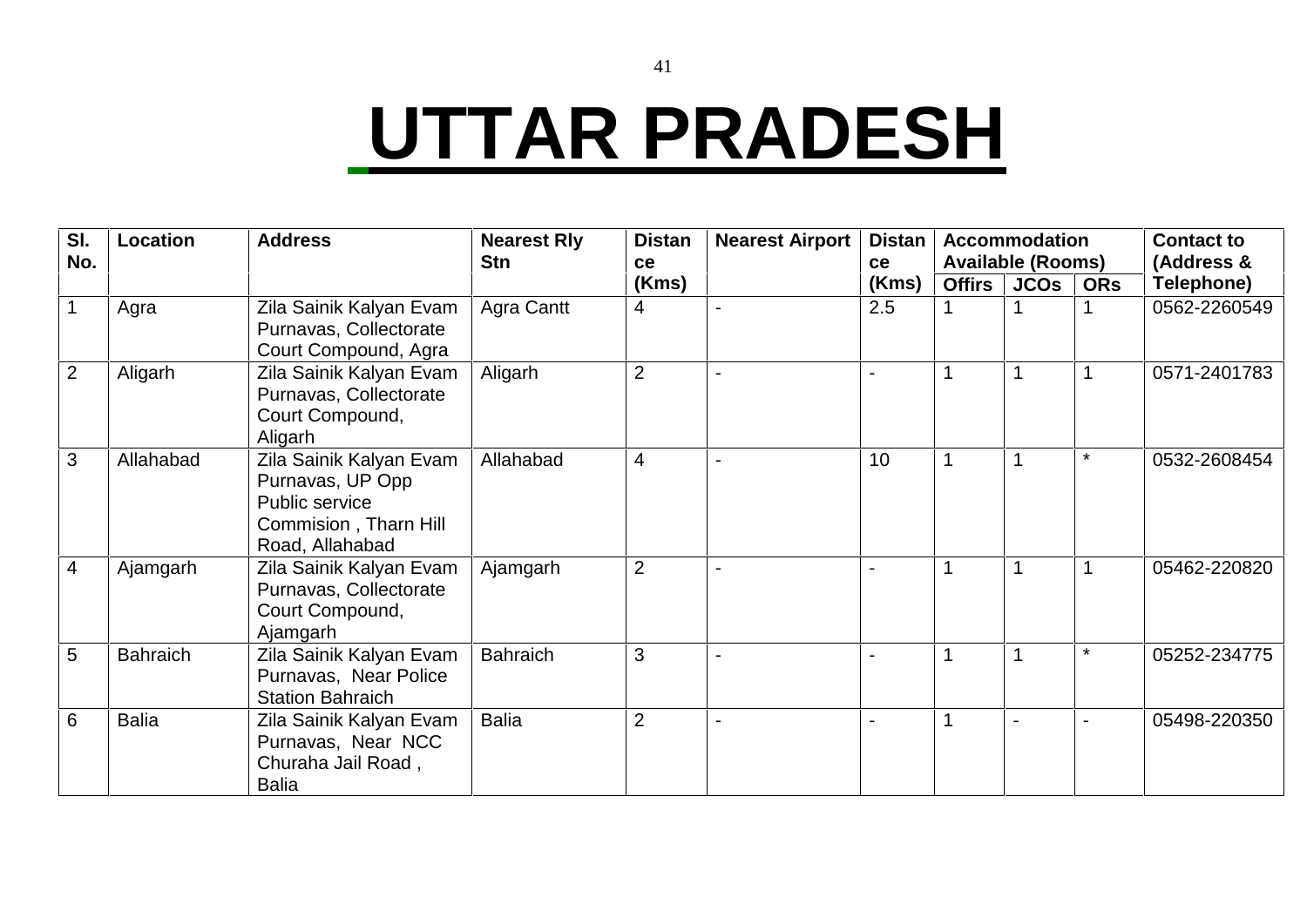| $\overline{7}$ | <b>Banda</b>  | Zila Sainik Kalyan Evam<br>Purnavas, Near<br><b>Collactorate Court</b><br>Compound Banda                   | <b>Banda</b>       |                |                | 1              | -1             | $\ast$         | 05192-285392 |
|----------------|---------------|------------------------------------------------------------------------------------------------------------|--------------------|----------------|----------------|----------------|----------------|----------------|--------------|
| 8              | Barabanki     | Zila Sainik Kalyan Evam<br>Purnavas, Near Bus<br>Stand Barabanki                                           | Barabanki          | 1              |                | 1              |                | $\star$        | 05248-222565 |
| 9              | <b>Bareli</b> | Zila Sainik Kalyan Evam<br>Purnavas, Near<br><b>Collactorate Court</b><br><b>Compound Bareli</b>           | <b>Bareli</b>      | 3              | $\blacksquare$ | $\overline{2}$ | $\mathbf 1$    | $\mathbf 1$    | 0581-2421794 |
| 10             | Badaun        | Zila Sainik Kalyan Evam<br>Purnavas, Near<br><b>Collectorate Avas</b>                                      | <b>Badaun</b>      | $\mathbf{1}$   |                | $\blacksquare$ | $\blacksquare$ | $\blacksquare$ | 05832-267122 |
| 11             | <b>Basti</b>  | Zila Sainik Kalyan Evam<br>Purnavas, Near<br><b>Collectorate Court</b><br>Compound, Basti                  | <b>Basti</b>       | $\overline{7}$ |                | 5              | $\overline{2}$ | $\overline{2}$ | 05542-246670 |
| 12             | Bulandshahr   | Zila Sainik Kalyan Evam<br>Purnavas, Near<br><b>Collectorate Court</b><br>Compound,<br><b>Bulandashahr</b> | <b>Bulandshahr</b> | $\mathbf 1$    |                | $\overline{2}$ | $\mathbf 1$    | $\mathbf 1$    | 05732-225562 |
| 13             | Deoria        | Zila Sainik Kalyan Evam<br>Purnavas, Near Bus<br><b>Stand Civil Lines</b><br>Devaria                       | Deoria             | $\overline{2}$ |                | $\overline{2}$ | 1              | $\mathbf 1$    | 05568-222450 |
| 14             | Etawah        | Zila Sainik Kalyan Evam<br>Purnavas, Near Railway<br><b>Station Etawah</b>                                 | Etawah             | $\mathbf 0$    | $\overline{a}$ | $\mathbf 1$    | $\mathbf 1$    | $\mathbf 1$    | 05688-254167 |
| 15             | Faizabad      | Zila Sainik Kalyan Evam<br>Purnavas, Near<br><b>Collectorate Court</b><br>Compound, Faizabad               | Faizabad           | 1              |                | $\overline{2}$ | $\overline{2}$ | $\mathbf 1$    | 25278-222184 |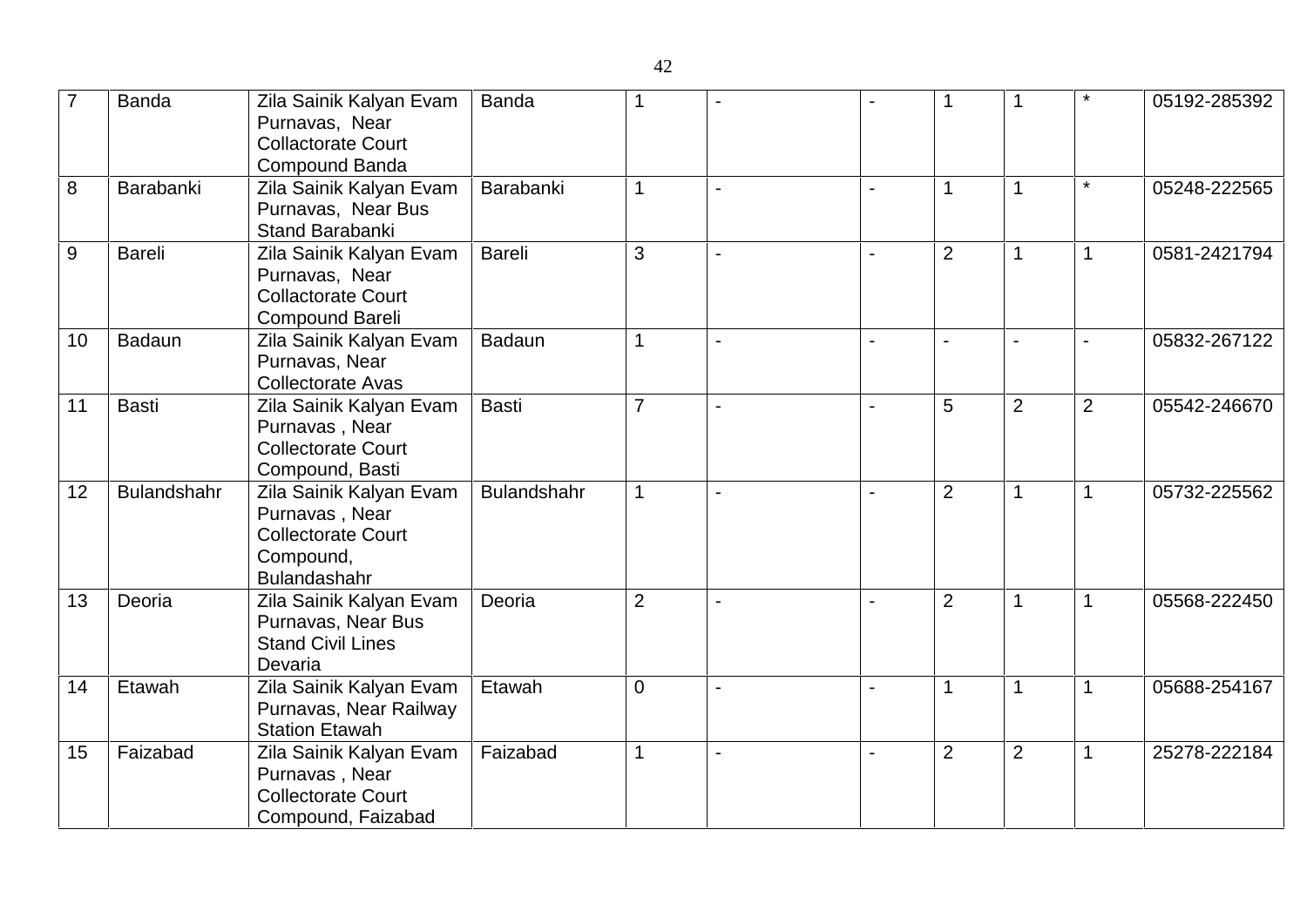| 16  | Farrukhabad | Zila Sainik Kalyan Evam<br>Purnavas, Near Bus<br>Stand Fatehgarh,<br>Farrukhabad                            | Farrukhabad  | 1.5            |                |   |                |                          | 056192-<br>234659 |
|-----|-------------|-------------------------------------------------------------------------------------------------------------|--------------|----------------|----------------|---|----------------|--------------------------|-------------------|
| 17  | Fatehpur    | Zila Sainik Kalyan Evam<br>Purnavas, Near SP<br><b>Office Fatehpur</b>                                      | Fatehpur     |                |                |   |                | $\overline{1}$           | 05180-224232      |
| 18  | Ghazipur    | Zila Sainik Kalyan Evam<br>Purnavas, Near Election<br>Office, Bastio                                        | Ghazipur     | 3              |                |   |                |                          | 0498-220240       |
| 19  | Gonda       | Zila Sainik Kalyan Evam<br>Purnavas, Near<br><b>Collectorate Court</b><br>Compound, Gonda                   | Gonda Jn     | 3              |                |   | $\star$        | $\star$                  | 05262-223516      |
| 20  | Gorakhpur   | Zila Sainik Kalyan Evam<br>Purnavas, Near Bus<br>Stand, Gorakhpur                                           | Gorakhpur Jn | $\overline{2}$ |                | 1 | $\mathbf{1}$   | 1                        | 0551-2337643      |
| 21. | Hamirpur    | Zila Sainik Kalyan Evam<br>Purnavas, Near Bus<br>Stand, Hamirpur                                            |              | 12             | $\blacksquare$ |   |                | $\blacksquare$           | 05282-222319      |
| 22. | Hardoi      | Zila Sainik Kalyan Evam<br>Purnavas, Near Cinema<br>Choraha, Hardoi                                         | Hardoi       | 1.5            |                | 3 | $\overline{2}$ | $\overline{1}$           | 05852-234733      |
| 23. | Jalaun      | Zila Sainik Kalyan Evam<br>Purnavas, Near District<br>Council                                               | Jalaun       | 3              |                | 1 |                |                          | 05162-252798      |
| 24. | Jaunpur     | Zila Sainik Kalyan Evam<br>Purnavas, Near<br><b>Collectorate Court</b><br>Compound, Civil Lines,<br>Jaunpur | Jaunpur      | 20             |                | 1 |                | $\overline{\phantom{a}}$ | 05452-261110      |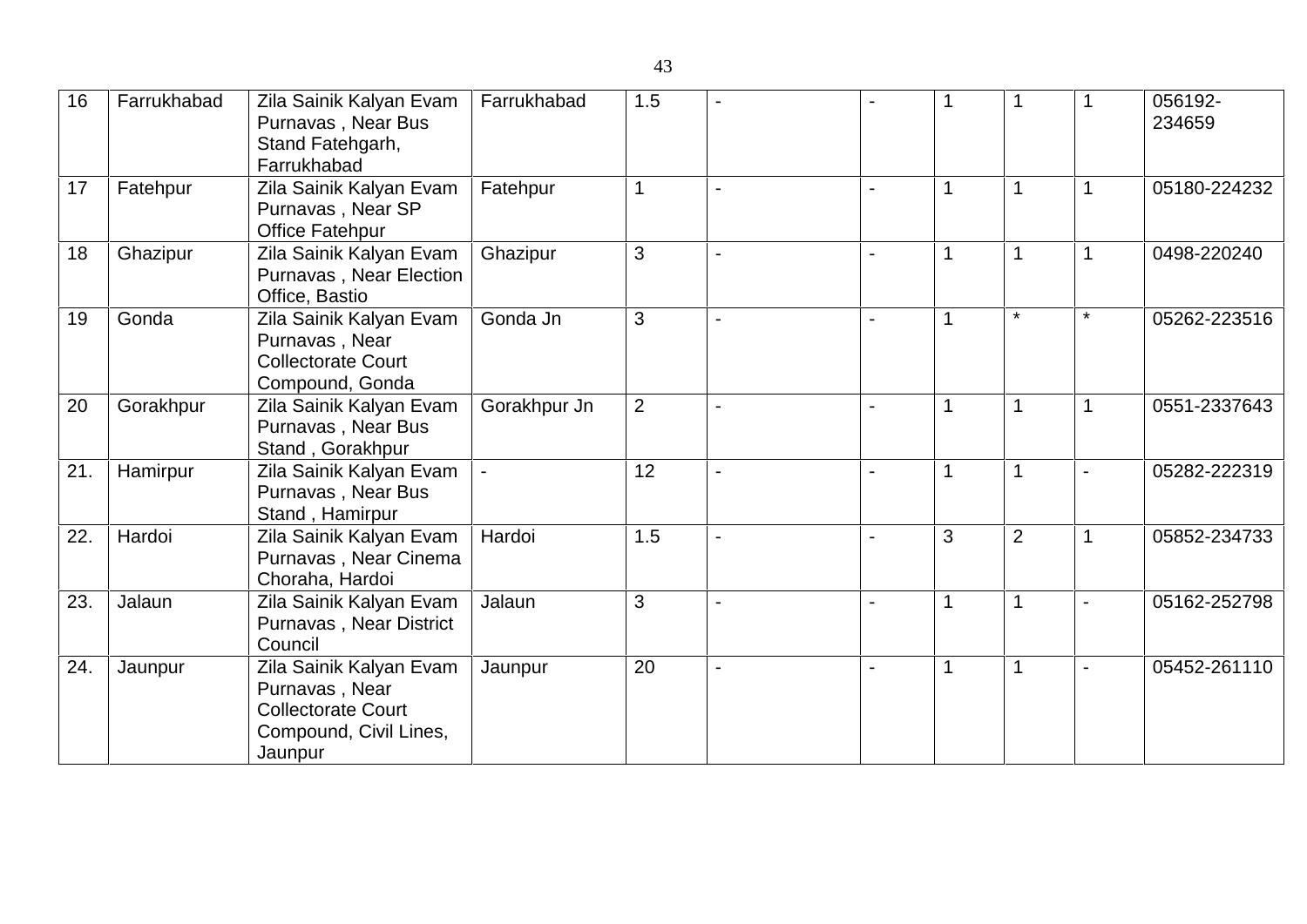| 25. | Jhansi       | Zila Sainik Kalyan Evam<br>Purnavas, Near<br>Naiadhish Colony,<br>Jhansi                                                 | Jhansi       | 3              |                | 1 | 1              | $\mathbf 1$                              | 0517-2470049 |
|-----|--------------|--------------------------------------------------------------------------------------------------------------------------|--------------|----------------|----------------|---|----------------|------------------------------------------|--------------|
| 26. | Kanpur Nagar | Zila Sainik Kalyan Evam<br>Purnavas, Near<br><b>Collectorate Court</b><br>Compound, Near<br>Association, Kanpur<br>Nagar | Kanpur Nagar | 3              |                | 3 | $\overline{2}$ | $\mathbf 1$                              | 0512-2306648 |
| 27. | Khiri        | Zila Sainik Kalyan Evam<br>Purnavas, Near<br><b>Collectorate Court</b><br>Compound, Khiri                                | Khiri        | 2              |                | 1 | $\mathbf{1}$   | $\mathbf 1$                              | 05872-252757 |
| 28. | Lucknow      | Zila Sainik Kalyan Evam<br>Purnavas, Near Election<br>Office, KesarBagh,<br>Lucknow                                      | Lucknow      | $\overline{4}$ |                | 6 | 5              | 5<br>Dormi<br>tory,<br>30<br><b>Beds</b> | 0522-2622367 |
| 29. | Mainpuri     | Zila Sainik Kalyan Evam<br>Purnavas, Near<br><b>Collectorate Court</b><br>Compound, Mainpuri                             | Mainpuri     | 3              |                | 1 |                |                                          | 05672-234890 |
| 30. | Mathura      | Zila Sainik Kalyan Evam<br>Purnavas, Near District<br>Jail, Mathura                                                      | Mathura      | 2              | $\blacksquare$ | 1 | $\mathbf 1$    | $\sim$                                   | 0565-2505749 |
| 31. | Merrut       | Zila Sainik Kalyan Evam<br>Purnavas, Near<br><b>Collectorate Court</b><br>Compound, Merrut                               | Merrut       | $\overline{4}$ | $\blacksquare$ |   | $\mathbf 1$    | $\mathbf 1$                              | 0121-2644551 |
| 32. | Mirzapur     | Zila Sainik Kalyan Evam<br>Purnavas, Near<br>Commisioner Office,<br>Mirzapur                                             | Mirzapur     | 3              |                |   | $\mathbf 1$    | 1                                        | 05442-20444  |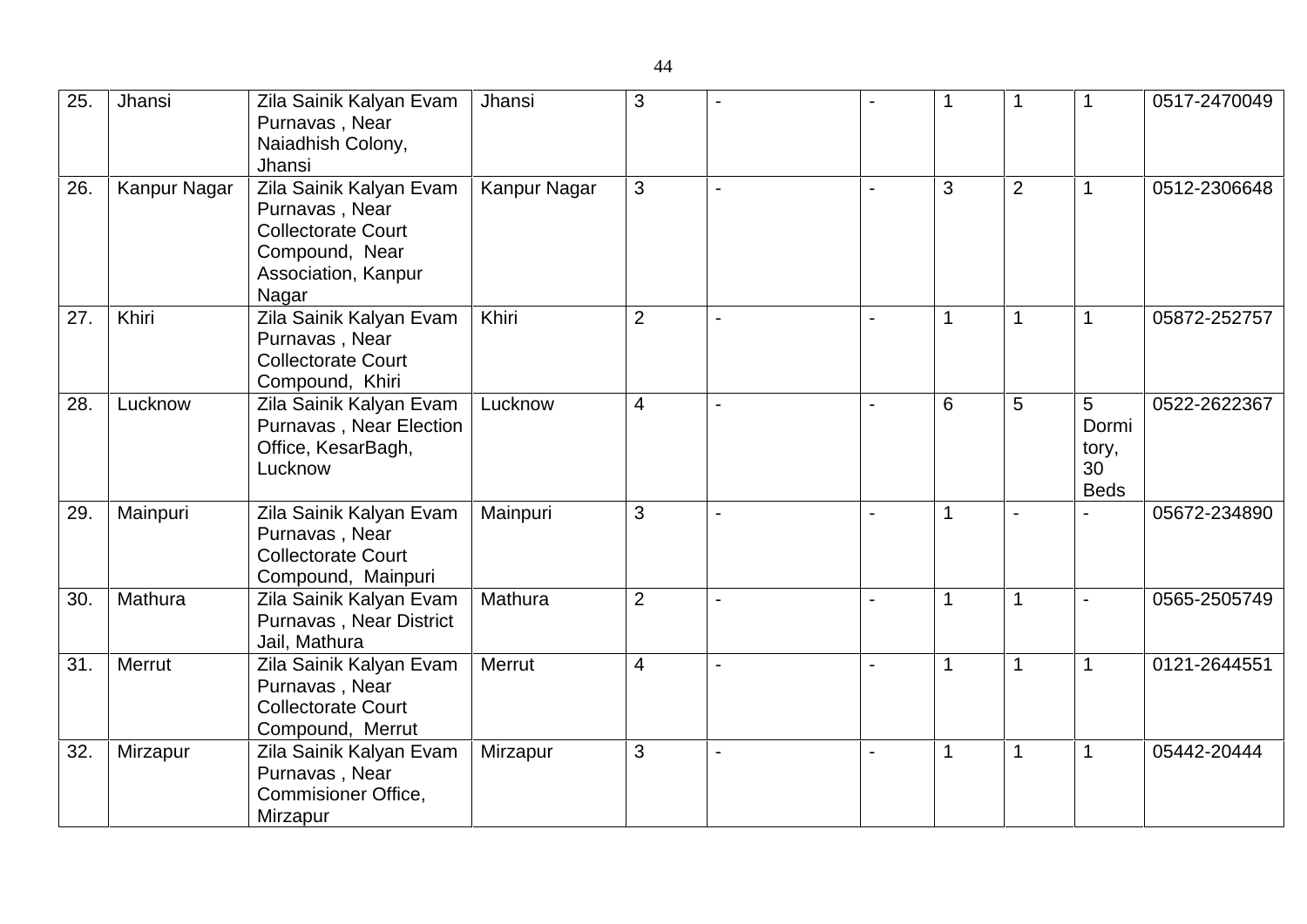| 33. | Muzaffarnagar | Zila Sainik Kalyan Evam<br>Purnavas, Near<br><b>Collectorate Court</b><br>Compound,<br>Muzaffarnagar                  | Muzaffarnagar | 1.5            |  | $\overline{2}$ | $\overline{2}$ | $\overline{2}$ | 0131-2405723 |
|-----|---------------|-----------------------------------------------------------------------------------------------------------------------|---------------|----------------|--|----------------|----------------|----------------|--------------|
| 34. | Pratabgarh    | Zila Sainik Kalyan Evam<br>Purnavas, Opp PWD<br><b>Office District Magistrate</b><br>Residence Road,<br>Pratapgarh    | Pratabgarh    | 1.5            |  | 1              | $\mathbf 1$    | $\mathbf 1$    | 05342-220891 |
| 35. | Raibareilly   | Zila Sainik Kalyan Evam<br>Purnavas, Near<br><b>Collectorate Court</b><br>Compound, Raibareilly                       | Raibareilly   | 3              |  | $\overline{2}$ | $\overline{2}$ | $\overline{2}$ | 0535-2203554 |
| 36. | Rampur        | Zila Sainik Kalyan Evam<br>Purnavas, Near<br><b>Collectorate Court</b><br>Compound, Rampur                            | Rampur        | 0.3            |  |                |                |                | 0595-2350022 |
| 37. | Saharanpur    | Zila Sainik Kalyan Evam<br>Purnavas, Near<br>Roadways Bus Stand,<br>Saharanpur                                        | Saharanpur    | 0.5            |  | $\overline{2}$ |                |                | 0132-2643629 |
| 38. | Shahjahanpur  | Zila Sainik Kalyan Evam<br>Purnavas, Near<br><b>Collectorate Court</b><br>Compound,<br>Shajahanpur                    | Shahjahanpur  | $\overline{2}$ |  | 1              | $\mathbf 1$    | $\mathbf 1$    | 05842-23005  |
| 39. | Sitapur       | Zila Sainik Kalyan Evam<br>Purnavas, Near<br><b>Collectorate Court</b><br>Compound, Near Lal<br>Bagh Choraha, Sitapur | Sitapur       | $\overline{2}$ |  | $\overline{2}$ | $\overline{2}$ |                | 05862-242055 |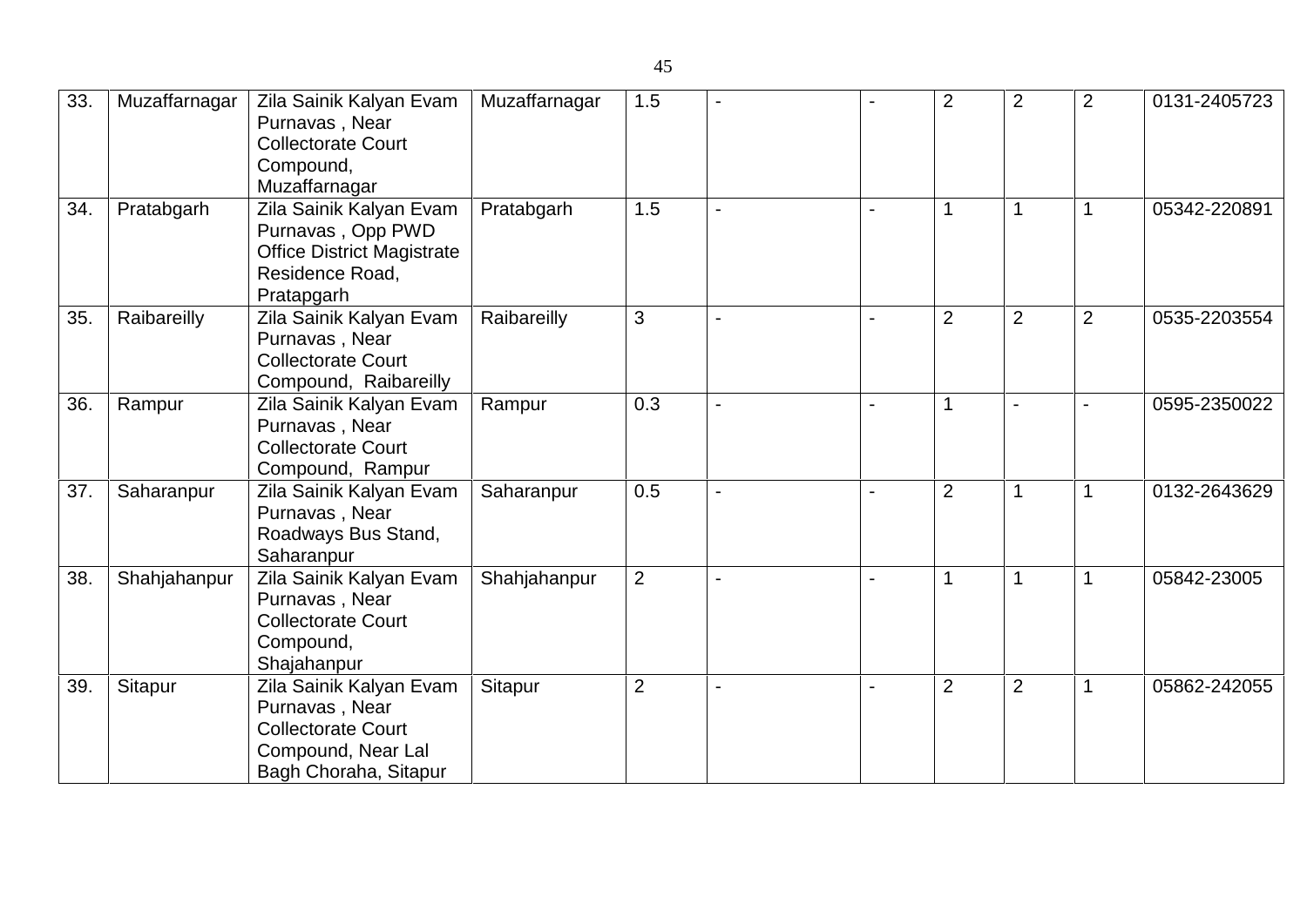| 40. | Sultanpur                       | Zila Sainik Kalyan Evam<br>Purnavas, Near Bus<br>Stand, Sultanpur                        | Sultanpur           | 2              |  |                |                | 1              | 05362-22416  |
|-----|---------------------------------|------------------------------------------------------------------------------------------|---------------------|----------------|--|----------------|----------------|----------------|--------------|
| 41. | Unnao                           | Zila Sainik Kalyan Evam<br>Purnavas, Near Railway<br>Stand, Unnao                        | Unnao               | 0.5            |  | $\overline{2}$ |                |                | 0515-2820544 |
| 42. | Varanasi                        | Zila Sainik Kalyan Evam<br>Purnavas, Near Court<br>Compound, Varanasi                    | Varanasi            | $\overline{4}$ |  | 1              |                | 1              | 0542-2508254 |
| 43. | Gaziabad                        | Zila Sainik Kalyan Evam<br>Purnavas, KH-171,<br>Naya Kavi Nagar,<br>Gaziabad             | Gaziabad            | 3              |  | $\overline{2}$ |                |                | 0120-2702643 |
| 44. | Etah                            | Zila Sainik Kalyan Evam<br>Purnavas, Near<br><b>Collectorate Court</b><br>Compound, Etah | Etah                | 5              |  | $\overline{2}$ | $\overline{2}$ | 1Hall          | 05742-233753 |
| 45. | Maharajganj                     | Zila Sainik Kalyan Evam<br>Purnavas, Maharajganj                                         | Ghughuli            | 11             |  | $\overline{2}$ | $\overline{2}$ | 1Hall          | 05523-223863 |
| 46. | Moradabad                       | Zila Sainik Kalyan Evam<br>Purnavas, Moradabad                                           | Moradabad           | $\overline{4}$ |  |                | $\blacksquare$ |                | 0591-2412260 |
| 47. | <b>Bijnor</b>                   | Zila Sainik Kalyan Evam<br>Purnavas, Bijnor                                              | <b>Bijnor</b>       | 3              |  |                |                | $\overline{2}$ | 01342-262994 |
| 48. | Sant<br>Ravidasnagar<br>Bhadohi | Zila Sainik Kalyan Evam<br>Purnavas, Bhadohi                                             | Bhadohi             |                |  |                |                |                |              |
| 49. | <b>Kanpur Dehat</b>             | Zila Sainik Kalyan Evam<br>Purnavas, Kanpur<br>Dehat                                     | <b>Kanpur Dehat</b> |                |  |                |                |                |              |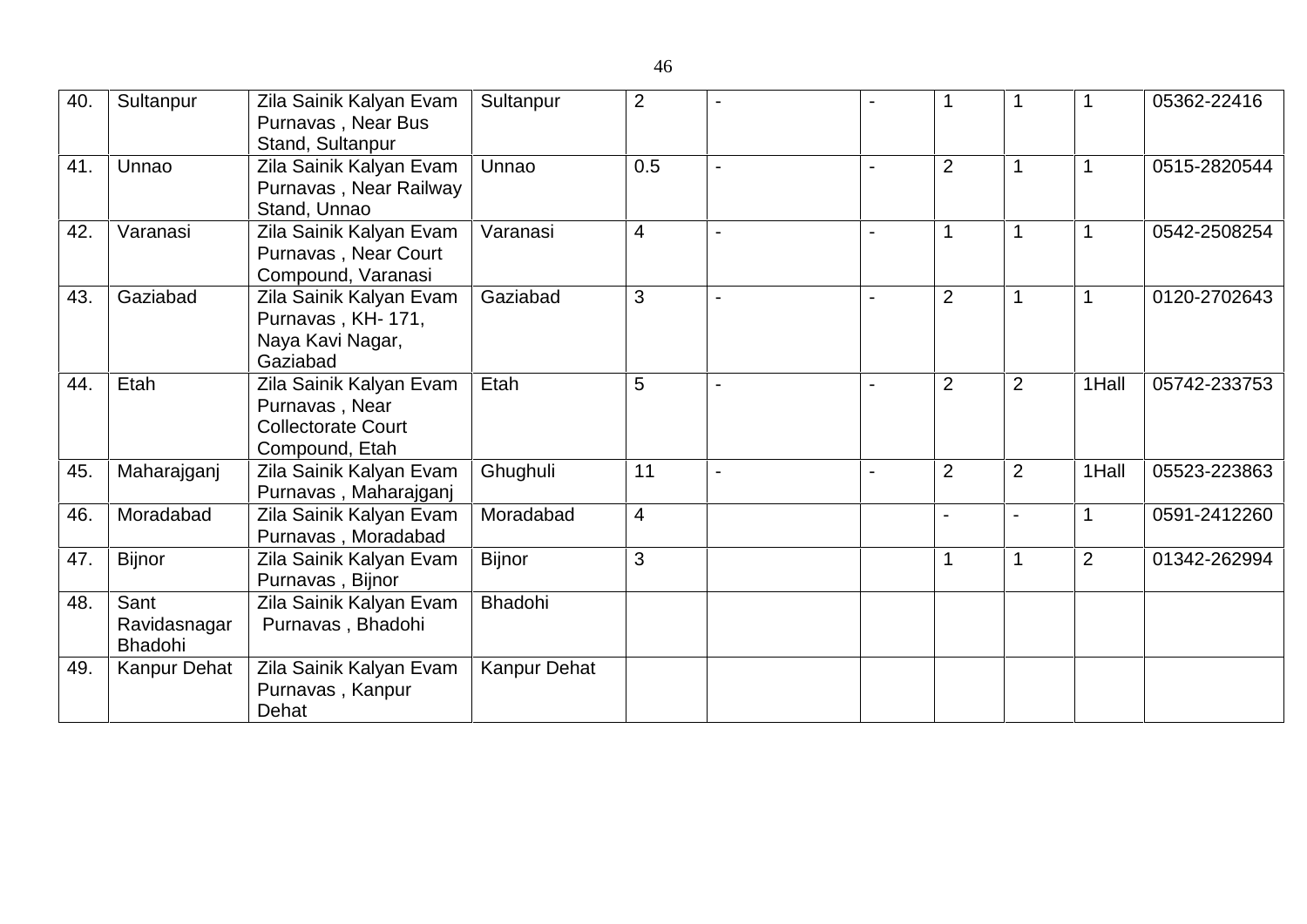# **WEST BENGAL**

| SI.<br>No.     | Location       | <b>Address</b>                                                                                 | <b>Nearest Rly</b><br><b>Stn</b><br>ce | <b>Distan</b><br><b>Nearest Airport</b><br>(Kms) | <b>Distan</b><br>ce | <b>Accommodation</b><br><b>Available (Rooms)</b> |               |             | <b>Contact to</b><br>(Address & |                                                |
|----------------|----------------|------------------------------------------------------------------------------------------------|----------------------------------------|--------------------------------------------------|---------------------|--------------------------------------------------|---------------|-------------|---------------------------------|------------------------------------------------|
|                |                |                                                                                                |                                        |                                                  |                     | (Kms)                                            | <b>Offirs</b> | <b>JCOS</b> | <b>ORs</b>                      | Telephone)                                     |
|                | Kolkata        | <b>Sainik Rest House</b><br>Sainik Bhawan, 1/4,<br>Acharya Jagadish Bose<br>Road, Kolkata - 20 | Sealdah/<br>Howrah                     | 5                                                | Kolkata             | 15 km                                            | 01            |             | $\overline{2}$                  | <b>DSW Kolkata</b><br>033-22233893             |
| $\overline{2}$ | <b>Burdwan</b> | <b>Sainik Rest House</b><br>Sainik Bhawan,<br>Baronilpur Road, Sripally<br><b>Burdwan</b>      | <b>Burdwan</b>                         | $\overline{4}$                                   |                     | 85 km                                            |               |             | 2                               | <b>DSW</b><br><b>Burdwan</b><br>0342-2544782   |
| 3              | Midnapur       | <b>Sainik Rest House</b><br>Rabindranagar,<br>Midnapur                                         | Midnapore                              | 5                                                |                     | 145                                              |               |             | 2                               | <b>DSW</b><br>Midnapore<br>03222-262874        |
| $\overline{4}$ | Balurghat      | <b>Sainik Rest House</b><br><b>Balurghat</b><br>Distt Dakshin Dinajpur                         | Balurghat                              | $\overline{7}$                                   | Bagdogra            | 120<br>km                                        |               |             | $\overline{2}$                  | <b>DSW Dakshin</b><br>Dinajpur<br>03522-258175 |
| 5              | Darjeeling     | Sainik Rest House<br>Sainik Bhavan,<br>Kutchery Compound<br>Darjeeling                         | New Jalpaiguri                         | 68                                               | Bagdogra            | 98 km                                            | $\mathbf 1$   |             | $\overline{2}$                  | <b>DSW</b><br>Darjeeling<br>0354-2254056       |
| $6\phantom{1}$ | Kalimpong      | <b>Sainik Rest House</b><br>Kalimpong,<br><b>Distt Darjeeling</b>                              | New Jalpaiguri                         | 62                                               |                     | 70 km                                            |               |             |                                 | <b>DSW</b><br>Darjeeling<br>0354-2254056       |
| $\overline{7}$ | Karseong       | <b>Sainik Rest House</b><br>Karseong,<br><b>Distt Darjeeling</b>                               | New Jalpaiguri                         | 40                                               |                     | 80 km                                            |               |             | $\overline{2}$                  | <b>DSW</b><br>Darjeeling<br>0354-2254056       |
| 8.             | Bagdogra       | <b>Sainik Rest House</b><br>Bagdogra                                                           |                                        | 16                                               | ۰                   | 06km                                             | 01            | 04          | 11                              | 0353-2551302                                   |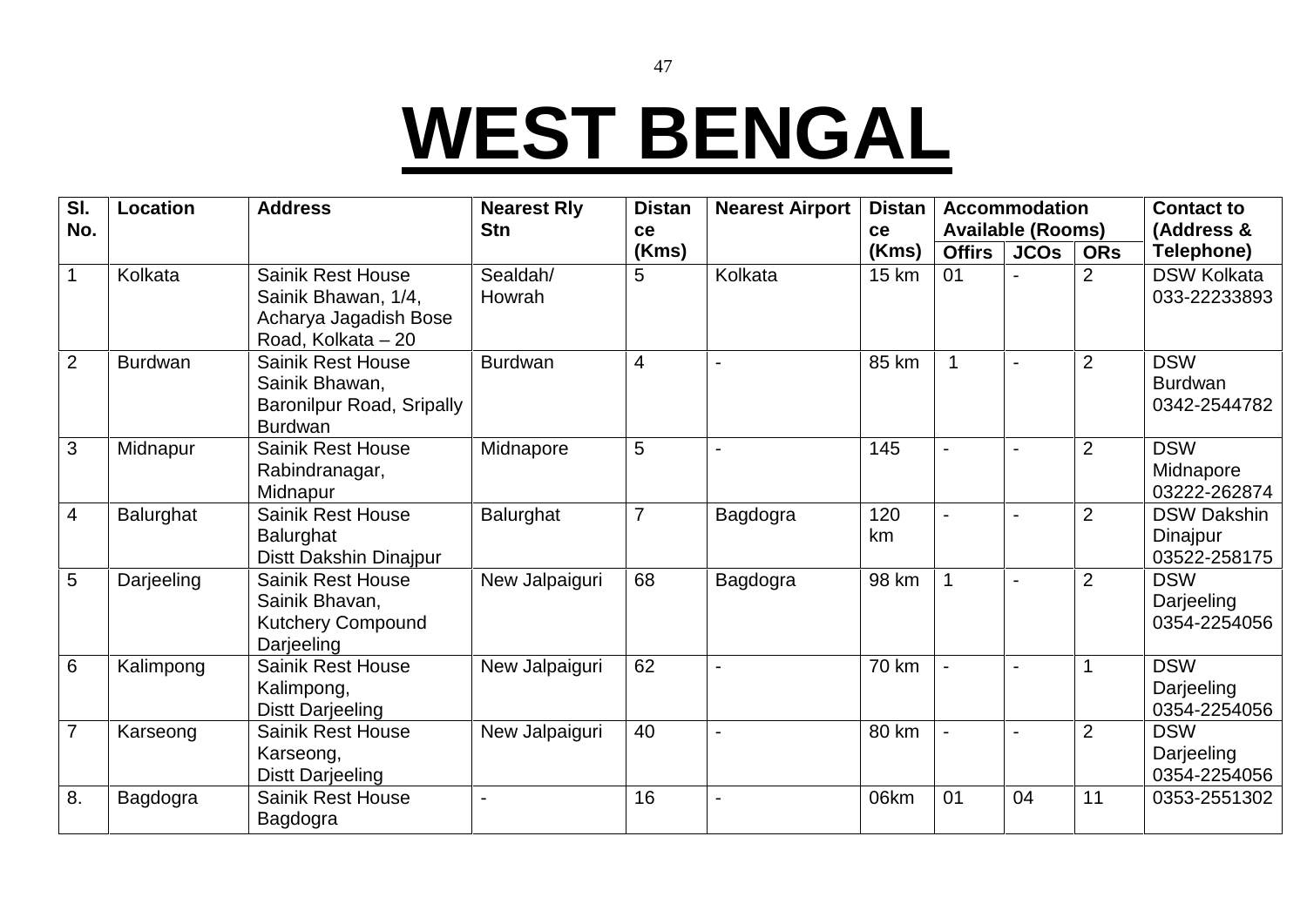48

# **ANDAMAN & NICOBAR**

| SI.<br>No. | <b>Location</b> | <b>Address</b>                                                      | <b>Nearest Rly</b><br><b>Stn</b> | <b>Distan</b><br><b>ce</b> | <b>Nearest Airport</b> | Distan<br>ce | <b>Accommodation</b><br><b>Available (Rooms)</b> |             |            | <b>Contact to</b><br>(Address & |  |
|------------|-----------------|---------------------------------------------------------------------|----------------------------------|----------------------------|------------------------|--------------|--------------------------------------------------|-------------|------------|---------------------------------|--|
|            |                 |                                                                     |                                  | (Kms)                      |                        | (Kms)        | <b>Offirs</b>                                    | <b>JCOs</b> | <b>ORs</b> | Telephone)                      |  |
|            | Port Blair      | Sainik Vishram Ghar<br>Haddo, Port Blair                            |                                  |                            | Port Blair             | .5           |                                                  |             |            | 03192-20479                     |  |
| 2          | Campbell Bay    | Sainik Vishram Ghar<br><b>Campbell Bay Great</b><br>Nicobar Islands |                                  |                            | Campbell bay           |              | <b>NIL</b>                                       |             |            | 03192-20479                     |  |

# **CHANDIGARH**

| SI.<br>No. | <b>Location</b> | <b>Address</b>                                                                 | <b>Nearest Rly</b><br><b>Stn</b> | <b>Distan</b><br><b>ce</b> | <b>Nearest Airport</b> | <b>Distan</b><br>ce | <b>Accommodation</b><br><b>Available (Rooms)</b> |                            |                                       | <b>Contact to</b><br>(Address & |  |
|------------|-----------------|--------------------------------------------------------------------------------|----------------------------------|----------------------------|------------------------|---------------------|--------------------------------------------------|----------------------------|---------------------------------------|---------------------------------|--|
|            |                 |                                                                                |                                  | (Kms)                      |                        | (Kms)               | <b>Offirs</b><br>(AC)                            | <b>JCOs</b><br>(Non<br>AC) | <b>Ors</b><br>(Dorm<br><i>itory</i> ) | Telephone)                      |  |
|            | Chandigarh      | <b>Sainik Rest House</b><br>Near Aroma Hotel,<br>Sector $-21D$ ,<br>Chandigarh | Chandigarh                       | 10                         | Chandigarh             | 15                  | 13                                               | 4                          |                                       | 9646879861<br>0172-2701947      |  |